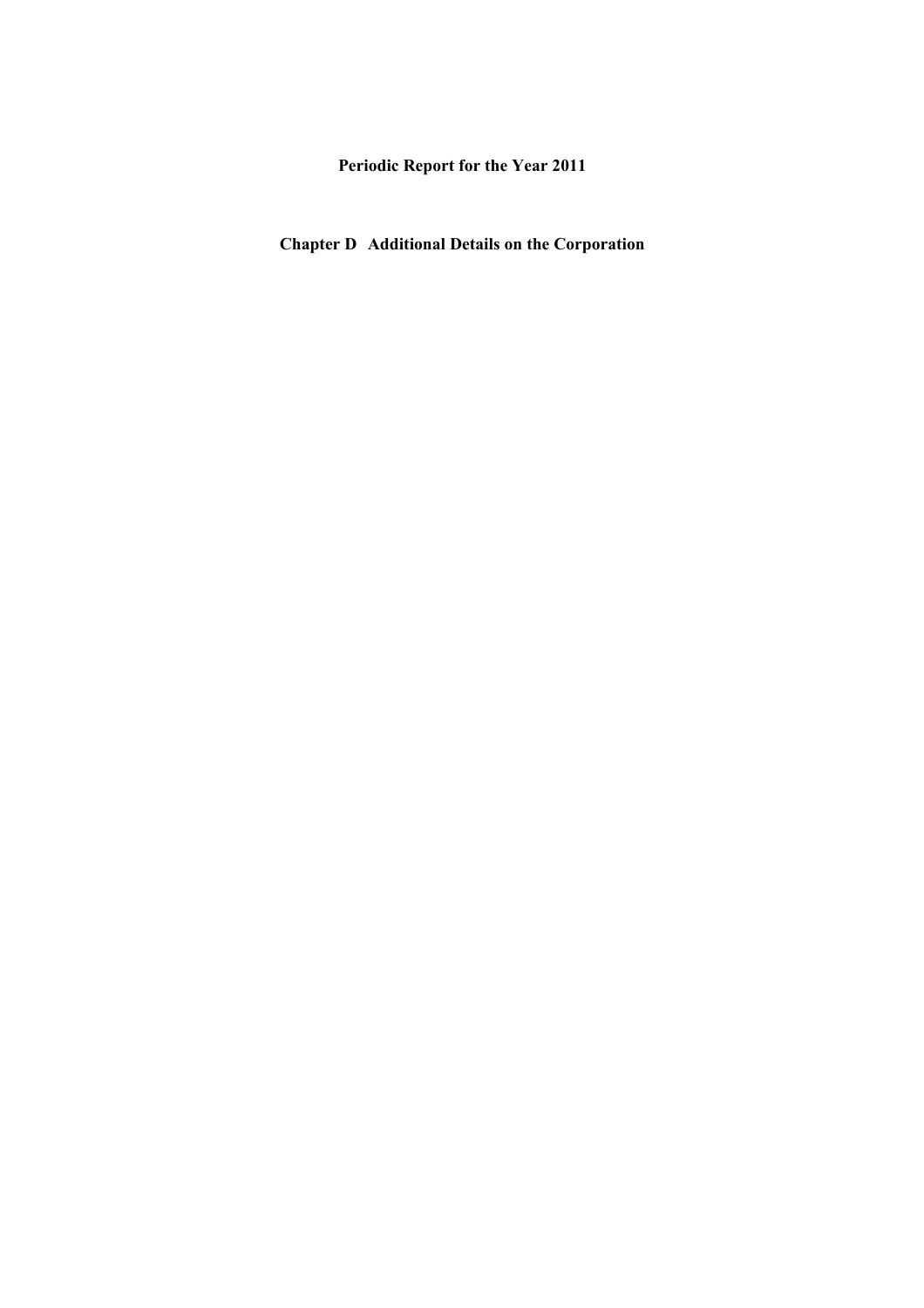## **Africa Israel Investments Ltd.**

## **Regulation 8A Description of the Company's Business**

Attached hereto is a report of the description of the Company's business and the developments that occurred in its business in 2011.

## **Regulation 8B Significant Valuations**

Attached to the Periodic Report are valuations of the following projects: "Afi Mall City" Tverskaya Plaza 4 Tverskaya Plaza 2a which meet the definition of a very significant valuation for determining the value of data in the Periodic Report, pursuant to Regulation 8B.

## **Regulation 9 Financial Statements**

Attached hereto are the audited annual financial statements of the Company as at December 31, 2011, prepared pursuant to the Securities Regulations (Annual Financial Statements) 2010. The financial statements include the report of the Company's auditors, dated March 27, 2012.

Attached to the financial statements are the financial statements of One-Half Jubilee Ltd - an associated company of which the Company is a guarantor. These financial statements include the report of the auditor of this company.

#### **Regulation 9A Proforma Statement**

 $N/A$ .

## **Regulation 9B Report on the effectiveness of the internal audit on the Financial Statements and on disclosure**

See Chapter Five

**Regulation 9C Separate Company Financial Statements** 

See Appendix H .

## **Regulation 9D Report on liabilities by repayment date**

For details on the Company's liabilities by repayment date, see the Immediate Report published on March 28, 2012, simultaneously with publication of this Periodic Report (the information set out in the said Report is hereby included by way of reference).

## **Regulation 10 Report of the Board of Directors on the State of Company's Affairs**

Attached hereto is the report of the Board of Directors on the State of the Company's Affairs for 2011, as part of the financial statements.

#### **Regulation 10A Condensed Quarterly Statements of Comprehensive Income**

See Appendix A.

## **Regulation 10C Use of the Proceeds of Securities**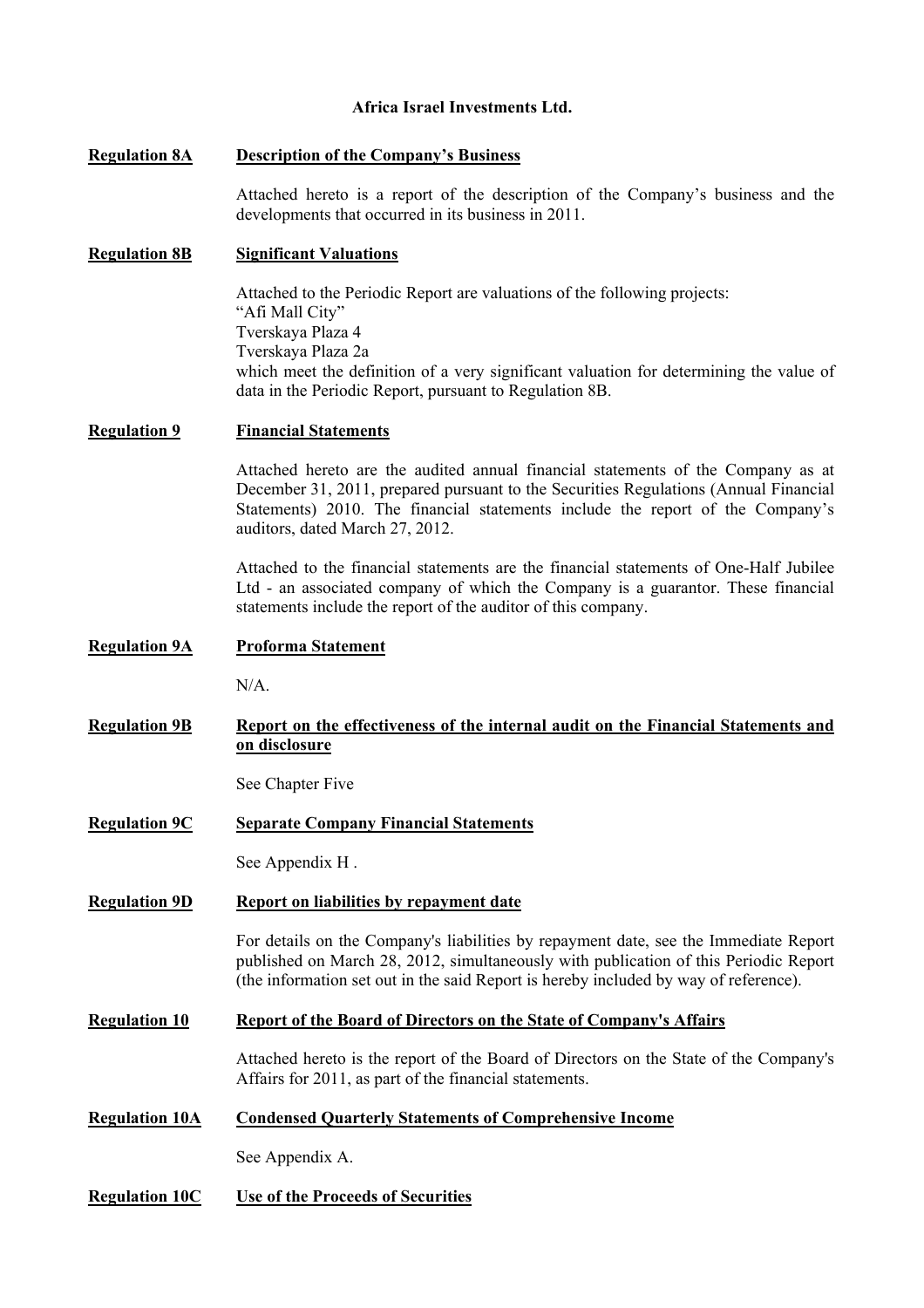Pursuant to a rights issue prospectus of the Company dated May 8, 2011, the Company issued 13,068,538 ordinary registered shares of the Company of NIS 0.1 par value each. In consideration of the rights exercised as aforesaid the Company received a total of NIS 215.6 million (gross). The Company used the proceeds of the offering to make a cash payment to the holders of the Company's (Old) Bonds as part of the arrangement between the Company and the aforementioned Bondholders (hereinafter, **"the Arrangement").** For details of the Arrangement, see Section 1.4(A) of the chapter entitled "Description of the Company's Business," which is part of the Periodic Report.

## **Regulation 11 List of investments in subsidiaries and related companies as at the date of the statement of financial position**

See Appendix B.

**Regulation 12 Changes in investments in subsidiaries and related companies in the reported year** 

See Appendix C.

**Regulation 13 Income of subsidiaries and related companies and income of the Company deriving from them, as at the date of the statement of financial position** 

See Appendix D.

**Regulation 14: List of groups of outstanding granted loan balances as at the date of the statement of financial position** 

The granting of loans is not one of the primary functions of the Company.

#### **Regulation 20 Trading on the Stock Exchange**

 $\overline{a}$ 

Pursuant to a rights issue prospectus of the Company dated May 8, 2011, the Company issued 13,068,538 of the Company's registered ordinary shares of NIS 0.1 par value each. The said shares were listed for trading on the TASE.

It should be noted that on January 20, 2011, the Company made early repayment and redeemed (Series Y) bonds in their entirety.

In the Reporting Period, no suspensions of trading in the Company's securities occurred (excluding scheduled suspensions in trading as is customary at the time of publication of financial statements and/or immediate reports).

**Regulation 21 Remuneration of Interested Parties and Senior Officers** 

 $\overline{A}$ . Set forth below are details of the remuneration<sup>1</sup> paid to each of the five parties having the highest remuneration among the senior officers of the Company or of any body corporate that it controls, in connection with his service in office in the Company or in such a controlled corporation in 2011 (in NIS thousands):

<sup>&</sup>lt;sup>1</sup> "Remuneration" – including a liability to provide remuneration, directly or indirectly, and including a monetary amount and anything that constitutes a monetary equivalent, salary, bonus, management fees, consulting fees, rent, commission, interest, share-based payment, retirement compensation that is not a pension payment, a right of enjoyment and any other benefit – excluding dividends. The remuneration amounts in the table are presented in terms of cost to the Company.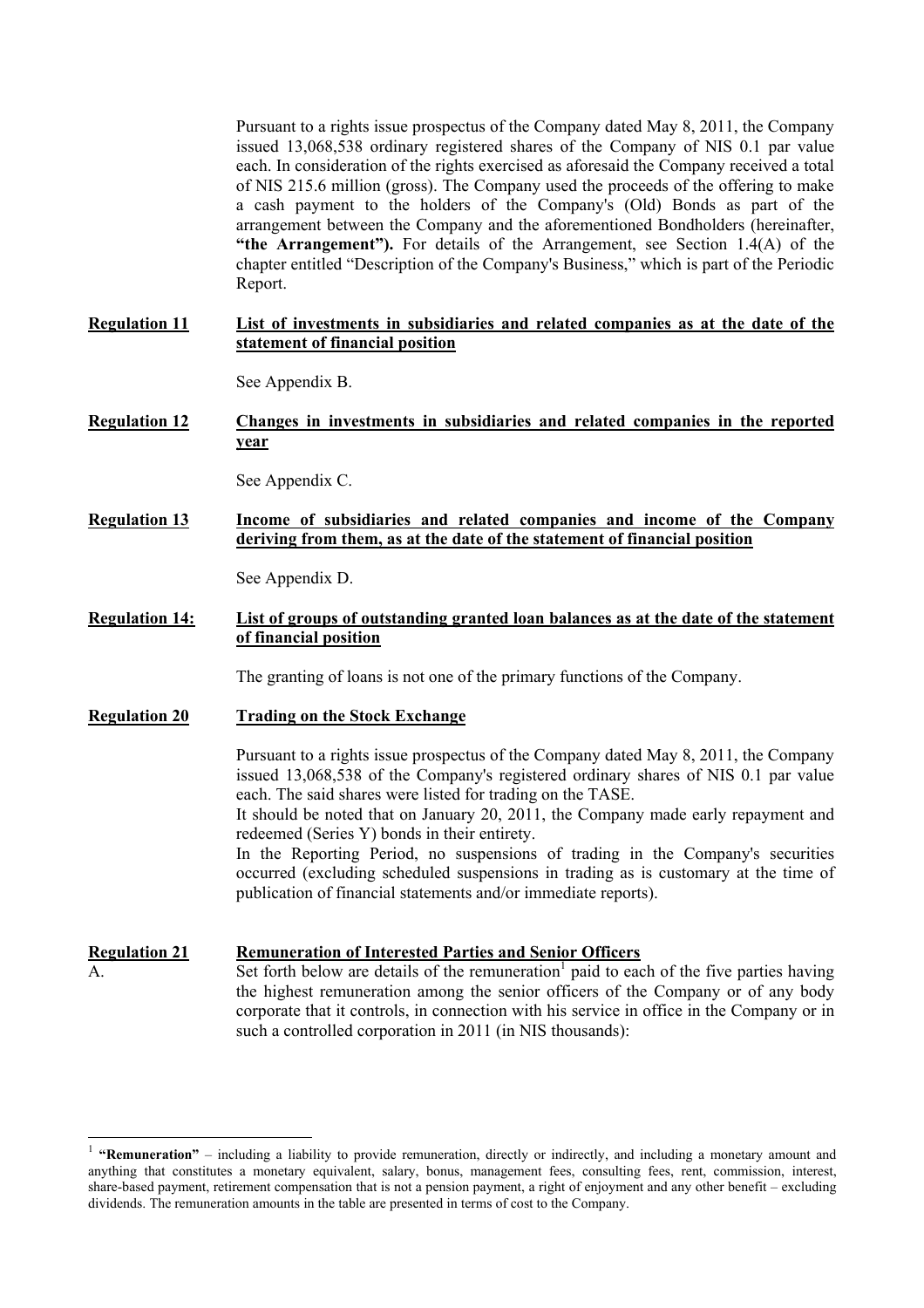|   |                          | Details of the salary recipient  |                                  |                                         |               | <b>Remuneration for services rendered</b>                   |                                                             |                            |                                               |                          |                   |                |  |  |  |
|---|--------------------------|----------------------------------|----------------------------------|-----------------------------------------|---------------|-------------------------------------------------------------|-------------------------------------------------------------|----------------------------|-----------------------------------------------|--------------------------|-------------------|----------------|--|--|--|
| - | Name                     | <b>Position</b>                  | $%$ of full-<br>time<br>position | % held in<br>the<br>Company's<br>equity | <b>Salary</b> | <b>Bonus</b><br>actually<br>received in<br>2011 for<br>2010 | <b>Bonus</b><br>approved<br>for 2011<br>but not vet<br>paid | Share-<br>based<br>payment | Management-<br>consulting fees/<br>commission | Other<br>$(**)$          | Total<br>for 2011 | Grand<br>Total |  |  |  |
|   | 1 Izzi<br>Cohen          | Group<br><b>CEO</b>              | 100%                             | $0\%$                                   | 3,964         | -                                                           | 2,000                                                       | 1,779                      |                                               | ٠                        | 7,743             | 7,743          |  |  |  |
|   | 2 Nadav<br>Grinshpon     | Vice<br>Chairman                 |                                  |                                         |               |                                                             |                                                             |                            |                                               |                          |                   |                |  |  |  |
|   |                          | of Board of<br>Directors         | 100<br>hours                     | $\overline{\phantom{a}}$                |               | 588                                                         | $600$ ***                                                   | 1,523                      | 1,285                                         | 233                      | 3,641             | 4,229          |  |  |  |
|   | 3 Tamir<br>Kazaz         | CEO and<br>CFO Afi<br><b>USA</b> | 100%                             | $0\%$                                   | 1,315         | 895                                                         | 1,342                                                       |                            |                                               | $\overline{\phantom{a}}$ | 2,235             | 3,552          |  |  |  |
|   | 4 Abraham<br>Novogrotsky | CEO Afi<br>Industries            | 100%                             | $0\%$                                   | 1,573         | 475                                                         | 457                                                         | 205                        |                                               | $\overline{\phantom{a}}$ | 2,235             | 2,710          |  |  |  |
|   | 5 Ronen                  | CEO Danya                        |                                  |                                         |               |                                                             |                                                             |                            |                                               |                          |                   |                |  |  |  |
|   | Ginsburg                 | Cebus                            | 100 %                            | $0\%$                                   | 1,311         | 500                                                         | 327                                                         | 249                        |                                               | -                        | 1,887             | 2,387          |  |  |  |

\* Mr. Tamir Kazaz received his salary in dollars. What is presented above is a translation based on the average exchange rate of the dollar in 2011: 3.578

\*\* Directors remuneration, participation in Board of Directors Meetings, and reimbursement of vehicle and mobile telephone expenses with respect to Mr.Nadav Grinshpon

\*\*\* The amount of the bonus is conditional on approval of the Company's General Meeting as to which notice of its convening will be published in the near future.

#### Set forth below are additional details with regard to the recipients of the said remuneration:

- (1) Izzi CohenMr. Izzi Cohen has been serving as the Company's CEO commencing from June 15, 2008. For details concerning the service and employment of Mr. Izzi Cohen, see Section 1.17.8 of the Chapter entitled "Description of the Company's Business," which is part of the Periodic Report.
- (2) Avinadav Grinshpon Mr. Avinadav Grinshpon serves as Deputy Chairman of the Company's Board of Directors and also provides it with consulting services in the sphere of investments and finance. For details concerning the terms of Mr. Avinadav Grinshpon's service and employment, see Section 1.17.9 of the Chapter entitled "Description of the Company's Business," which is part of the Periodic Report.
- (3) Tamir Kazaz Mr. Tamir Kazaz has been serving as the Deputy CFO of Afi USA since September 2008. In January 2011, Mr. Kazaz was appointed, in addition to his position, as CEO of Afi USA. Mr. Kazaz's basic annual salary was set at USD 345 thousand. In addition, Mr. Kazaz is entitled to social benefits (medical insurance) and auxiliary expenses as customary in Afi USA. Afi USA has also provided Mr. Kazaz with a cellular telephone for the performance of his duties. Mr. Kazaz is entitled to an annual bonus as shall be approved by the Board of Directors of Afi USA. A special bonus was awarded to Mr. Kazaz in 2011 in respect of 2010, totaling approximately USD 250 thousand. In 2012 a special bonus for 2011 amounting to approximately USD 375 thousand was approved but had not yet been paid at the date of this Report. Mr. Kazaz received his remuneration in foreign currency and it has been notionally converted into NIS at the average of the exchange rates applicable during the period of the report.
- (4) Abraham Novogrotsky Mr. Abraham Novogrotsky has been serving as CEO of Afi Industries since November 2008. Mr. Novogrotsky's monthly salary amounts to NIS 85,000 gross (linked to the Consumer Prices Index). At the date of this Periodic Report, the annual salary is worth NIS 90,377. As part of the terms of Mr. Novogrotsky's employment he is entitled to auxiliary expenses as customary in Africa Industries. In addition, Africa Industries has provided Mr. Novogrotsky with a Class Six vehicle and a cellular telephone for the performance of his duties and has grossed up the expenses connected with maintenance of the vehicle and the grossed up value for tax purposes of use of the vehicle. In 2011, Mr. Novogrotsky was awarded a special bonus for 2010 totaling approximately NIS 475 thousand. In 2012, a special bonus for 2011 amounting to approximately NIS 457 thousand, was approved but had not yet been paid at the date of this Report. In accordance with the criteria stipulated in the annual bonus scheme, in a case in which the Company CEO is actually employed during the early notice period, the CEO will be entitled to an "adjustment payment" according to the period in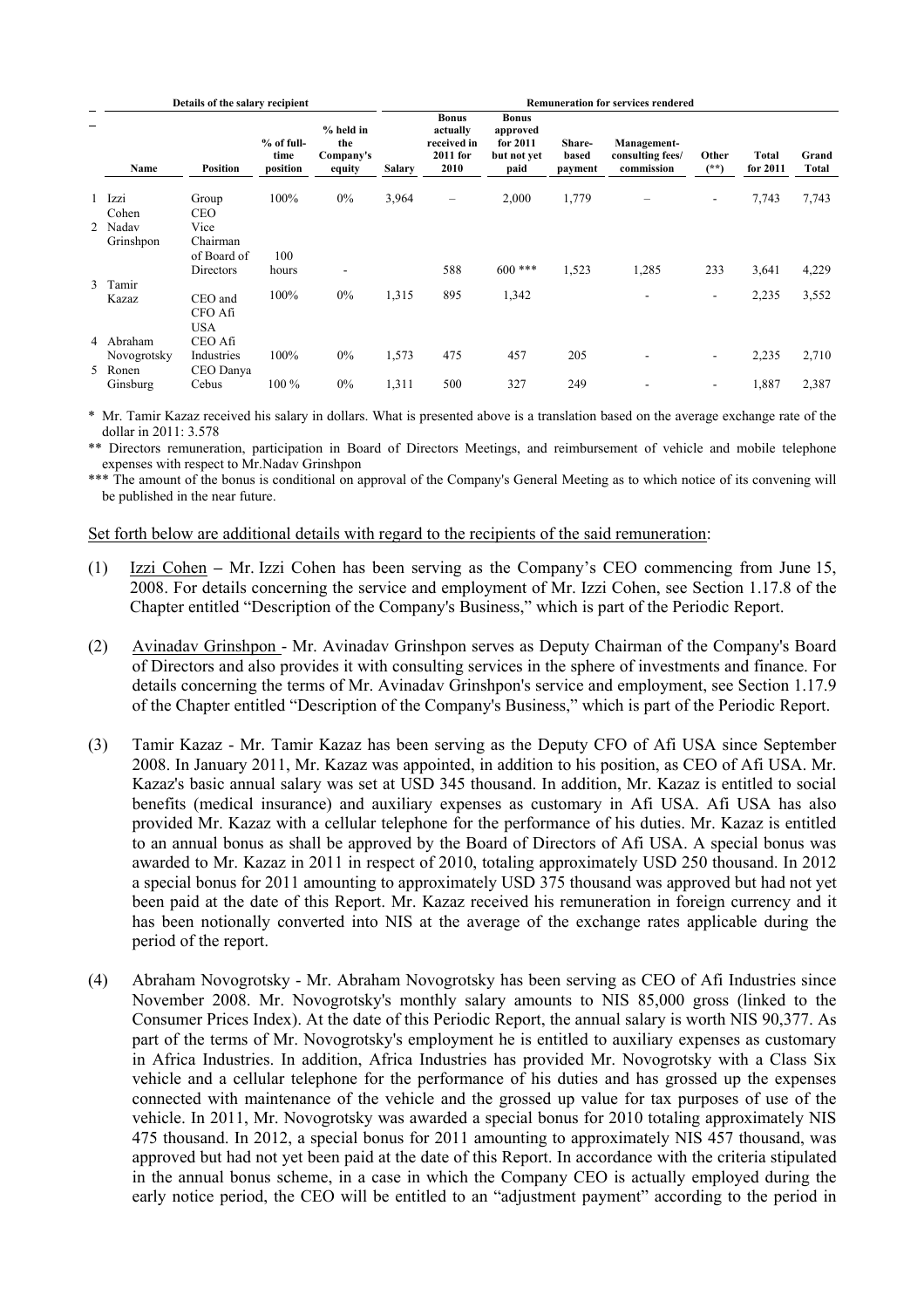which he was actually employed (during the said early notice period), in other words an adjustment payment of no more than 90 days. It should also be noted that on July 17, 2011, the Board of Directors of Africa Industries resolved to allocate to a Trustee on behalf of Mr. Novogrotsky, 15,059 nonmarketable option warrants, which are (theoretically) convertible into up to 15,059 ordinary shares of Afi Industries each of a nominal value of NIS 1 (subject to adjustments).

- (5) Ronen Ginsburg Mr. Ronen Ginsburg has been serving as the CEO of Danya Cebus since 2009. Mr. Ginsburg's monthly gross salary is NIS 77,000 (linked to the Consumer Prices Index). At the date of this Periodic Report the monthly salary is equivalent to NIS 80,996. As part of the terms of his employment, Mr. Ginsburg is entitled to social benefits and auxiliary expenses as customary in Danya Cebus. In addition Danya Cebus has provided Mr. Ginsburg with a Class Six vehicle and a cellular telephone for the performance of his duties and has grossed up the expenses connected with maintenance of the vehicle and the grossed up value for tax purposes of use of the vehicle. Upon termination of his employment for any reason Mr. Ginsburg will be entitled to an adjustment bonus equivalent to 3 [monthly] salaries. In 2011, Mr. Ginsburg was awarded a special bonus for 2010 totaling approximately NIS 500 thousand. In 2012, a special bonus for 2011 amounting to approximately NIS 327 thousand, was approved but had not yet been paid at the date of this Report, in accordance with the criteria stipulated in the annual bonus scheme. It should also be noted that on August 15, 2011, the Board of Directors of Danya Cebus resolved to allocate to a Trustee on behalf of Mr. Ginsburg, 213,136 non-marketable option warrants, convertible into 213,136 ordinary shares of Danya Cebus each of a nominal value of NIS 1 (subject to adjustments).
- (6) Set forth below are details of the remuneration<sup>2</sup> paid to each of the three senior officers having the highest remuneration in the Company, who were not included in the list of those receiving remuneration detailed in the table in this section above, in connection with their service in the Company in 2011 (in NIS):

|                  | Details of the salary recipient |                                |                                           | <b>Remuneration for services rendered</b> |                                                               |                                                            |                            |                                                  |             |                   |                |  |  |
|------------------|---------------------------------|--------------------------------|-------------------------------------------|-------------------------------------------|---------------------------------------------------------------|------------------------------------------------------------|----------------------------|--------------------------------------------------|-------------|-------------------|----------------|--|--|
| Name             | <b>Position</b>                 | % of full-<br>time<br>position | $%$ held in<br>the<br>Company's<br>equity | <b>Salary</b>                             | <b>Bonus</b><br>actually<br>received in<br>$2011$ for<br>2010 | <b>Bonus</b><br>received<br>in 2011<br>but not<br>yet paid | Share-<br>based<br>payment | Management-<br>consulting<br>fees/<br>commission | Other $(*)$ | Total<br>for 2011 | Grand<br>Total |  |  |
| Menashe<br>Sagiv | CFO.                            | 100%                           |                                           | 914                                       |                                                               | 286                                                        | 145                        |                                                  | 260         | .605              | 1,605          |  |  |

\* Mr. Menashe Sagiv's adjustment bonus

l

(7) Menashe Sagiv- Mr. Menashe Sagiv has been serving as the Company's CFO since April, 2011. As at December 31, 2010, Mr. Sagiv's monthly salary was NIS 71,520 (gross, linked to the Consumer Prices Index). As part of the terms of his employment Mr. Sagiv is entitled to social benefits and attendant expenses as customary in the Company. The Company also provided Mr. Sagiv with a cellular telephone and a Class 5 vehicle for the purpose of the performance of his duties, and paid him additional remuneration equal to 90% of the value of the vehicle. Mr. Sagiv is also entitled to an adjustment bonus amounting to the equivalent of 3 [monthly] salaries. In 2012, a bonus was approved for Mr. Sagiv but at the date of this Report a bonus for 2011 amounting to about NIS 286 thousand had not yert been paid. On March 27, 2012, the Company's Board of Directors approved an increase in Mr. Sagiv's salary to NIS 77,000 with effect from January 1, 2012 (linked to the Consumer Prices Index) and provided him with a Class 6 vehicle for the performance of his duties. The Company paid him, in addition, the grossed up value of 90% of the vehicle.

<sup>&</sup>lt;sup>2</sup> **"Remuneration"** – including a liability to provide remuneration, directly or indirectly, and including a monetary amount and anything that constitutes a monetary equivalent, salary, bonus, management fees, consulting fees, rent, commission, interest, share-based payment, retirement compensation that is not a pension payment, a right of enjoyment and any other benefit – excluding dividends. The remuneration amounts in the table are presented in terms of cost to the Company.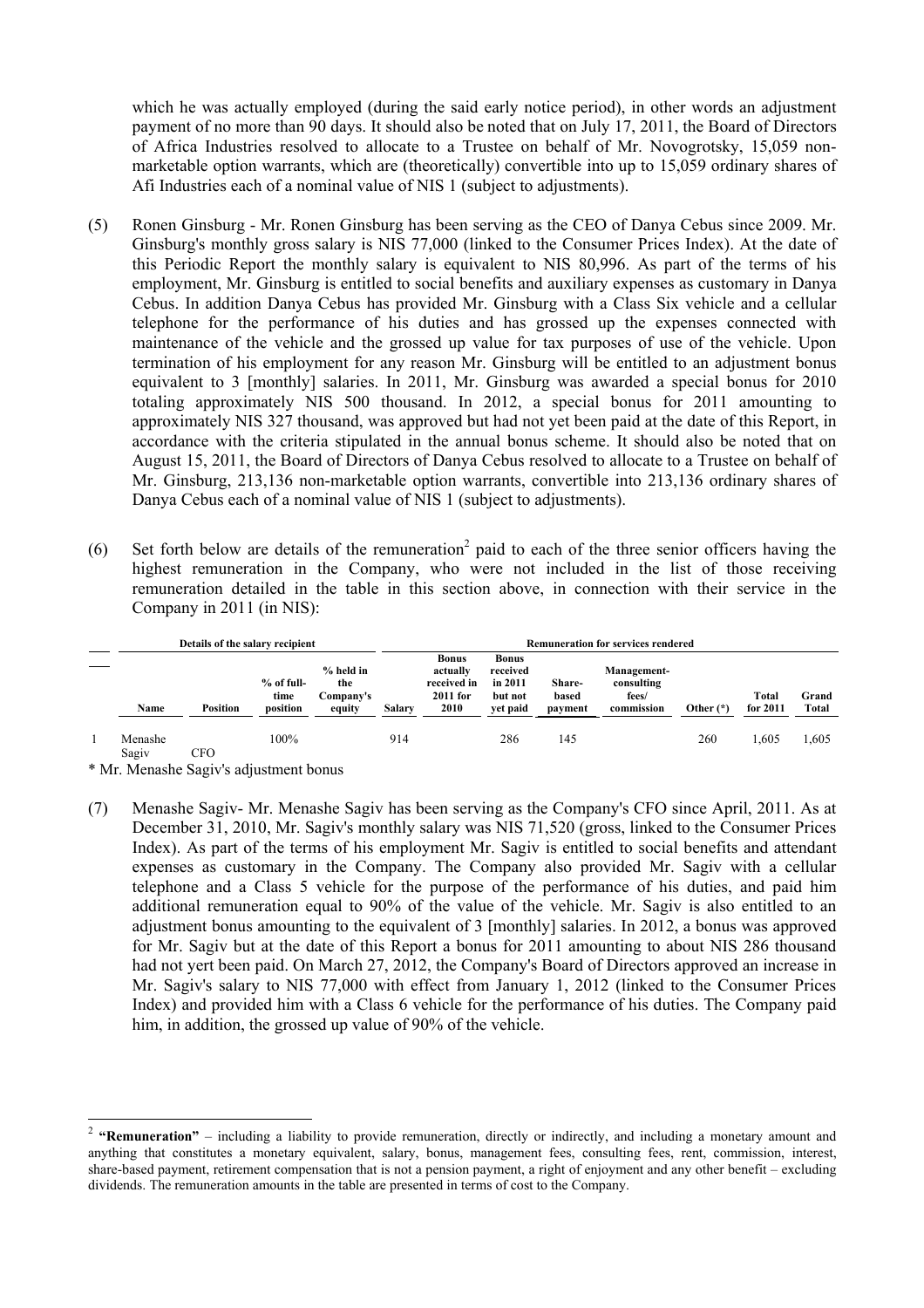- A. Set out below is a detailed breakdown of remuneration paid in 2011, by the Company or by companies that it controls, to each interested party in the Company who is not a recipient of remuneration as stated in the above tables:
	- 1. Directors' remuneration and auxiliary expenses that do not exceed the norm, paid by the Company to all the Company's directors (with the exception of the Chairman of the Company's Board of Directors, Mr. Lev Leviev), totalled NIS 1,521 thousand in 2011.
	- 2. On December 30, 2010, the Company's Board of Directors, after having received approval of the Audit Committee at its meeting on December 29, 2010, approved payment of remuneration to all the directors serving in the Company now and shall be serving in the future from time to time, including the outside Directors, and Mr. Avinadav Grinshpon (who is employed by the controlling shareholder of the Company as part of his private business activities) (but with the exception of the Chairman of the Board of Directors, Mr. Lev Leviev, the controlling shareholder in the Company, who is employed under a separate management agreement). For further details on the Directors' remuneration approved as aforesaid, see Section 1.17.4.2 of the Chapter entitled "Description of the Company's Business" which is a part of the Periodic Report.
	- 3. The Management Fees paid to the Company owned and controlled by Mr. Lev Leviev, the controlling shareholder in the Company who serves as Chairman of the Company's Board of Directors, amounted to NIS 624 thousand in 2011. For further details, see Section 1.17.6 of the Chapter entitled "Description of the Company's Business," which is a part of the Periodic Report.

## **Regulation 21 A Control of the Company**

The controlling shareholders in Africa Investments are Mr. Lev Leviev and companies wholly owned and controlled by him.

## **Regulation 22 Transactions with the Controlling Shareholder or in which the Controlling Shareholders has a personal interest**

Set forth below are details, to the best of the Company's knowledge, regarding each transaction with the Company's controlling shareholder or with respect to which the Company's controlling shareholder has a personal interest in its approval (hereinafter, "**Transaction with the Controlling Shareholder**"), which the Company, companies it controls, or its related companies (hereinafter, **the Group Companies**") entered into in the Report Year, or which is still in effect as at the date of the Report:

## Transactions listed in Section 270 (4) of the Companies Law, 19993

1. Officers Insurance Policies

<sup>&</sup>lt;sup>3</sup> As part of the Arrangement (defined in Regulation 10(C) above), the Execution Date of which is May 16, 2010, it was stipulated that for a period of five years from the date of concluding the Arrangement, any extraordinary transactions with the Company's controlling shareholder or in which the controlling shareholder has a personal interest, are subject, in addition to all the approvals required by law, to approval of the Company's New Bondholders, by a simple majority. For the removal of doubt, these provisions do apply to extraordinary transactions duly approved prior to the Arrangement Execution Date. In addition, as part of the Arrangement, the Company warranted that in the event that the Company requires approval of any transaction or activity pursuant to the Companies (Relief in Transactions with Interested Parties) Regulations, 5760-2000 (hereinafter, "the **Relief Regulations")**, the immediate report in respect of such transaction under the Relief Regulations (hereinafter, "the **Relief Report")** will state whether any one or more New Bondholders who hold at least five percent (5%) of the outstanding par value of the New Bonds, has given notice of his /their objection to said relief as aforesaid, and such transaction or activity shall also require approval of a meeting of the New Bondholders, provided that objections were submitted to the Company no later than fourteen (14) days from the publication date of the Relief Report or from the publication date of an amended Relief Report. It is clarified that, performance of an extraordinary transaction without approval of a meeting of the New Bondholders in the manner detailed above constitutes grounds for a demand for immediate repayment of the New Bonds.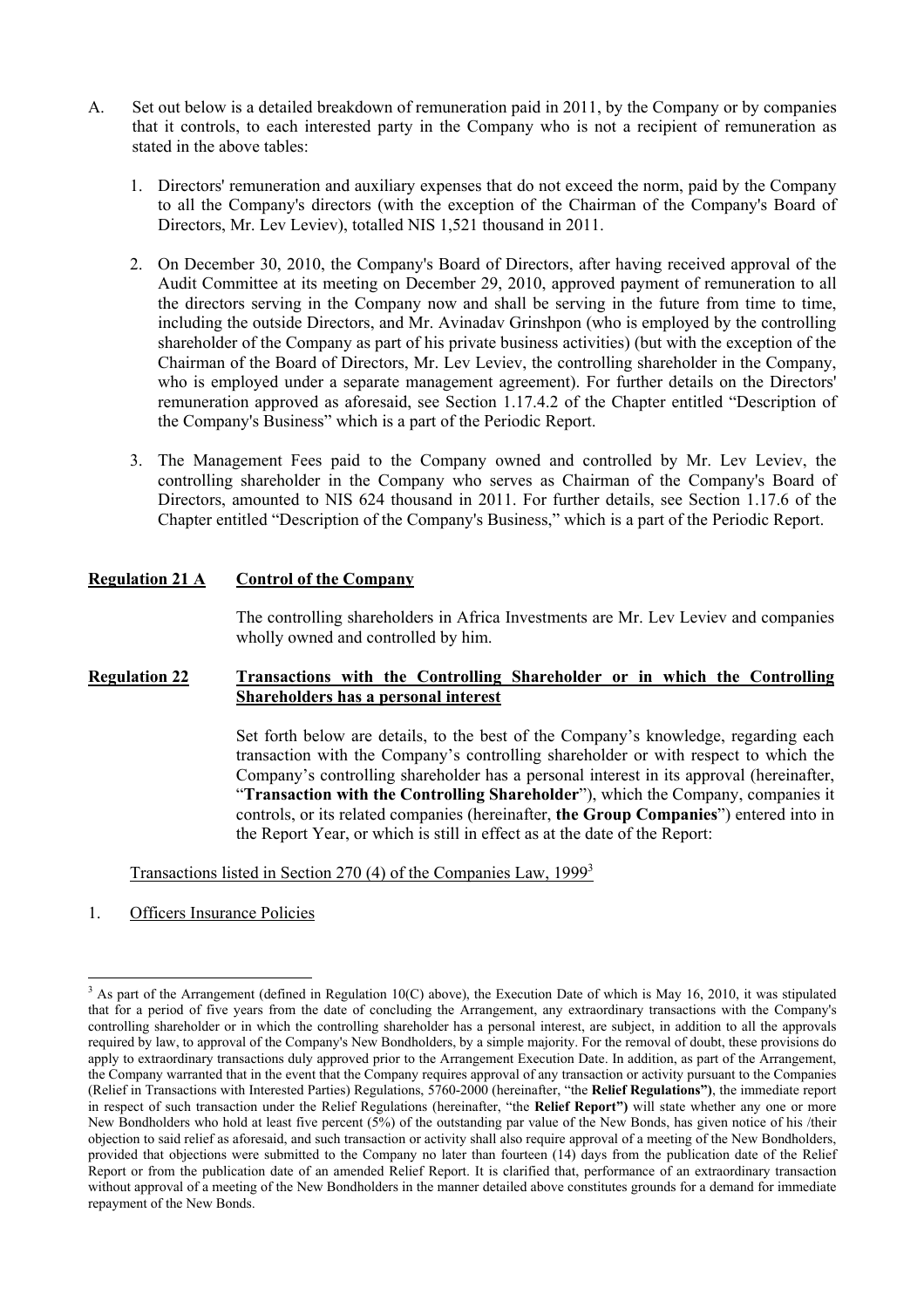The liability of officers of the Company and of several of its subsidiaries (including Mr. Lev Leviev, the Company's controlling shareholder, and Ms. Tzvia Leviev-Alazorov, the controlling shareholder's daughter) was insured in 2011 under an officer's liability insurance policy.

 At the date of the Report, the Company has entered into insurance policies insuring the liability of officers for a period from November 1, 2011, until April 30, 2013 inclusive. For further details concerning the said insurance policies, see Regulation 29 hereinafter, as well as Section 1.17.15 of the Chapter entitled "Description of the Company's Business" which is part of the Periodic Report.

2. Indemnification of Officers

l

 For details concerning liabilities in respect of indemnification of officers (including officers who are controlling shareholders or their relatives), see Section 1.17.16 of the Chapter entitled "Description of the Company's Business" which is part of the Periodic Report.

3. Agreement for the Provision of Management Services by a Company Owned by the Chairman of the Board of Directors.

 The Company receives management services under an agreement dated April 25, 1999 between the Company and Memorand Management (1998) Ltd. a company wholly owned and controlled by Mr. Lev Leviev, the Company's controlling shareholder, who serves as Chairman of the Company's Board of Directors (hereinafter, "the **Management Services Agreement**"**).** For further details concerning the Management Services Agreement, see Section 1.17.7 of the Chapter entitled "Description of the Company's Business" which is part of the Periodic Report.

4. Terms of Service and Employment of Mr. Avinadav Grinshpon

 Mr. Avinadav Grinshpon (hereinafter, "'**Nadav"),** serves as Deputy Chairman of the Company's Board of Directors and also provides it with consulting services in the sphere of investments and finance, under a Service Agreement signed with him in April 2007, amended in an Addendum dated July 2008. Nadav serves as CEO and is employed by Memorand Management (1998) Ltd, which is an interested party in the Company, and is a company under the control of Mr. Lev Leviev, the Chairman of the Company's Board of Directors, and its controlling shareholder. For details concerning the terms of service and employment of Mr. Avinadav Grinshpon, see Section 1.17.9 of the Chapter entitled "Description of the Company's Business" which is part of the Periodic Report.

5. Terms of Service and Employment of Ms. Tzvia Leviev-Alazorov

 Ms. Tzvia Leviev-Alazorov (hereinafter, "**Tzvia**"), the daughter of Mr. Lev Leviev, the Chairman of the Company's Board of Directors and its controlling shareholder, has been employed by the Company in various positions since 1997.

 Since September 2010, Tzvia has served as Marketing, Property and Business Development Manager in Afi Development. Set out below are the main points of the terms of Tzvia's employment in AFI Development, under the contract of employment signed with her.<sup>4</sup>

 Tzvia's monthly salary is USD 25,000 (gross). In addition, Tzvia is entitled to residential accommodation and living expenses of up to USD 5,000 per month. Tzvia is also entitled to have paid for by AFI Development, eight annual trips from Russia to Israel (or to another country, provided the air fare is identical), and eight annual flights from Russia to Israel (or to another country, provided the air fare is identical) for members of Tzvia's family (six annual flights for Tzvia's spouse, four annual flights for her children). AFI Development also provides Tzvia with a vehicle and a mobile telephone for the performance of her duties, covers the costs of medical insurance for Tzvia and her family, and also covers the costs Tzvia's children's education (USD 1,500 per month). As part of the terms of her employment, Tzvia is entitled to 28 days paid annual leave.

 Under Tzvia's contract of employment, she is entitled to bonuses payable in accordance with AFI Development's policy, subject to the discretion of the CEO of AFI Development.

 In 2011, the cost of Tzvia's employment in Afi Development totalled NIS 1,621 thousand (converted into NIS).

<sup>&</sup>lt;sup>4</sup> The aforementioned service agreement was signed between Tzvia and a subsidiary of AFI Development, and was approved by the Remuneration Committee and the Board of Directors of AFI Development.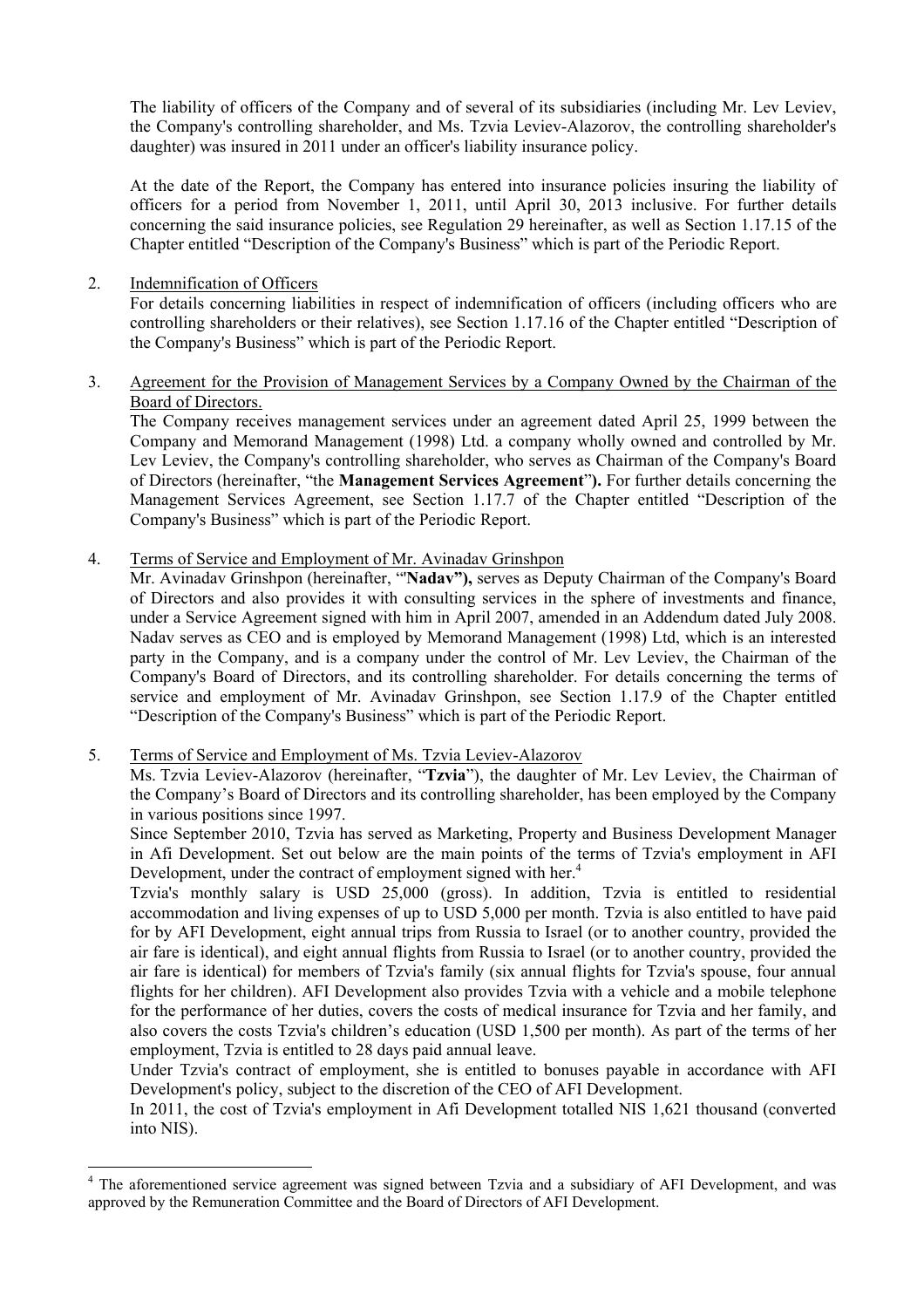6. Agreement for sale of partial interests in Vash Telecanal Ltd to a company controlled by the Company's controlling shareholder and issue of guarantees jointly with the controlling shareholder of Vash Telcanal

 On December 29, 2003, the Company's general meeting approved a sale agreement dated November 28, 2003 between the Company, Memorand Management and Vash Telecanal Ltd (hereinafter, "**Vash Telecanal**"**)** (hereinafter**, "**the **Sale Agreement**"**)** under which Memorand Management acquired onehalf of the Company's direct and indirect holdings in Vash Telcanal, that is 4,212 Vash Telcanal shares of NIS 1 par value each (hereinafter, "the **Sold Shares**"**),** at that time constituting 42% of the issued share capital of Vash Telcanal, and one-half of the other rights in Vash Telcanal, for a consideration of NIS 10.6 million. On the closing date, Memorand Management received from the Company and assumed, from October 1, 2003 and onward, 50% of the liabilities and guarantees that the Company had issued in favor of Vash Telecanal, including *vis a vis* Bank Leumi and Vash Telcanal. At the date of the Report, the liabilities of Vash Telcanal to Bank Leumi have been fully discharged.

 At the date of the Report, the principal shareholders of Vash Telcanal are the Company (directly and indirectly) and Memorand Management<sup>5</sup> each holding 46.2% of the Vash Telecanal's issued share capital and voting rights (after taking account of holdings of 3.25% of the issued capital designated for employees, the issue of which is the subject of dispute).

 The Company and Mr. Leviev (including through Memorand Management) have jointly and severally guaranteed Vash Telecanal's liabilities to United Mizrahi Bank Ltd (now called Bank Mizrahi Tefahot Ltd) (hereinafter, "**Bank Mizrahi"),** up to a total of NIS 90 million, with the addition of linkage differentials and interest.<sup>6</sup> Further thereto, Mr. Leviev signed an agreement to indemnify the Company, under which in any event that the aforementioned guarantee is exercised in the future to the effect that the Company actually makes payment to Bank Mizrahi, of an amount exceeding one-half of the total amounts paid to the Bank under the guarantee, Mr. Leviev will indemnify the Company in respect of any excess that the Company pays beyond its aforementioned *pro rata* share, within 7 days from the date of its demand.

 For information on loans, capital bonds, and guarantees to Vash Telecanal by the Company and by Memorand Management and by Mr. Leviev, see Section 1.20 of the Chapter entitled "Description of the Company's Business" which is part of the Periodic Report.

7. Arrangement in respect of the Company's liabilities *vis a vis* the Bondholders

 For details of the debt settlement Arrangement between the Company, its shareholders, the controlling shareholder and the Company's old bondholders, see Section 2 of Chapter A of the Board of Directors Report.

 For information as to approval of the meeting of bondholders and shareholders, of the addendum to the irrevocable letter of undertaking signed by the controlling shareholder (on March 21, 2010) for additional investments in the Company's capital pursuant to the Arrangement, see Regulation 29 hereinafter.

8. Waiver of Claims

l

 For information on waiver of claims against the Company, the controlling shareholder, officers of the Company, its advisors, employees and all those acting on its behalf, including the Company's waiver of claims against the aforementioned under the Arrangement, see Regulation 29 hereinafter.

9. Contractual Agreement of a Danya Cebus subsidiary with the Controlling Shareholder for the execution of Contracting Works for the Construction of Residential Buildings in Russia In the course of the second quarter of 2011, Danya Cebus Rus, a Danya Cebus subsidiary incorporated in Russia, entered into an agreement with Dalan Stroy - a limited liability company or a company owned by that company, being a company registered in Russia and controlled by Mr. Lev Leviev, an to

 $<sup>5</sup>$  Memorand Management holdings are holdings acquired from the Company, as stated above, as well as additional shares</sup> subsequently issued to it, concurrently with a similar issue to the Company, which arose from the dilution of the holdings of other shareholders who failed to provide financing and/or securities for Vash Telecanal. 6

 $6$  Approved by the Audit Committee and the Board of Directors pursuant to Section 275 of the Companies Law and Section 1(4) of the Relief Regulations. For further information, see the Immediate Report that the Company published on February 22, 2005 (Ref. no. 2005-01-013957).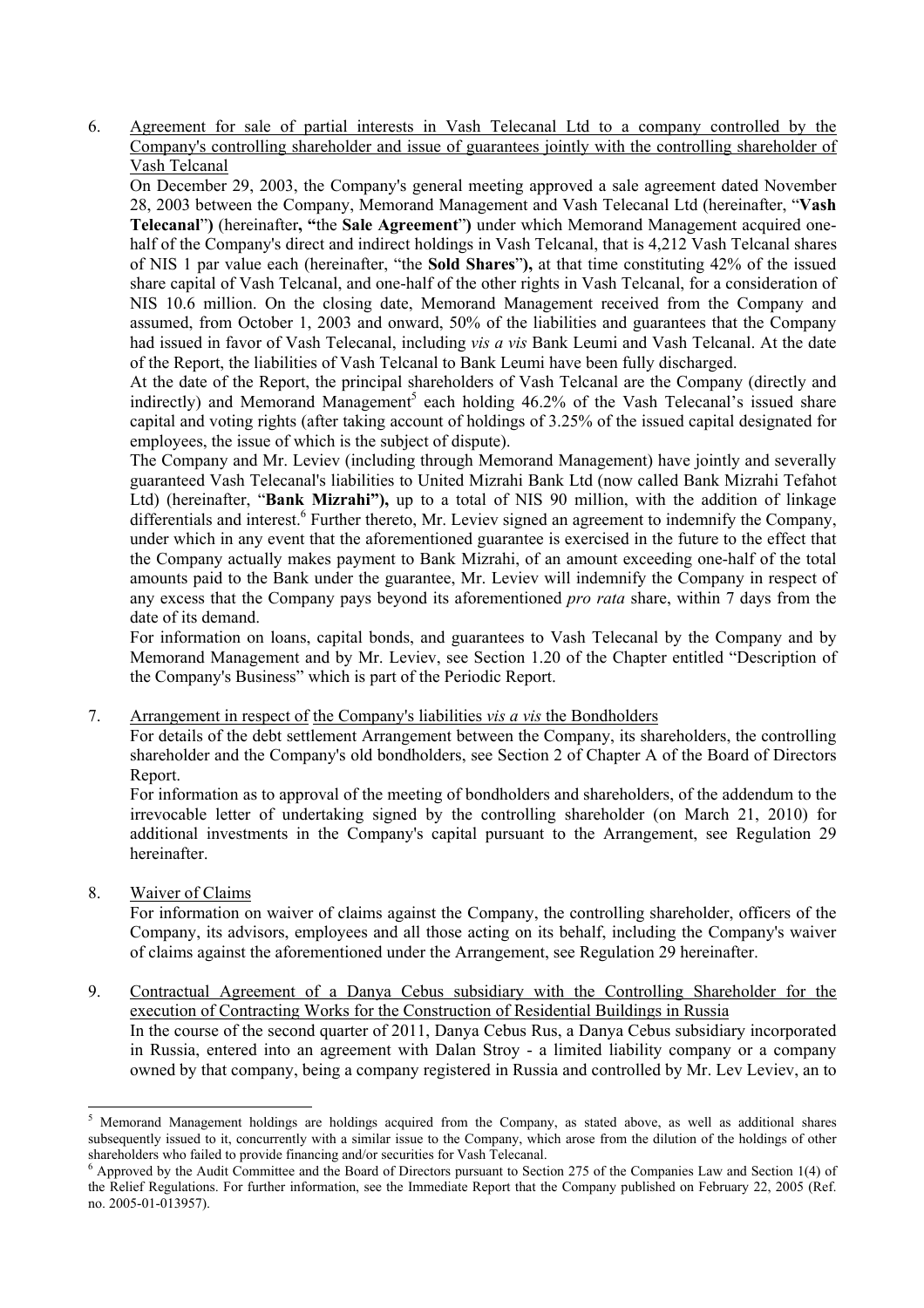execute contracting works for the erection of residential buildings north of the City of Moscow, in consideration for a sum in Roubles equal to, as of May 1, 2011, USD 76.63 million (including VAT). In October 2001, the client gave Danya Rus notice of the exercise of its right to terminate the Russian Agreement. Further thereto, the parties concluded a reconciliation of accounts to settle the consideration due to Danya Rus in respect of the works completed up to the termination date, including indemnification of Danya Rus for raw materials and equipment that it had purchased in order to carry out the works. The works performed and the indemnity for them do not constitute significant amounts. As a consequence of the said termination of the contract, about NIS 227 million has been deducted from the aggregate amount of the Company's orders.

Transactions not listed in Section 270 (4) of the Companies Law

## Insignificant transactions

- A. On February 25 2010, the Company's Board of Directors decided to adopt guidelines and rules with a view to classification of insignificant transactionw as determined in Regulation  $41(a)(6)(a)$  of the Securities (Annual Financial Statements) Regulations, 2010. These guidelines and rules will also be used to examine the extent of disclosure in the periodic reports and in the Company's prospectuses (including in shelf offer reports), in respect of transactions of the Company, a corporation controlled by the Company and its related company jointly with a controlling shareholder or in which the controlling shareholder has a personal interest in its approval as stated in Regulation 22 of the Securities (Annual Financial Statements) Regulations 1970 (hereinafter, "the **Periodic Reports Regulations**"**),** and in Regulation 54 of the Securities (Details of the Prospectus and Draft of the Prospectus - Structure and Form), Regulations, 1969, and also will be used to examine the need to publish an immediate report in respect of such Company transactions, as provided in Regulation 37A(a) of the Periodic Reports Regulations.
- B. The Company's Board of Directors has determined that a transaction shall be deemed an insignificant transaction if in relation to it, the following conditions are satisfied:
	- (1) It is not an "extraordinary transaction" (as defined in the Companies Law), in other words, it is in the ordinary course of the Company's business, under market conditions, and is unlikely to have a material effect on the Company's profitability, assets, or liabilities.
	- (2) The amount of the transaction does not exceed 0.1% of the Company's equity attributed to its shareholders, according to the most recently published annual financial statements. Notwithstanding the foregoing, a transaction of an amount of not exceeding NIS 1.5 million will be considered an insignificant transaction.
	- (3) The transaction is also insignificant from a qualitative standpoint.
	- (4) In multi-annual transactions (such as the leasing of a property over a period of several years), the insignificance of the transaction is examined on an annual basis (for example as to whether the annual rent exceeds the amount stated above).
	- (5) Each transaction is examined on its own merits, but the insignificance of combined or conditional transactions is examined cumulatively.
	- (6) In cases in which a question arises as to application of the criteria detailed above, the Company shall exercise its discretion and shall examine the insignificance of the transaction on the basis of the purpose of the Periodic Reports Regulations, and the aforementioned guidelines and rules.
	- (7) The Company's Board of Directors may, from time to time and at its discretion, amend the guidelines and the rules detailed above. Such amendments will be reported as required by law.<sup>7</sup>

l 7 By February 25, 2010, the Company had applied a test to classify an insignificant transaction, if its effect on the relevant monetary criterion was less than one percent (1%) and cumulatively less than 3% for the year.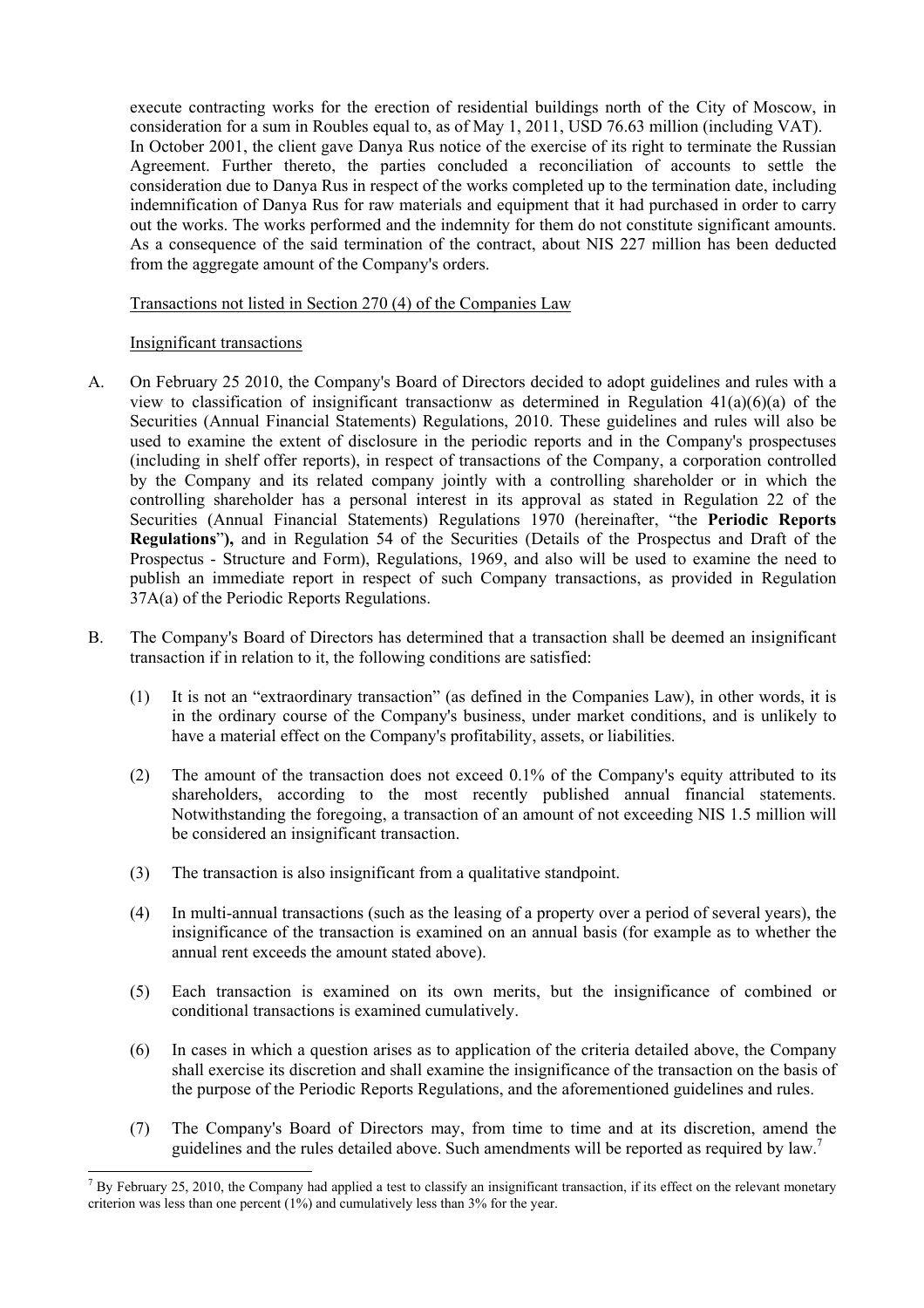C. To the best of the Company's knowledge, in the ordinary course of its business, the Company Group has conducted and/or is conducting transactions with controlling shareholders or in respect of which controlling shareholders have a personal interest in their approval, which are classified by the definition "insignificant transactions" in accordance with the tests detailed above. The said transactions are of the types and having the characteristics detailed hereinafter: (a) contracts for the purchase of advertising time on the specially dedicated Russian language television channel; (b) transactions for the leasing of office and commercial spaces; (c) management of an investment portfolio by a subsidiary of the Company that deals in investment portfolio management.

#### **Regulation 24 Holdings of Interested Parties and Senior Officers**

To the best of the Company's knowledge, the Company's shares and other securities held by interested parties and executive officers of the Company, or in any of its subsidiaries or in any of its related companies, at or about the date of the Report, are as detailed in Appendix E attached hereto.

## **Regulation 24A Authorized, Issued Share Capital, and Convertible Securities**

Authorized Capital: The Company's authorized capital is NIS 20,000,000, divided into 200,000,000 ordinary shares of NIS 0.1 par value each.

Issued Capital: The Company's issued capital is NIS 13,080,310.8 divided into 130,803,108 registered ordinary shares of NIS 0.1 par value each.

Dormant Shares: 12,456,126 registered ordinary shares of NIS 0.1 par value each (of which 9,917,124 ordinary shares of NIS 0.1 par value each of the Company are deemed to be "Agreed Relief Shares" under the Arrangement), are registered in the name of Hermetic Trust (1975) Ltd. (above and hereinafter, **"the Trustee")<sup>8</sup> ,** and 2,539,002 ordinary shares of the Company of NIS 0.1 par value each, registered in the name of the Company).

Issued Share Capital Less said Dormant Shares: NIS 11,834,698.2 divided into 118,346,982 ordinary registered shares of NIS 0.1 par value each.

Convertible Securities of the Company: According to the Company's option plan dated May 2008, 225,000 option warrants were issued to Nadav Grinshpon, Deputy Chairman of the Company's Board of Directors<sup>9</sup>, convertible into  $225,000$  ordinary shares of the Company. In addition, based on an option plan dated August 2008, 378,500 option warrants were issued to Mr. Izzi Cohen, the Company's CEO,<sup>10</sup> convertible into 378,500 registered ordinary shares of the Company of NIS 0.1 par value each, and based on an option plan dated September 2011, 485,223 option warrants were issued to four employees of the Company and companies controlled by the Company and their officers, convertible into 485,223 of the Company's ordinary registered shares, of NIS 0.1 par value each.

l

 $8$  It should be noted that as long as the Agreed Relief Shares are held by the Trustee, they constitute dormant shares that do not confer rights in capital on their holders, or voting rights, or rights in the Company (including a right to receive dividends) and/or any other right (including the right of participation in a rights issue)

<sup>&</sup>lt;sup>9</sup> 56,250 option warrants expired on October 5, 2011 leaving Nadav with 168,750 option warrants.

<sup>&</sup>lt;sup>10</sup> 94,625 option warrants expired on June 14, 2011 leaving Izzi with 283,875 option warrants.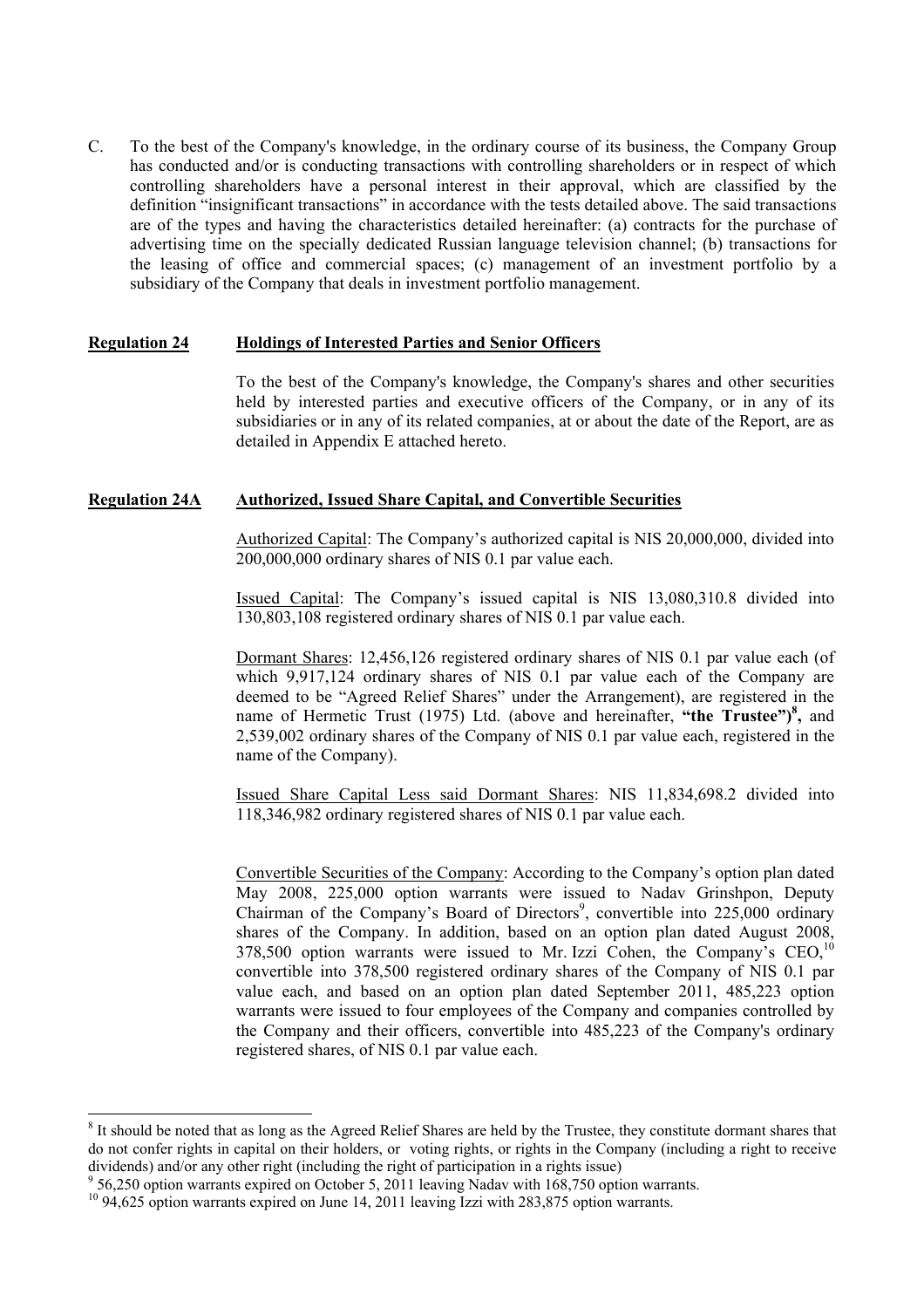## **Regulation 24B: The Registry of Shareholders**:

See Appendix G.

## **Regulation 25A Registered Address, Telephone, and Fax Numbers**

Name of the Company: Africa Israel Investments Ltd. The Company's registered address is: 4 Derech Hahoresh, Yehud. Registration Number: 520005067 E-mail address: www.africa-israel.co.il Telephone No. 03–5393535 Fax No.: 03–6321730

## **Regulation 26 The Company's Board of Directors**

See Appendix F.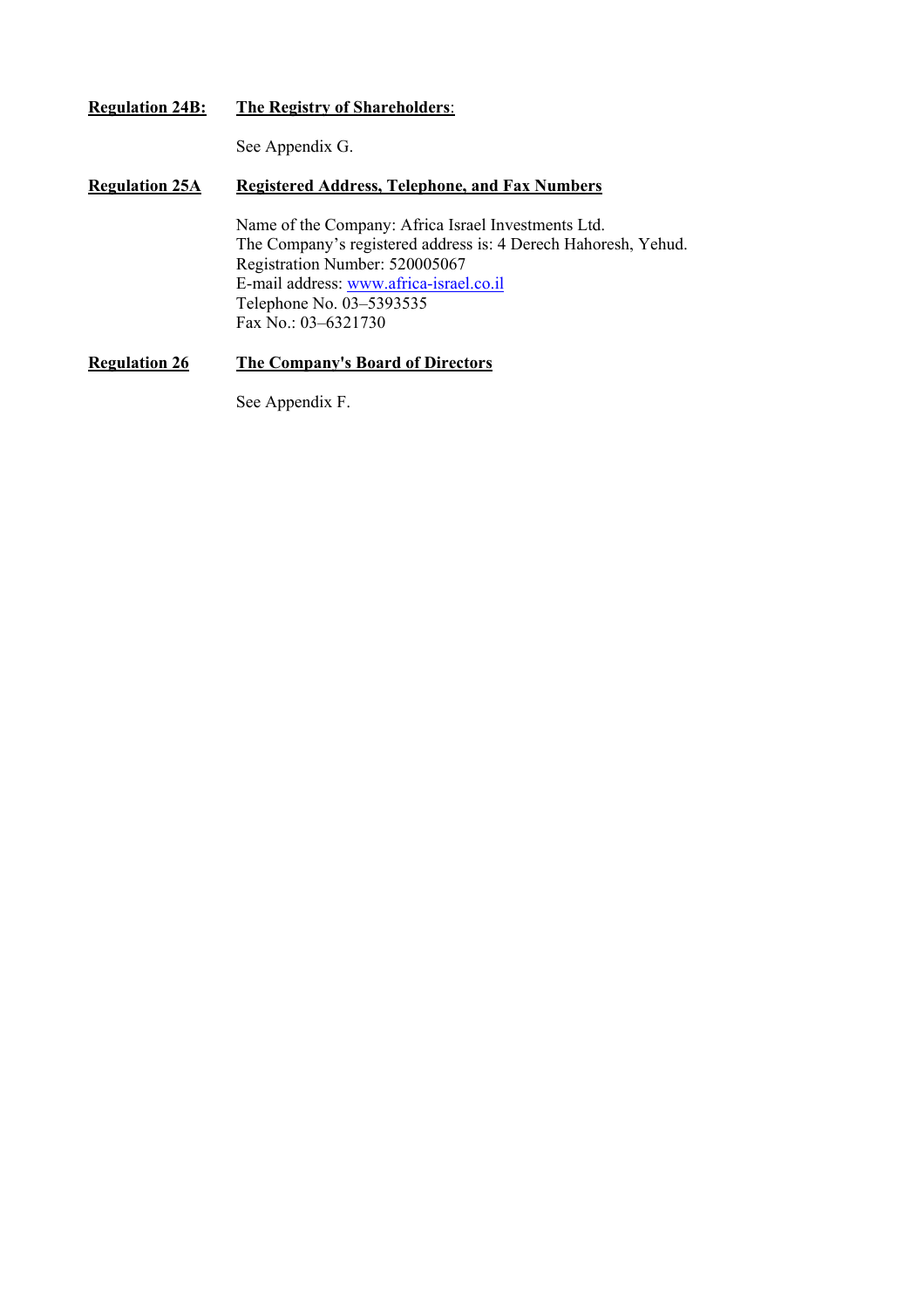## **Regulation 26A Executive Corporate Officers**

|                           |           |                     |                                                                                                                                                                         | Family                                         |                                                                                                                                                                                                                                         |                                                                                                                                                                                                                                               |                                    |
|---------------------------|-----------|---------------------|-------------------------------------------------------------------------------------------------------------------------------------------------------------------------|------------------------------------------------|-----------------------------------------------------------------------------------------------------------------------------------------------------------------------------------------------------------------------------------------|-----------------------------------------------------------------------------------------------------------------------------------------------------------------------------------------------------------------------------------------------|------------------------------------|
| Name                      | I.D. No.  | Year<br>of<br>birth | <b>Position in</b><br>Company,<br>subsidiary or in<br>interested party                                                                                                  | member of<br>officer or<br>interested<br>party | <b>Education</b>                                                                                                                                                                                                                        | <b>Business experience</b><br>over the last 5 years                                                                                                                                                                                           | <b>Start</b><br>date of<br>service |
| Izzi Cohen                | 012306320 | 1951                | Company CEO,<br>Director and CEO of<br>Africa Properties,<br>Chairman of the<br><b>Boards of Directors</b><br>of subsidiaries and<br>related companies in<br>the Group. | N <sub>o</sub>                                 | $Academic -$<br>Bachelor's degree<br>in statistics from<br>Hebrew<br>University in<br>Jerusalem.                                                                                                                                        | Serving in his present<br>position.<br>Former CEO of<br>Migdal Insurance<br>Holdings and Finances<br>Ltd., CEO of Migdal<br><b>Insurance Company</b><br>Ltd., member of the<br>international executive<br>of the Generali<br>Insurance Group. | 2008                               |
| Menashe<br>Sagiv          | 054032750 | 1956                | CFO of the<br>Company and<br>Director of<br>subsidiaries and<br>related companies in<br>the Group                                                                       | N <sub>0</sub>                                 | Academic -<br><b>Bachelors Degree</b><br>in Economics and<br><b>Business</b><br>Management and<br>M.A.Degree in<br><b>Business</b><br>Management with<br>Specialization in<br>Finance, from<br>Bar-Ilan<br>University                   | Serving in his present<br>position. Served as<br>CFO in Israel Aircraft<br>Industries.                                                                                                                                                        | 2011                               |
| Larissa<br>Cohen          | 034211235 | 1977                | The Company<br>Secretary and of<br>subsidiaries in the<br>Group                                                                                                         | N <sub>o</sub>                                 | Academic -<br>Bachelor of Law<br>from the Hebrew<br>University in<br>Jerusalem and<br>master's degree in<br>Law from Tel<br>Aviv University                                                                                             | Serving in her present<br>capacity. Formerly,<br>the Company's<br>Attorney, an Attorney<br>in the Law Firm of<br>Wexler, Bergman and<br>Co.                                                                                                   |                                    |
| Ronit<br>Cohen-<br>Nissan | 24218257  | 1969                | Comptroller.<br>Director in<br>subsidiaries and<br>related companies in<br>the Group.                                                                                   | N <sub>o</sub>                                 | Academic-<br>Bachelor's degree<br>in Accounting<br>from Tel-Aviv<br>University, MBA<br>from Bar-Ilan<br>University. CPA.                                                                                                                | Present position.                                                                                                                                                                                                                             | 2001                               |
| Shaul Debi                | 014332423 | 1966                | Internal Auditor of<br>the Company and of<br>subsidiaries in the<br>Africa Investments<br>Group.                                                                        | N <sub>o</sub>                                 | Academic -<br>Bachelor's Degree<br>in Finance and<br>Accounting from<br>the College for<br>Management,<br>Master's degree in<br>Finance and<br>Analysis of<br>Information<br>Systems from the<br>Manchester<br>Business School.<br>CPA. | Present position. CFO<br>and Operations of<br>Orthocrat Ltd. and<br>Director of Finance<br>and Control at Teva<br>International Group,<br>Teva Pharmaceutical<br>Industries Ltd.                                                              | 2009                               |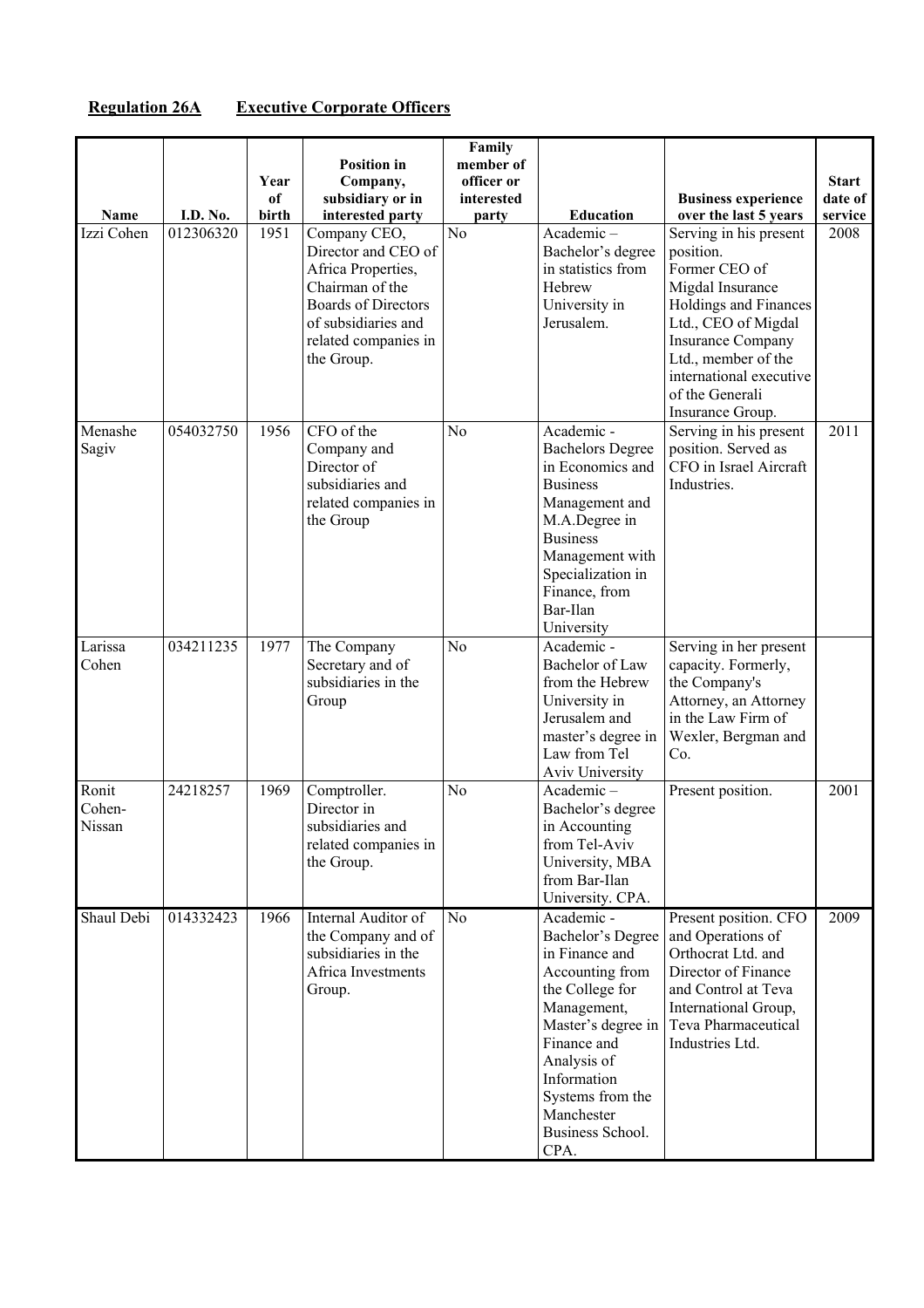**Regulation 26B The Company's Authorized Signatories**

The Company has no independent authorized signatories.

## **Regulation 27 The Company's Auditor**

l

The Company's auditors are: Somekh Chaikin, CPA, 17 Ha'arba'a Street, Tel-Aviv;

And Deloitte Breitman, Almogor Zohar CPA, of Azrieli Building, 44<sup>th</sup> Floor, Round Building. Tel-Aviv.

## **Regulation 28 Amendments to the Memorandum of Association or to the Articles of Association in the Reporting Year**

- 1. On May 12, 2011, the Company's general meeting resolved, *inter alia,* to increase the Company's registered capital by NIS 5,000,000 divided into 50,000,000 ordinary shares of the Company of NIS 0.1 par value each, to the effect that, following the said increase, the Company's authorized capital would amount to NIS 20,000,000, divided into 200,000,000 ordinary shares of the Company of NIS 0.1 par value each.
- 2. On January 4, 2012, the Company's general meeting resolved to approve an amendment to Articles 124, 130-131, 138, 158, 165-168 and the addition of Article 169A to the Articles of Association of the Company, in order to adapt the present Articles to the provisions of the Companies Law (Amendment No.16) 2011 and the provisions of the Greater Efficiency of Enforcement Procedures in the Securities Authority (Legislative Amendments) Law 2011

## **Regulation 29 Recommendations and Resolutions of the Board of Directors and Resolutions of a Special General Meeting**

- A At a general meeting of the Company dated May 12, 2011, it was resolved*, inter alia,*  to increase the authorized capital of the Company by NIS 5,000,000 divided into 50,000,000 ordinary shares in the Company of NIS 0.1 par value each, to the effect that after the said increase the Company's authorized capital would amount to NIS 20,000,000, divided into 200,000,000 ordinary shares of the Company of NIS 0.1 par value each.
- B. At a General Meeting of the Company on May 26, 2011,<sup>11</sup> it was resolved to approve the Company's agreement of the addendum to the irrevocable letter of undertaking signed by the Company's controlling shareholder, (Mr. Lev Leviev and companies that he controls) (hereinafter jointly, "**the controlling shareholder")** on March 21, 2010, for investments to be made in the Company as part of the arrangement between the Company and its previous bondholders and its shareholders (hereinafter, as the case may be, "**the letter of undertaking"** and "**the addendum"),** and which constitutes an addendum to the Bonds (Series Z) Trust Deed signed between the Company and Hermetic Trust (1975) Ltd, and is concerned with determining additional modes of implementing the additional investments (as such are defined in the letter of undertaking) of the controlling shareholder in the Company's capital. For further information see the Transaction Report that the Company published on May 17, 2011 (Ref No: 2011-01-151545). The information published in the said Report is hereby

<sup>&</sup>lt;sup>11</sup> It should be noted that this resolution was also adopted at a meeting of the (Series Z) Bondholders on May 5, 2011. For further information see the immediate report that the Company published on May 26, 2011 (Ref. No: 01-163236- 2011).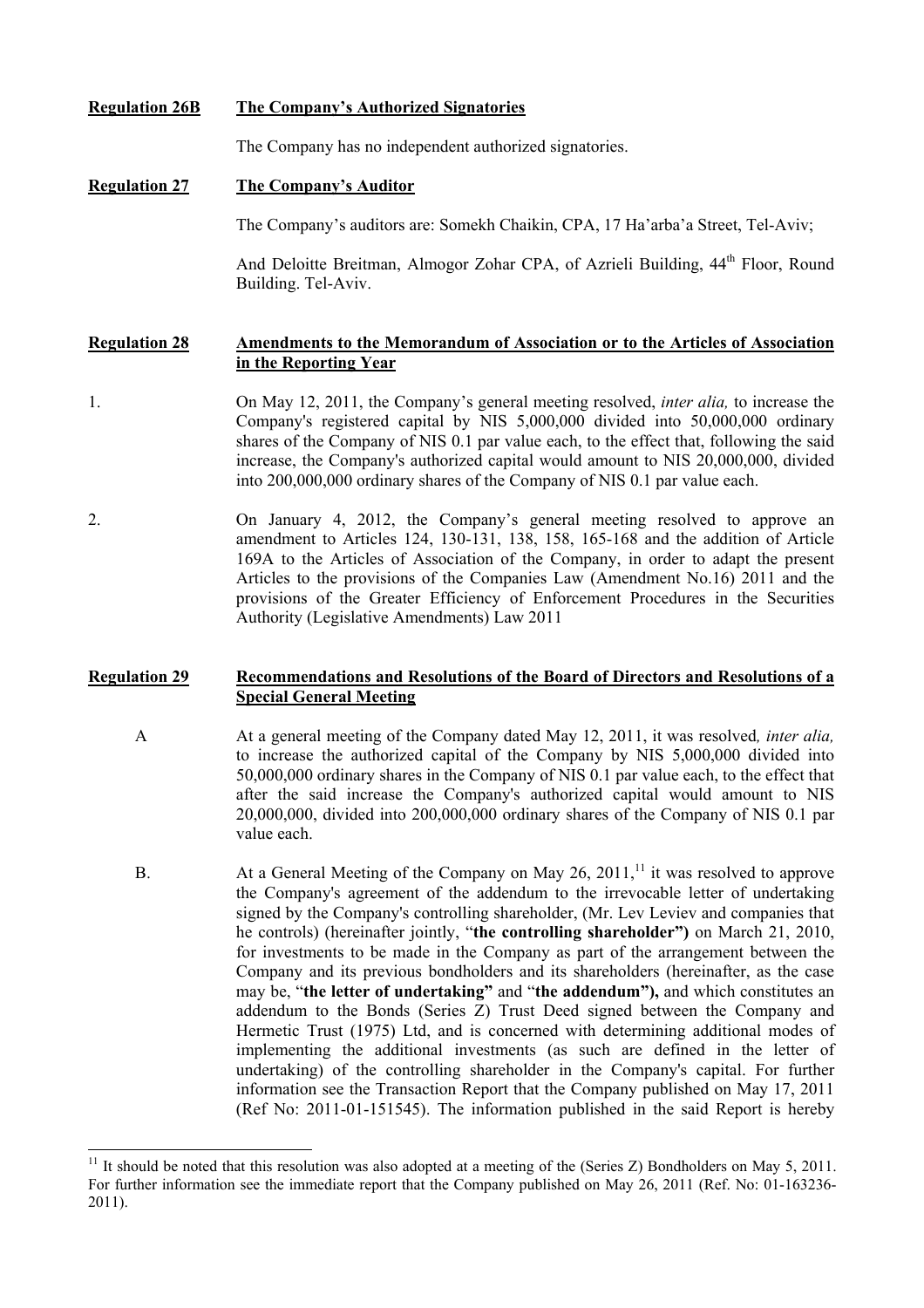included herein by way of reference.

- C. In a General Meeting of the Company<sup>12</sup> on September 13, 2011, it was resolved to approve and ratify the Company's entry into a contract with Memorand Management (1998) Ltd (hereinafter, "**Memorand")**, a private company wholly owned cand controlled (indirectly) by Mr. Leviev, the Company's controlling shareholder (including through his wholly owned and controlled companies), in a management agreement signed between the Parties on April 25, 1999, under which Memorand provides management services to the Company through Mr. Leviev, who is serving in the capacity of Chairman of the Company's Board of Directors, for a further term of 3 years from September 15, 2011. For additional information, see the Transaction Report that the Company published on August 8, 2011 (Reference No. 2011-01-235065). The information published in the said Report is hereby included by way of reference.
- D. At a General Meeting of the Company<sup>13</sup> on January 4, 2012, it was resolved:
	- To approve the amendment of Articles 124, 130-131, 138, 158, 165-168 and the addition of Article 169A of the Company's Articles, in order to adapt the present Articles of Association to the provisions of the Companies Law (Amendment No.16), 5771 - 2011 and the provisions of the Greater Efficiency of Enforcement Procedures in the Securities Authority (Legislative Amendments) Law, 2011.
- 2. To approve the giving of an advance undertaking by the Company, for indemnification of directors and other officers of the Company, as such are defined in Section 2.7 of the report summoning the meeting, in respect of certain events which in the opinion of the Board of Directors are foreseeable in view of the nature of the Company's activity, provided that the aggregate total of the amounts to be paid by the Company by way of indemnity, to all those entitled to indemnification, under all the letters of indemnity that are issued to them pursuant to this resolution, and pursuant to all the letters of indemnity issued by the Company in the past and/or that are issued in the future (including for the removal of doubt, the previous letters of indemnity (as they are defined hereinafter)), shall not exceed 25% of the Company's shareholder capital (the capital attributed to the holders of the Company's capital rights) according to the Company's last consolidated financial statements (quarterly or annual as the case may be) last published prior to the actual date of payment of the amount of the indemnity, and all under the terms of the indemnity detailed in the letter of indemnity as to such events, which will remain force for a period of 9 years from the date of its issue.

For further information see the Amended Immediate Report that the Company published on December 29, 2011 (Ref No: 2011-01-377292). The information published in the said Report is hereby included herein by way of reference.

## **Company Resolutions**

## **Regulation 29A**

1.

 $\overline{\phantom{a}}$ 

 A. On September 15, 2011, the Company's Board of Directors (following approval of the Company's Audit Committee dated July 18, 2011 and the recommendation of the Board of Directors' Remuneration Committee), approved a bonus scheme for 9 officers and employees (non-directors) of the Company. For details of the said resolution, see the Immediate Report that the Company published on September 18, 2011 (Ref No: 2011-01-276498). The information published in the said Report is hereby included

 $12$  It should be noted that this resolution was also adopted at a meeting of the (Series Z) Bondholders on August 31, 2011. For further information see the immediate report that the Company published on September 6, 2011 (Ref. No: 2011-01-265971)

<sup>&</sup>lt;sup>13</sup> It should be noted that this resolution was also adopted at a meeting of the (Series  $Z$ ) Bondholders on December 27, 2011. For further information see the immediate report that the Company published on January 1, 2012 (Ref. No: 2012- 01-004377)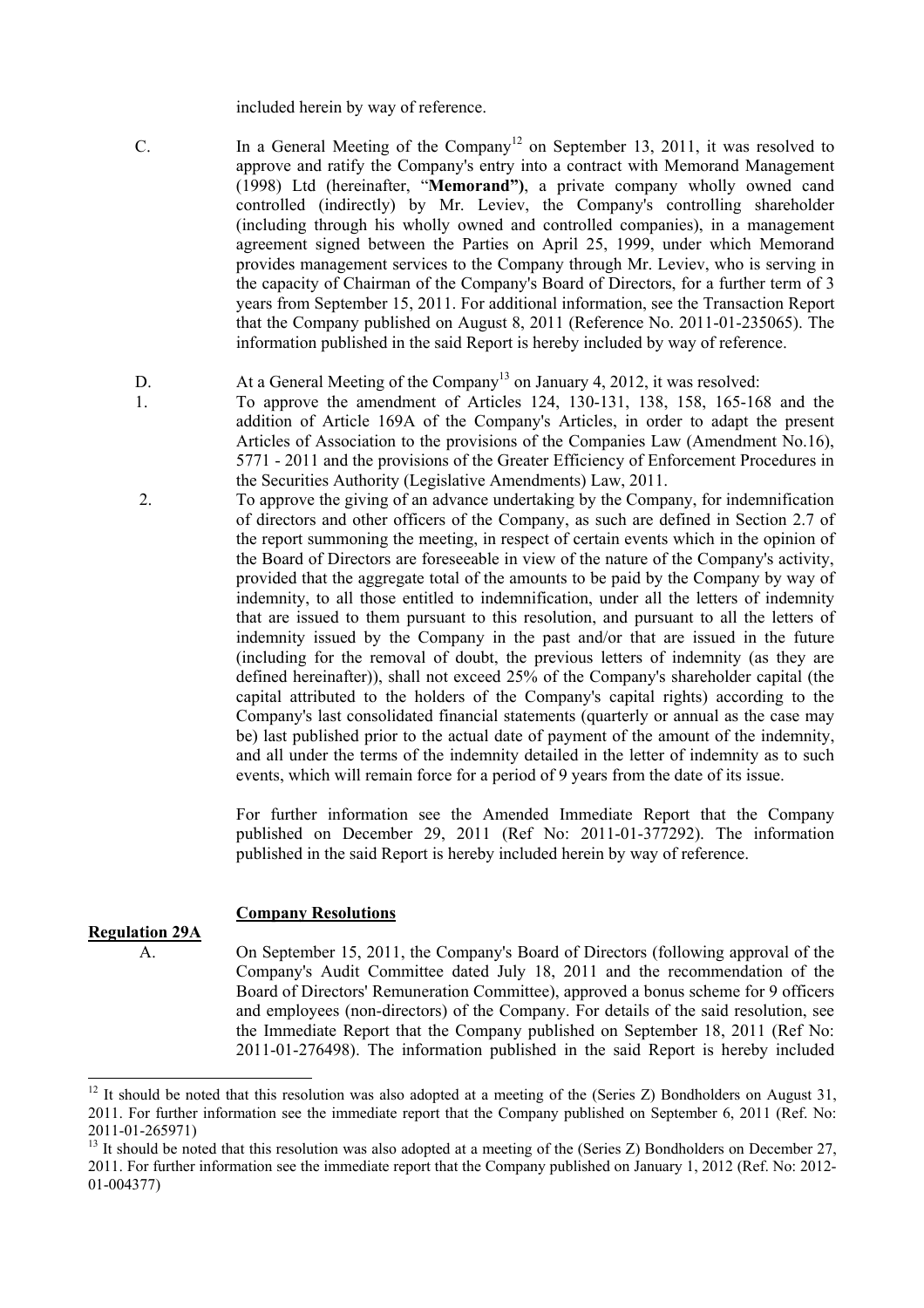herein by way of reference.

 B. It was resolved, in the Company's Audit Committee on November 28, 2011 and in a meeting of the Company's Board of Directors on December 29, 2011, *inter alia,* to approve and ratify the entry into a contract by the Company with a group of insurers in the international insurance market (hereinafter in this subsection, "the **Insurers**") in insurance policies insuring the liability of officers for a period from November 1, 2011 until and including April 30, 2013 (hereinafter in this subsection, **"the Insurance Period**"), as follows:

> 1. An officers' liability insurance policy insuring liability of the Company's officers and of its subsidiaries, with the exception of the listed companies, Africa Israel Residences Ltd., Africa Israel Properties Ltd., Dania Cebu's Ltd, Africa Israel Industries Ltd., AFI Development Plc., and the subsidiaries of each of the aforementioned companies (the aforementioned companies, excluding the Company, hereinafter jointly, **"**the **Group Companies**") (hereinafter in this subsection, **"**the **Basic Policy"**). The limit of liability of the Basic Policy in respect of a single claim or in aggregate for the whole of the insurance period, is USD 20 million (but in respect of claims filed in Israel, the policy covers the expenses of defense beyond the above limit of liability as above, to an amount equal to 20% of the said liability limit). The insurance premiums for the Basic Policy in respect of the Insurance Period total USD 62.7. thousand. The Basic Policy also applies to the Company's subsidiaries that are formed

and/or are acquired during the Insurance Period, provided that the value of the assets of such a subsidiary shall nor exceed 20% of the value of the Company's assets, and provided further that the subsidiary is not listed on any stock exchange in the USA/Canada (either in respect of shares and/or other securities).

2. An excess ("umbrella") group insurance policy insuring liability of officers, arranged by the Company for itself and for its subsidiaries, including the Group Companies (hereinafter in this Section, "the **Group Policy"),** for the Insurance Period. The limit of the Group Policy in respect of a single claim or in aggregate for the entire period of insurance is USD 80 million (but in respect of claims filed in Israel, the policy covers the expenses of defense beyond the above limit of liability, up to an amount equal to 20% of the said liability limitation, in addition to the Basic Policy). The Company's share of the insurance premiums for the Group Policy is USD 39.4 thousand (out of a total of USD 216.6 thousand in respect of the insurance premiums of the Company and of all the Group Companies in respect of the Group Policy).

 The apportionment of the insurance premiums in respect of the Group Policy as between the Company and the other companies was determined (except as detailed hereunder) as a derivation of the insurance premiums in respect of the Basic Policy, as follows: The Company and the Group Companies each bear a share of the annual insurance premiums in respect of the Group Policy, *pro rata* to the ratio between the insurance premiums for the Basic Policy as stated above in subsection (1) and the aggregate amount of the annual insurance premiums payable by all the said companies in respect of all the Basic Policies in respect of the relevant period. In this context it should also be noted that the Basic Polices of all the Group's divisions have an identical limit of liability.

Participation of the listed companies — AFI Development Plc, Arica Israel Residences Ltd, Africa Israel Industries Ltd, Danya Cebus Ltd, and Africa Israel Properties Ltd — in the Group Policy was approved by the said companies.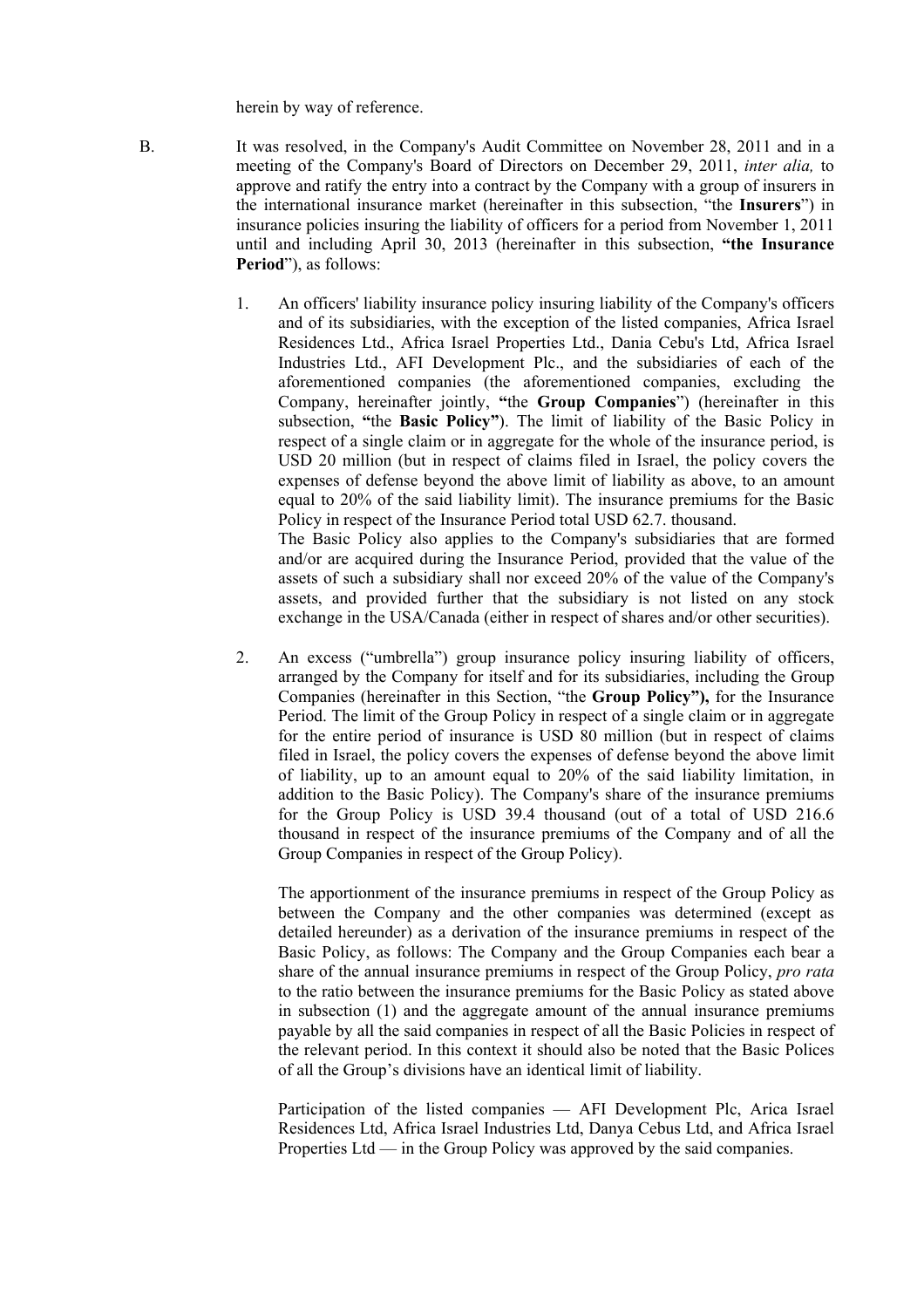A resolution as to the Company contracting in an insurance policy insuring the liability of officers requires approval of the General Meeting of the Company pursuant to the provisions of Section 275 of the Companies Law.

Date: March 27, 2012

**Africa-Israel Investments Ltd.** 

**\_\_\_\_\_\_\_\_\_\_\_\_\_\_\_\_\_\_\_\_\_\_\_\_\_ \_\_\_\_\_\_\_\_\_\_\_\_\_\_\_\_\_\_\_\_\_\_\_\_\_\_** 

**Izzi Cohen** Menashe Sagiv CEO CFO **CEO CFO**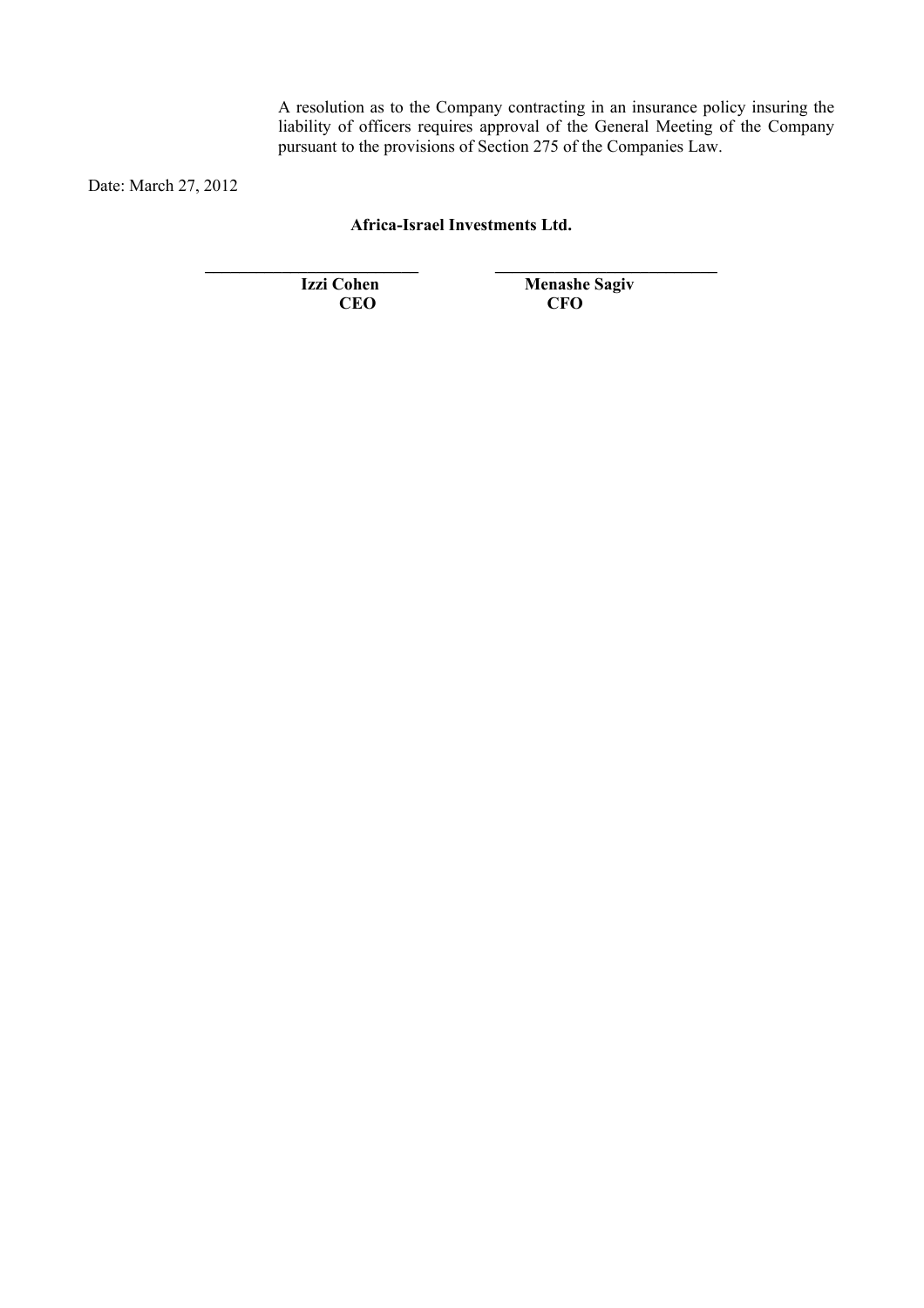## **Condensed Quarterly Statements of Comprehensive Income (Appendix A)**

|                                                     | For the year<br>ended<br>December 31,<br>2011 | Jan-Mar 2011       | Apr-June<br>2011        | <b>Jul-Sep 2011</b>       | Oct-Dec 2011       |
|-----------------------------------------------------|-----------------------------------------------|--------------------|-------------------------|---------------------------|--------------------|
|                                                     | (Audited)                                     | (Unaudited)        | (Unaudited)             | (Unaudited)               | (Unaudited)        |
| <b>Revenues</b>                                     |                                               |                    |                         |                           |                    |
| Construction and real estate                        |                                               |                    |                         |                           |                    |
| transactions                                        | 3,018,764                                     | 699,866            | 728,028                 | 822,915                   | 767,955            |
| Rentals and operation of                            |                                               |                    |                         |                           |                    |
| properties                                          | 672,392                                       | 121,805            | 177,784                 | 185,111                   | 187,692            |
| Industry<br>Other activities                        | 2,397,037<br>44,841                           | 554,076<br>9 7 1 3 | 566,208<br>11,643       | 644,004<br>11,206         | 632,749<br>12,279  |
| Other income                                        | 208,573                                       | 20,211             | 17,601                  | 110,718                   | 60,043             |
|                                                     | 6,341,607                                     | 1,405,671          | 1,501,264               | 1,773,954                 | 1,660,718          |
| <b>Costs and expenses</b>                           |                                               |                    |                         |                           |                    |
| Construction and real estate                        |                                               |                    |                         |                           |                    |
| transactions<br>Re-evaluation of inventory          | 2,742,565                                     | 621,979            | 693,584                 | 736,907                   | 90,095             |
| of land and buildings                               | (81,792)                                      | (62, 178)          | $\boldsymbol{0}$        | 1.348                     | (20, 962)          |
| Maintenance, supervision                            |                                               |                    |                         |                           |                    |
| and management of real                              |                                               |                    |                         |                           |                    |
| estate and other properties                         | 266,138                                       | 56,165             | 62,628                  | 72,043                    | 75,302             |
| (Increase) Decline in value of                      |                                               |                    |                         |                           |                    |
| investment property under                           |                                               |                    |                         |                           |                    |
| construction, net<br>Decline (Increase) in value of | (65,265)                                      | (14, 144)          | 12,604                  | 10,674                    | (74, 399)          |
| investment property, net                            | (856, 349)                                    | 3,941              | (82, 520)               | (611, 464)                | (166, 306)         |
| Industry                                            | 2,187,548                                     | 499,324            | 511,724                 | 585,570                   | 590,930            |
| Other activities                                    | 43,892                                        | 11,992             | 10,337                  | 9,707                     | 11,856             |
| Share in losses (income) of                         |                                               |                    |                         |                           |                    |
| investees treated under the equity                  |                                               |                    |                         |                           |                    |
| method of accounting, net                           | (149, 814)                                    | 14,314             | (108,665)               | (21, 25)                  | (34,188)           |
| Administrative<br>and<br>general<br>expenses        | 332,956                                       | 65,192             | 66,912                  | 76,904                    | 123,948            |
| Amortization of intangible assets                   |                                               |                    |                         |                           |                    |
| and other expenses                                  | 112,592                                       | 28,824             | 27,303                  | 41,748                    | 14,717             |
|                                                     | 4,532,471                                     | 1,225,409          | 1,193,907               | 902,162                   | 1,210,993          |
| <b>Operating income</b>                             | 1,809,136                                     | 180,262            | 307,357                 | 871,792                   | 449,725            |
| Financing expenses                                  | 1,123,216                                     | 252,436            | 303,593                 | 424,576                   | 142,611            |
| Financing income                                    | 272,166                                       | 203,240            | 52,701                  | 61,499                    | (45, 274)          |
| Financing income (expenses),<br>net                 | 851,050                                       | (49,196)           | (250, 892)              | (363, 077)                | (187, 885)         |
| Income from ordinary operations                     |                                               |                    |                         |                           |                    |
| before taxes on income                              | 958,086                                       | 131,066            | 56,465                  | 508,715                   | 261,840            |
| Taxes on income                                     | (404, 157)                                    | (25,708)           | (58,261)                | (202, 869)                | (117,319)          |
| Income from continuing                              |                                               |                    |                         |                           |                    |
| operations                                          | 553,929                                       | 105,358            | (1,796)                 | 305,846                   | 144,521            |
| Income (Loss) from discontinued                     |                                               |                    |                         |                           |                    |
| operations (after tax)<br>Income for the period     | 74,452<br>628,381                             | 1,367<br>106,725   | <u>75,261</u><br>73,465 | $\overline{0}$<br>305,846 | (2,176)<br>142 345 |
| Allocated to:                                       |                                               |                    |                         |                           |                    |
| Holders of rights in the Company's                  |                                               |                    |                         |                           |                    |
| equity                                              | 315,084                                       | 50.459             | 32,008                  | 147,570                   | 85,047             |
| Minority interests                                  | 313,297                                       | 56,266             | 41,457                  | 158,276                   | 57,298             |
| Income for the period                               | 628,381                                       | 106,725            | 73,465                  | 305,846                   | 142,345            |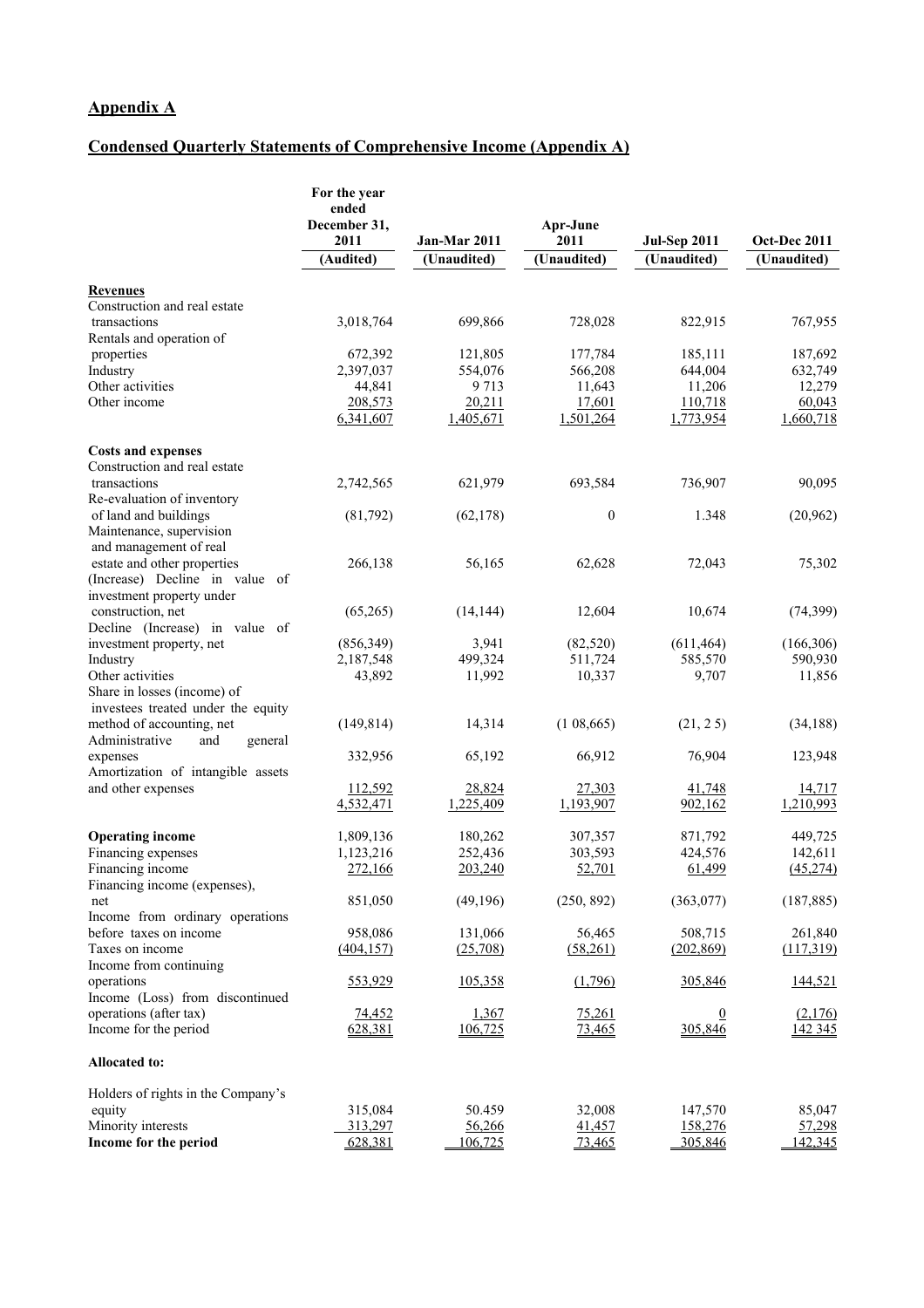## **Appendix B Investments in Subsidiaries and Related Companies**

|                                                  |           |                    | Company's share<br>in net income/<br>losses from the | Value in the<br><b>Company's Separate</b><br>Financial | <b>Share in issued</b><br>share capital,<br>voting rights and | <b>Stock exchange</b>      | Other holders who own more<br>than 25% of the shares in<br>subsidiaries and related                                                                                                         |
|--------------------------------------------------|-----------|--------------------|------------------------------------------------------|--------------------------------------------------------|---------------------------------------------------------------|----------------------------|---------------------------------------------------------------------------------------------------------------------------------------------------------------------------------------------|
|                                                  | Par value | <b>Cost in NIS</b> | purchase date, in<br><b>NIS</b> thousands            | <b>Statements, in NIS</b><br>thousands                 | the right to                                                  | price on<br>reporting date | companies, and amount of their<br>interests                                                                                                                                                 |
| Company name                                     |           | thousands          |                                                      |                                                        | appoint directors                                             |                            |                                                                                                                                                                                             |
| Af-Sar Ltd (28)                                  | 6,158     |                    |                                                      |                                                        | 100%                                                          |                            |                                                                                                                                                                                             |
| Africa Israel Properties Ltd.                    |           |                    |                                                      |                                                        |                                                               |                            |                                                                                                                                                                                             |
| (3)(6)                                           | 15,937    | 1,079,320          | 313,615                                              | 1,392,935                                              | 56%                                                           | 2.457                      | Public company                                                                                                                                                                              |
| Haifa Quarries Ltd. (2)                          | 180,000   |                    |                                                      |                                                        | 45%                                                           |                            | Mirage Development Israel Ltd<br>holds 45% of the issued share<br>capital. Tiferet Hamichonit Haifa<br>Ltd.                                                                                 |
| Givat Savyon Ltd. (28)                           | 38,350    |                    |                                                      |                                                        | 85%                                                           |                            |                                                                                                                                                                                             |
| Kiryat Hamada Migdal<br>Ha'emek Ltd. (5)         | 6,000,100 |                    |                                                      |                                                        | 100%                                                          |                            |                                                                                                                                                                                             |
| <b>Cebus Rimon Industries</b>                    |           |                    |                                                      |                                                        |                                                               |                            |                                                                                                                                                                                             |
| Building and Development                         |           |                    |                                                      |                                                        |                                                               |                            |                                                                                                                                                                                             |
| Ltd.                                             | 10,400    | 5,127              | 1,802                                                | 6,929                                                  | 100%                                                          |                            |                                                                                                                                                                                             |
| Flamingo Ltd (28)                                | 2,250     |                    |                                                      |                                                        | 100%                                                          |                            |                                                                                                                                                                                             |
| Lev Talpiot Management<br>and Holdings Ltd. (38) | 400       |                    |                                                      |                                                        | 40%                                                           |                            | Ganden Properties and Investments<br>$(2000)$ Ltd owns $40\%$ of the issued<br>share capital. Zarban (1996) Ltd and<br>Bel Har Investments Ltd each own<br>10% of the issued share capital. |
| One Half Jubilee Ltd. (28)                       | 100       |                    |                                                      |                                                        | 49%                                                           |                            | Raul Fairmont Properties LP owns<br>51% of the issued share capital.                                                                                                                        |
| Savyonim Center                                  |           |                    |                                                      |                                                        |                                                               |                            |                                                                                                                                                                                             |
| Management and<br>Maintenance Ltd. (28)          | 10        |                    |                                                      |                                                        | 100%                                                          |                            |                                                                                                                                                                                             |
| Africa Israel (Finance) 1985                     |           |                    |                                                      |                                                        |                                                               |                            |                                                                                                                                                                                             |
| Ltd.                                             | 100,000   | 267                | 35,645                                               | 35,912                                                 | 100%                                                          |                            |                                                                                                                                                                                             |
| Africa Israel Residences<br>Ltd. $(3)(6)(18)$    | 9,383,070 | $\theta$           | (132, 167)                                           | (132, 167)                                             | 76.35%                                                        | 3,761                      | Public company                                                                                                                                                                              |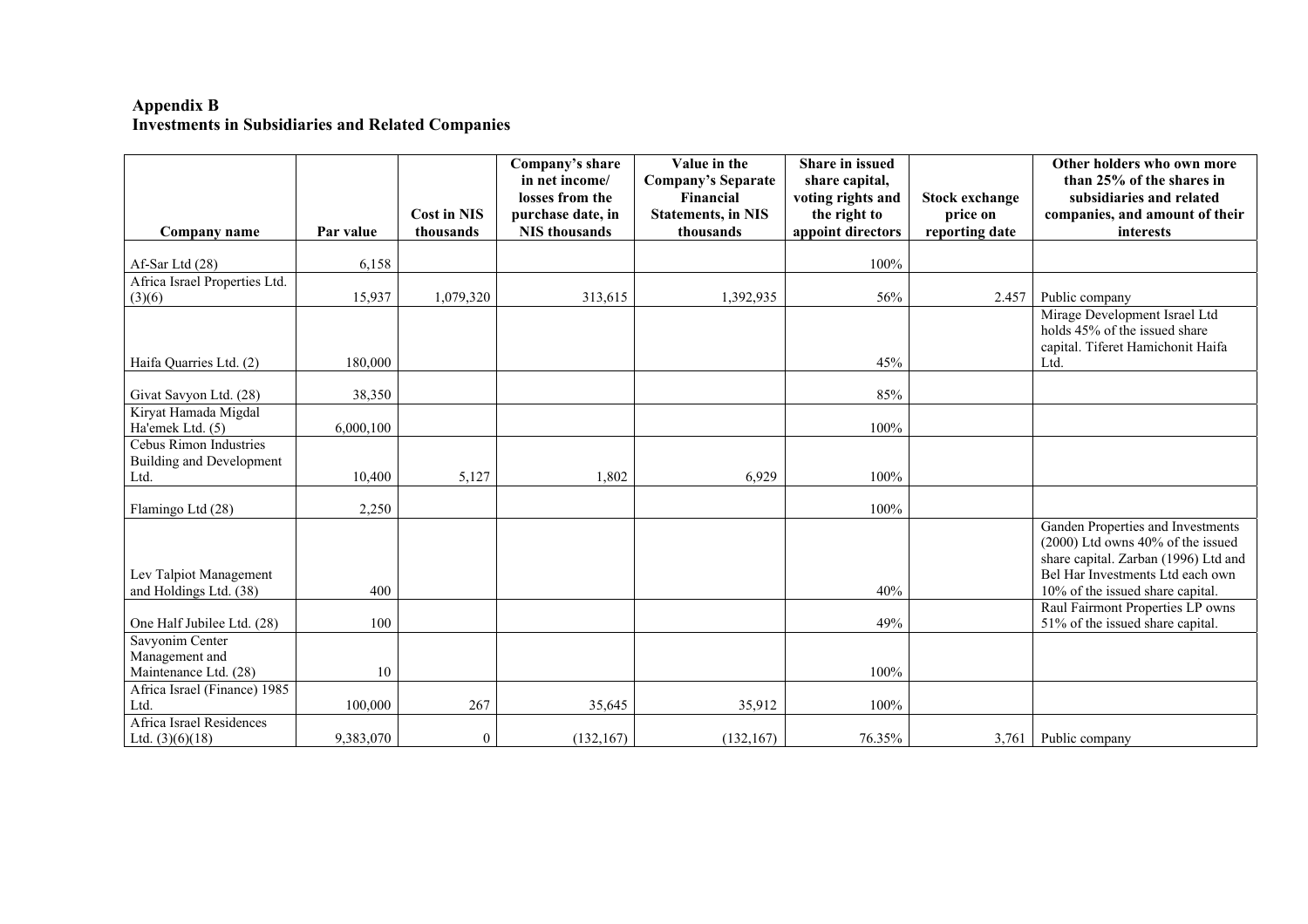|                                                       |                |                    | Company's share      | Value in the              | Share in issued      | <b>Stock</b> |                                            |
|-------------------------------------------------------|----------------|--------------------|----------------------|---------------------------|----------------------|--------------|--------------------------------------------|
|                                                       |                |                    | in net income/       | Company's                 | share capital,       | exchange     | Other holders who own more than            |
|                                                       |                |                    | losses from the      | <b>Separate Financial</b> | voting rights and    | price on     | 25% of the shares in subsidiaries and      |
|                                                       |                | <b>Cost in NIS</b> | purchase date, in    | <b>Statements, in NIS</b> | the right to appoint | reporting    | related companies, and amount of           |
| Company name                                          | Par value      | thousands          | <b>NIS</b> thousands | thousands                 | directors            | date         | their interests                            |
|                                                       |                |                    |                      |                           |                      |              | Egged Holdings Ltd holds 20% of the        |
|                                                       |                |                    |                      |                           |                      |              | issued share capital, and three additional |
|                                                       |                |                    |                      |                           |                      |              | companies each hold 20% of the issued      |
| MTS Ltd.                                              | 20             |                    |                      |                           | 20%                  |              | share capital.                             |
| Africa Israel Investment                              |                |                    |                      |                           |                      |              |                                            |
| House Ltd. (59)                                       | 576            | 27,715             |                      | 27,715                    | 100%                 |              |                                            |
| Africa Israel Mutual Fund                             |                |                    |                      |                           |                      |              |                                            |
| Management Ltd. (104)                                 | 10.000         |                    |                      |                           | 100%                 |              |                                            |
| Africa Israel Financial                               |                |                    |                      |                           |                      |              | Neta 10 Holdings Ltd. holds 30.64% of      |
| Assets and Strategies Ltd.<br>Africa Israel Financial | 100            | 14,207             | (14, 077)            | 130                       | 50%                  |              | the issued share capital.                  |
|                                                       |                |                    |                      |                           |                      |              |                                            |
| Products Ltd. (104)<br>Africa Israel Investment       | 1,000          |                    |                      |                           | 100%                 |              |                                            |
| Portfolio Management Ltd.                             |                |                    |                      |                           |                      |              |                                            |
| (104)                                                 | 1,000          |                    |                      |                           | 100%                 |              |                                            |
| A.L.A. Management and                                 |                |                    |                      |                           |                      |              | Minrav Engineering and Building Ltd.       |
| Operations (2005) Ltd.(4)                             | 10             |                    | (1,793)              | (1,793)                   | 50%                  |              | holds 50% of the issued share capital.     |
| Africa Israel Trade and                               |                |                    |                      |                           |                      |              |                                            |
| Agencies Ltd.                                         | 10,200         |                    | 159,398              | 159,398                   | 100%                 |              |                                            |
| Africa Israel Industries Ltd.                         |                |                    |                      |                           |                      |              |                                            |
| (3)                                                   | 1,153,522      | 295,697            | 51,782               | 347,479                   | 76.6%                | 23,950       | Public company                             |
|                                                       |                |                    |                      |                           |                      |              | Samir Awad Ltd owns 30% of the issued      |
|                                                       |                |                    |                      |                           |                      |              | capital and 25% of the managment shares.   |
|                                                       |                |                    |                      |                           |                      |              | B.S.T. Enterprise and Construction Ltd     |
|                                                       |                |                    |                      |                           |                      |              | and the S.T.R. Real Estate Ltd Group each  |
|                                                       |                |                    |                      |                           |                      |              | own 10% of the issued capital. Harel       |
| Armon Hahegamon (Kaysar                               |                |                    |                      |                           |                      |              | Shimon owns 100% of the voting shares      |
| El Mutran) Ltd (4) was sold                           |                |                    |                      |                           |                      |              | and Yair Green holds 25% of the            |
| afer balance sheet date                               | 9,750          | 12,858             | 2,795                | 15,653                    | 50%                  |              | managment shares in trust                  |
| Armon Hahegamon (Kaysar                               |                |                    |                      |                           |                      |              |                                            |
| El Mutran) Ltd (4)                                    | $\overline{2}$ |                    |                      |                           |                      |              |                                            |
| Nazareth Entrance                                     |                |                    |                      |                           |                      |              |                                            |
| Commercial Center (2006)                              |                |                    |                      |                           |                      |              | Big Shopping Centers (2004) owns 37%       |
| Ltd (119)                                             | 222,300,000    |                    |                      |                           | 63%                  |              | of the issued capital.                     |
| Packer Steel Indutries (9)                            |                |                    |                      |                           |                      |              |                                            |
|                                                       | 13,873,589     |                    |                      |                           | 100%                 |              |                                            |
|                                                       |                |                    |                      |                           |                      |              |                                            |
| Negev Ceramics Ltd. (3)(9)                            | 9,407,213      |                    |                      |                           | 90                   | 2,130        | Public company                             |
| Orgal E.L.P. (2007) Ltd                               |                |                    |                      |                           |                      |              |                                            |
| (116)                                                 | 2,000,000      |                    |                      |                           | 75%                  |              |                                            |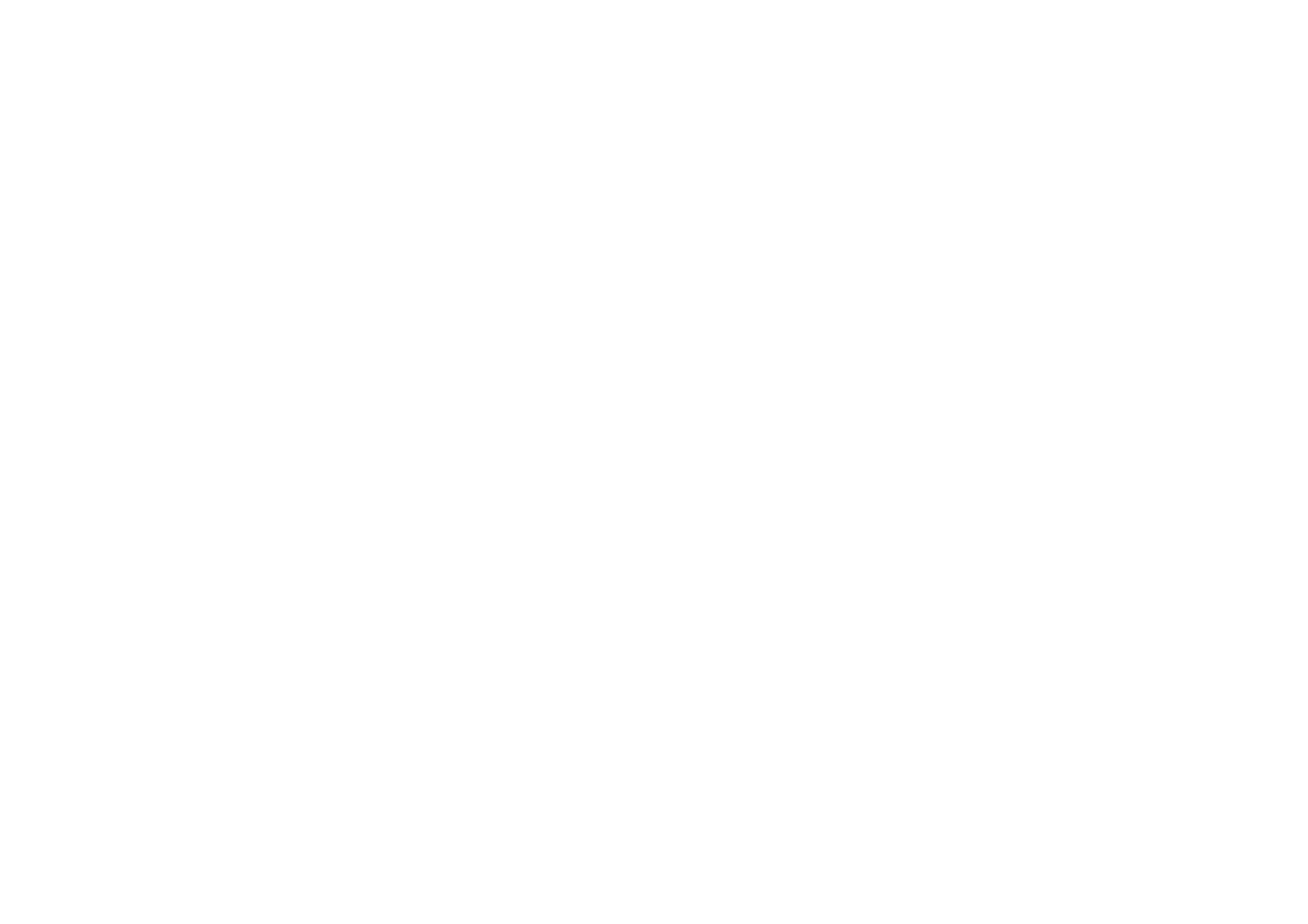| Company name                                            | Par value  | Cost in<br><b>NIS</b><br>thousands | Company's<br>share in net<br>income/<br>losses from the<br>purchase date,<br>in NIS<br>thousands | Net Value in the<br>Company's<br><b>Separate Financial</b><br><b>Statements, in NIS</b><br>thousands | Share in issued<br>share capital,<br>voting rights and<br>the right to<br>appoint directors | <b>Stock</b><br>exchange<br>price on<br>reporting<br>date | Other holders who own more than 25% of the<br>shares in subsidiaries and related companies,<br>and amount of their interests |
|---------------------------------------------------------|------------|------------------------------------|--------------------------------------------------------------------------------------------------|------------------------------------------------------------------------------------------------------|---------------------------------------------------------------------------------------------|-----------------------------------------------------------|------------------------------------------------------------------------------------------------------------------------------|
| Via Arcadia Ltd (116)                                   |            |                                    |                                                                                                  |                                                                                                      | 100%                                                                                        |                                                           |                                                                                                                              |
| H.G.Y.Y Building<br>Products Marketing Ltd<br>(116)     |            |                                    |                                                                                                  |                                                                                                      | 100%                                                                                        |                                                           |                                                                                                                              |
| NegevHome Design Ltd<br>(116)                           |            |                                    |                                                                                                  |                                                                                                      | 100%                                                                                        |                                                           |                                                                                                                              |
| <b>Negev Ceramics</b><br>Marketing (1982) Ltd.<br>(116) | 50         |                                    |                                                                                                  |                                                                                                      | 100%                                                                                        |                                                           |                                                                                                                              |
| Maklef 51 Ltd. (48)                                     | 500        |                                    |                                                                                                  |                                                                                                      | 50%                                                                                         |                                                           | Nitzan Sdera Management and Development Ltd owns<br>50% of the issued share capital and 40% of the<br>management shares.     |
| Negev Ceramics<br>Marketing Nazareth Ltd.<br>(116)      | 50         |                                    |                                                                                                  |                                                                                                      | 50%                                                                                         |                                                           | Samir Awad owns 50% of the issued share capital.                                                                             |
| Elgal Marketing Com Ltd.<br>(48)                        | 1,002      |                                    |                                                                                                  |                                                                                                      | 50.1%                                                                                       |                                                           | El-Gal Acrylic Industries Ltd owns 49.9% of the<br>issued share capital.                                                     |
| N.D.R. Design Ltd. (48)                                 | 500        |                                    |                                                                                                  |                                                                                                      | 50%                                                                                         |                                                           | Dana Regalo Ltd. owns 50% of the issued share<br>capital.                                                                    |
| P.L.E. Lighting<br>Engineering Ltd. (117)               | 6,234      |                                    |                                                                                                  |                                                                                                      | 25%                                                                                         |                                                           | Mar Telecom, Lev Ophir Group Ltd and Nadler Tal<br>and Co Ltd each own 25% of the issued share capital                       |
| Tanama Packer<br>International Ltd (9)                  | 100        |                                    |                                                                                                  |                                                                                                      | 100%                                                                                        |                                                           |                                                                                                                              |
| Negev Romania S.R.L<br>(48)                             | 4,990      |                                    |                                                                                                  |                                                                                                      | 99.8%                                                                                       |                                                           |                                                                                                                              |
| Novo Collection East USA<br>Inc. $(48)$                 | 200        |                                    |                                                                                                  |                                                                                                      | 50%                                                                                         |                                                           | Anticostone LLC owns 50% of the issued share<br>capital.                                                                     |
| Packer YDPZ Metals Ltd.<br>(117)                        | 6,300,001  |                                    |                                                                                                  |                                                                                                      | 100%                                                                                        |                                                           |                                                                                                                              |
| Packer YDPZ Profiles Ltd.<br>(117)                      | 16,440,000 |                                    |                                                                                                  |                                                                                                      | 100%                                                                                        |                                                           |                                                                                                                              |
| Packer YDPZ Profile<br>Marketing Ltd. (47)              | 1,000      |                                    |                                                                                                  |                                                                                                      | 100%                                                                                        |                                                           |                                                                                                                              |
| Packer YDPZ Galvan<br>Works Ltd. (117)                  | 2,100      |                                    |                                                                                                  |                                                                                                      | 100%                                                                                        |                                                           |                                                                                                                              |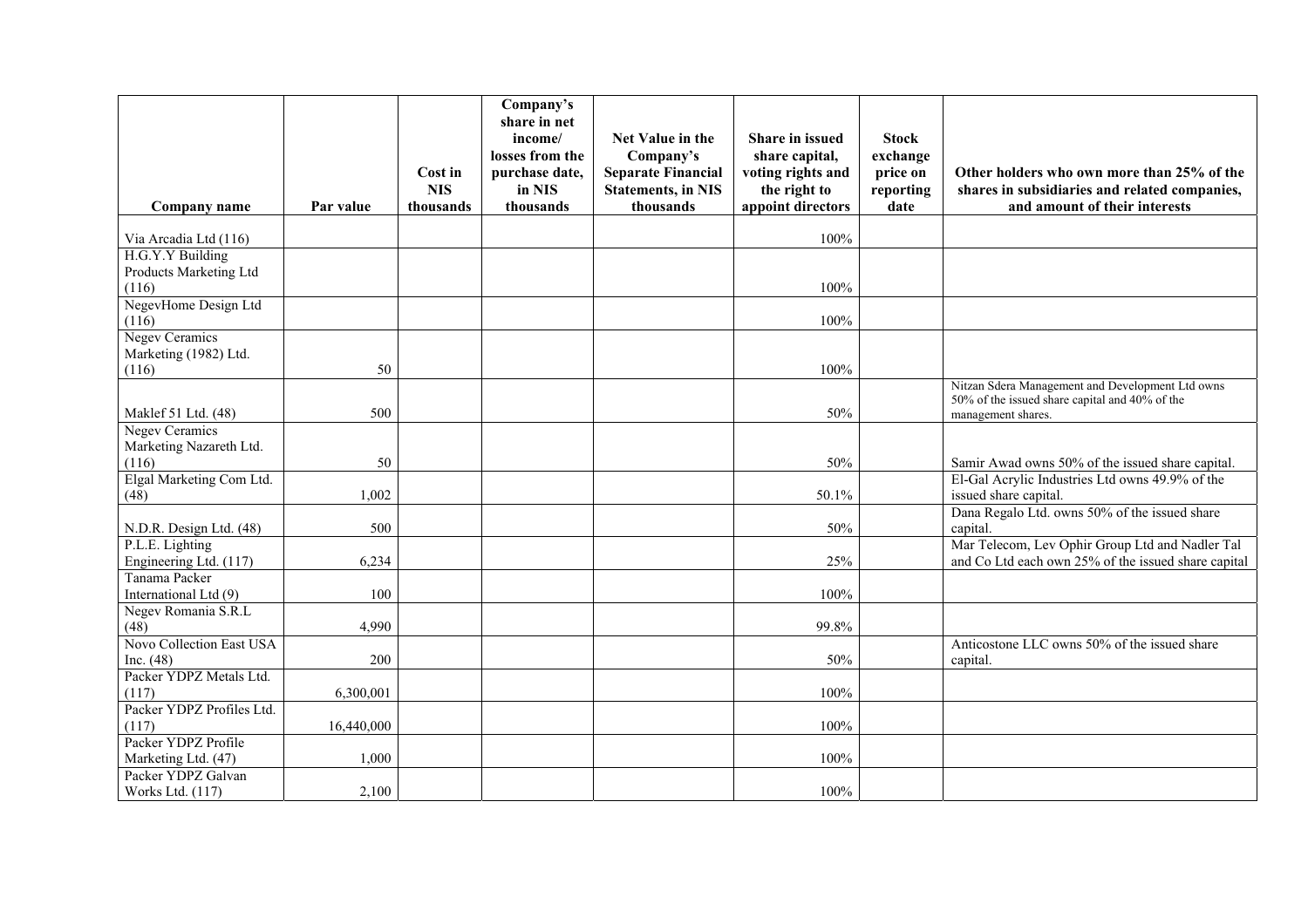|                                                 |                    | Cost in                 | Company's<br>share in net<br>income/<br>losses from the<br>purchase date, | Value in the<br>Company's<br><b>Separate Financial</b> | <b>Share in issued</b><br>share capital,<br>voting rights and | <b>Stock</b><br>exchange<br>price on | Other holders who own more than 25% of the                                              |
|-------------------------------------------------|--------------------|-------------------------|---------------------------------------------------------------------------|--------------------------------------------------------|---------------------------------------------------------------|--------------------------------------|-----------------------------------------------------------------------------------------|
| Company name                                    | Par value          | <b>NIS</b><br>thousands | in NIS<br>thousands                                                       | <b>Statements, in NIS</b><br>thousands                 | the right to<br>appoint directors                             | reporting<br>date                    | shares in subsidiaries and related companies,<br>and amount of their interests          |
| Imku YDPZ Industries                            |                    |                         |                                                                           |                                                        |                                                               |                                      |                                                                                         |
| Ltd. $(117)$                                    | 59,150             |                         |                                                                           |                                                        | 100%                                                          |                                      |                                                                                         |
| Apogey Metal LLC (31)                           | 59,382,000         |                         |                                                                           |                                                        | 100%                                                          |                                      |                                                                                         |
| Koa Gas $(51)$                                  | <b>RBL 10,000</b>  |                         |                                                                           |                                                        | 100%                                                          |                                      |                                                                                         |
| Packer YDPZ Investments<br>Ltd. $(117)$         | 1,000              |                         |                                                                           |                                                        | 100%                                                          |                                      |                                                                                         |
| Contek Zayd Electrony<br>Ltd $(43)$             | 350,000            |                         |                                                                           |                                                        | 50%                                                           |                                      | Solomon and Sasbon Equipment Industries (1989)<br>owns 50% of the issued share capital. |
| Packer Steel Investments<br>$(1963)$ Ltd. $(9)$ | q                  |                         |                                                                           |                                                        | 100%                                                          |                                      |                                                                                         |
| Packer Steel Trading<br>$(1981)$ Ltd. $(9)$     | 5,500,019          |                         |                                                                           |                                                        | 100%                                                          |                                      |                                                                                         |
| Earsfield Special Steels<br>B.V. (9)            | <b>EURO 20,000</b> |                         |                                                                           |                                                        | 100%                                                          |                                      |                                                                                         |
| Earsfield Steels Limited<br>(50)                | <b>EURO 16,674</b> |                         |                                                                           |                                                        | 100%                                                          |                                      |                                                                                         |
| Cloudwalk Holdings Ltd.<br>(9)                  | <b>EURO 650</b>    |                         |                                                                           |                                                        | 65%                                                           |                                      |                                                                                         |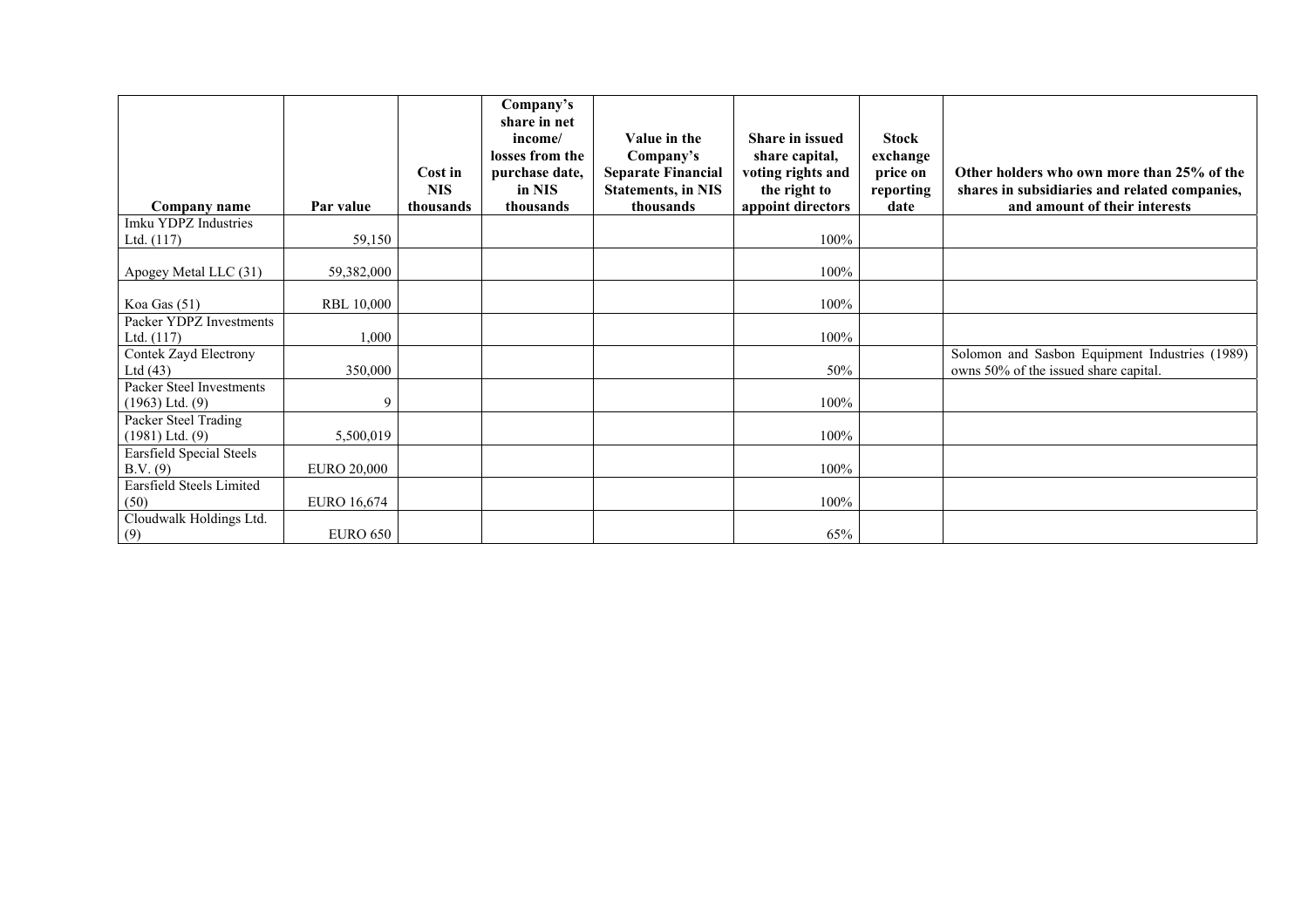| Company name                                           | Par value         | Cost in<br><b>NIS</b><br>thousands | Company's<br>share in net<br>income/<br>losses from the<br>purchase date,<br>in NIS<br>thousands | Value in the<br>Company's<br><b>Separate Financial</b><br><b>Statements, in NIS</b><br>thousands | Share in issued<br>share capital,<br>voting rights and<br>the right to<br>appoint directors | <b>Stock</b><br>exchange<br>price on<br>reporting<br>date | Other holders who own more than 25% of the<br>shares in subsidiaries and related companies,<br>and amount of their interests |
|--------------------------------------------------------|-------------------|------------------------------------|--------------------------------------------------------------------------------------------------|--------------------------------------------------------------------------------------------------|---------------------------------------------------------------------------------------------|-----------------------------------------------------------|------------------------------------------------------------------------------------------------------------------------------|
| N. Packer Ltd. (9)                                     | 1,000             |                                    |                                                                                                  |                                                                                                  | 100%                                                                                        |                                                           |                                                                                                                              |
| Packer Steel Finance and<br>Issuances (1982) Ltd. (42) | 1,000             |                                    |                                                                                                  |                                                                                                  | 100%                                                                                        |                                                           |                                                                                                                              |
| Africa Israel Tourism<br>Holdings Ltd                  | 200               | $\overline{\phantom{a}}$           |                                                                                                  | $\overline{\phantom{a}}$                                                                         | 100%                                                                                        |                                                           |                                                                                                                              |
| Danya Dutch B.V. (26)                                  | 40,000            |                                    |                                                                                                  |                                                                                                  | 100%                                                                                        |                                                           |                                                                                                                              |
| Danya Cebus Cyprus (26)                                | 1,000             |                                    |                                                                                                  |                                                                                                  | 100%                                                                                        |                                                           |                                                                                                                              |
| Rumbrol Trading Limited<br>(26)                        | 800               |                                    |                                                                                                  |                                                                                                  | 97.6%                                                                                       |                                                           |                                                                                                                              |
| Danya Cebus Rus (27)                                   | 9,760             |                                    |                                                                                                  |                                                                                                  | 100%                                                                                        |                                                           |                                                                                                                              |
| Danya Cebus PM (107)                                   | <b>RBL 10,000</b> |                                    |                                                                                                  |                                                                                                  | 100%                                                                                        |                                                           |                                                                                                                              |
| Danya Cebus Rom (29)                                   | <b>RON 200</b>    |                                    |                                                                                                  |                                                                                                  | 100%                                                                                        |                                                           |                                                                                                                              |
| Cebus Rimon Industrialized<br>Construction Ltd. (18)   | 100               |                                    |                                                                                                  |                                                                                                  | 100%                                                                                        |                                                           |                                                                                                                              |
| Danya Cebus Ltd. (3)(37)                               | 20,744,283        | 147,217                            | 48,870                                                                                           | 196,087                                                                                          | 73%                                                                                         | 1,057                                                     | Public company                                                                                                               |
| Danya International Holdings<br>Ltd. $(18)$            | 100               |                                    |                                                                                                  |                                                                                                  | 100%                                                                                        |                                                           |                                                                                                                              |
| Forma Projects Ltd. (18)                               | 100               |                                    |                                                                                                  |                                                                                                  | 100%                                                                                        |                                                           |                                                                                                                              |
| Yovelim Personnel Ltd. (18)                            | 2,000,000         |                                    |                                                                                                  |                                                                                                  | 100%                                                                                        |                                                           |                                                                                                                              |
| <b>IMB</b> Israel Metro Builders<br>(18)               | 49                |                                    |                                                                                                  |                                                                                                  | 40%                                                                                         |                                                           |                                                                                                                              |
| Danya Cebus 38 Ltd. (18)                               |                   |                                    |                                                                                                  |                                                                                                  | 100%                                                                                        |                                                           |                                                                                                                              |
| Danya Cebus & CCACC (45)<br>(4)                        |                   |                                    |                                                                                                  |                                                                                                  | 50%                                                                                         |                                                           | Registered Partnership                                                                                                       |
| Gio-Danya (45) (4)                                     |                   |                                    |                                                                                                  |                                                                                                  | 50%                                                                                         |                                                           |                                                                                                                              |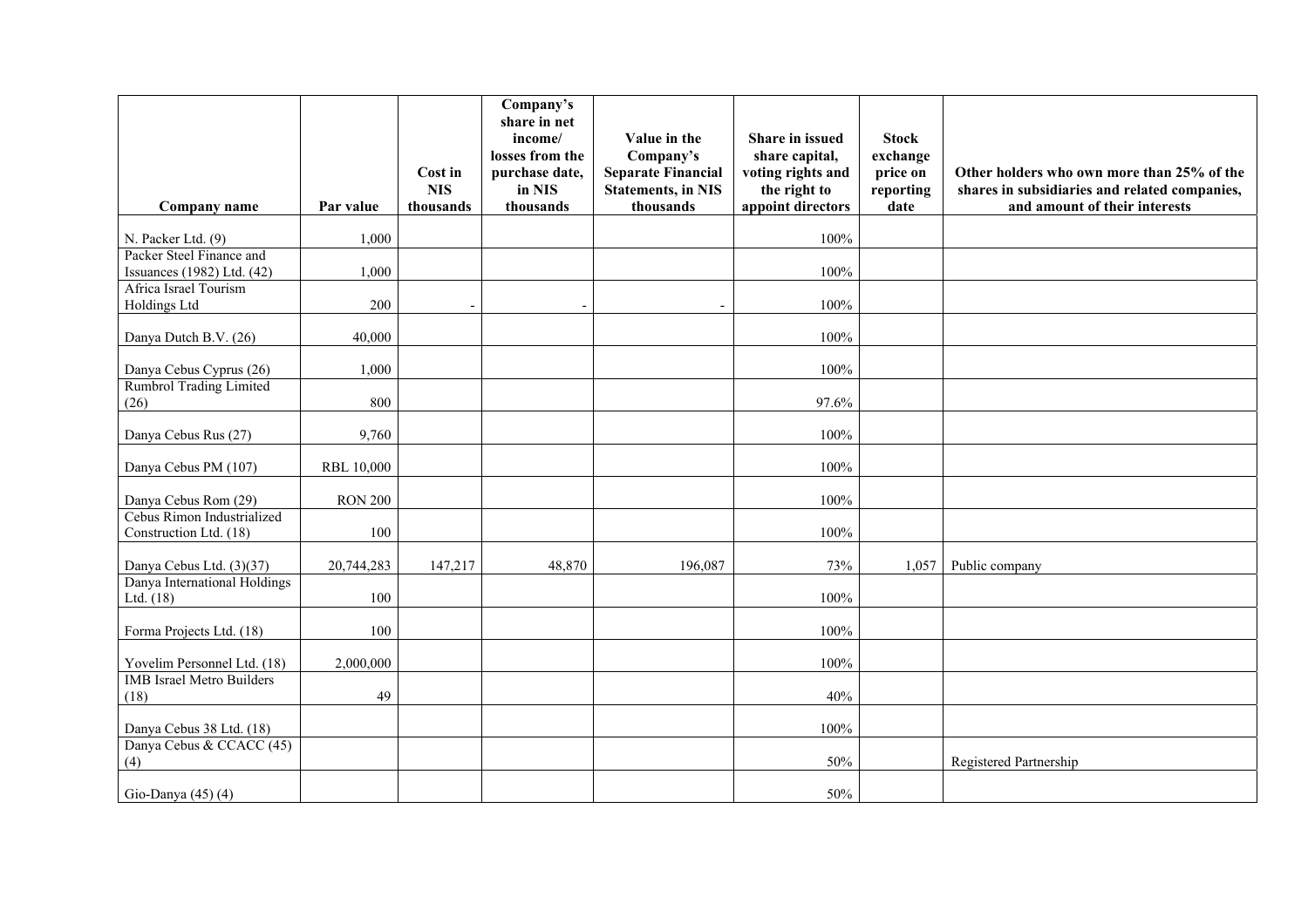|                                                                                |            |                                 | Company's share<br>in net income/                     | Value in the<br>Company's<br>Separate                       | Share in issued<br>share capital,<br>voting rights | <b>Stock</b><br>exchange      |                                                                                                                                                                             |
|--------------------------------------------------------------------------------|------------|---------------------------------|-------------------------------------------------------|-------------------------------------------------------------|----------------------------------------------------|-------------------------------|-----------------------------------------------------------------------------------------------------------------------------------------------------------------------------|
| Company name                                                                   | Par value  | <b>Cost in NIS</b><br>thousands | losses from the<br>purchase date, in<br>NIS thousands | Financial<br><b>Statements</b> , in<br><b>NIS</b> thousands | and the right to<br>appoint<br>directors           | price on<br>reporting<br>date | Other holders who own more than 25% of the shares in<br>subsidiaries and related companies, and amount of their<br>interests                                                |
| Bat Savyon Ltd.                                                                | 0.1        |                                 | (6, 138)                                              | (6, 138)                                                    | 100%                                               |                               |                                                                                                                                                                             |
| Danya Cebus Mafil Ltd.<br>(18)                                                 | 1,000      |                                 |                                                       |                                                             | 100%                                               |                               |                                                                                                                                                                             |
| Nitivei Hayovel Ltd. (45)                                                      | 5,000      |                                 |                                                       |                                                             | 100%                                               |                               |                                                                                                                                                                             |
| Africa Israel Energy Ltd.<br>(37)                                              | 51         |                                 |                                                       |                                                             | 51%                                                |                               | Alaxon Enegy Ltd owns 49% of the issued share capital.                                                                                                                      |
| Africa Israel<br>Communications Ltd.                                           | 501        |                                 | (11, 539)                                             | (11, 413)                                                   | 50.1%                                              |                               | Memorand Management (1998) Ltd owns 49.9% of the issued<br>share capital.                                                                                                   |
| 4 Harbor Court LLC (39)                                                        |            |                                 |                                                       |                                                             | 100%                                               |                               | Gifford Global Limited owns 25% of the issued share capital.                                                                                                                |
| Af-ran Communications<br>Ltd. (39)                                             | 100        |                                 |                                                       |                                                             | 100%                                               |                               | Weksler, Bergman and Associates - Trustee Ltd holds 50% of<br>the issued share capital in trust for the full settlement of the<br>Company's liabilities to Ra'anan Bergman. |
| Africa Israel Hotels Ltd.                                                      | 58,498,117 | 95,000                          | 55,340                                                | 150,340                                                     | 50%                                                |                               |                                                                                                                                                                             |
| E.M.T. Neve Savyon Ltd.<br>(4)                                                 | 1,000      |                                 | 1,104                                                 | 1,104                                                       | 33%                                                |                               | Aspen Group Ltd and Tashloz Investments and Holdings Ltd<br>each own 33.33% of the issued share capital and voting rights<br>and management shares.                         |
| Derech Eretz Construction<br>Joint Venture Registered<br>Partnership $(4)(45)$ |            |                                 |                                                       |                                                             | 33.3%                                              |                               |                                                                                                                                                                             |
| Derech Eretz Joint Venture<br>18(4)(45)                                        |            |                                 |                                                       |                                                             | 50%                                                |                               | A partnership of Housing and Construction - Solel Boneh -<br>Infrastructure Development, Housing and Construction - Solel<br>Boneh Infrastructure Ltd, and Danya Cebus Ltd. |
| Netivei Hayovel<br>(Hasharon) Ltd. (18)                                        | 100        |                                 |                                                       |                                                             | 100%                                               |                               |                                                                                                                                                                             |
| Derech Eretz Highways<br>Management Corporation<br>Ltd. $(2)$                  | 49         |                                 | 4,974                                                 | 4,974                                                       | 24.5%                                              |                               | Israel Canada Rapid Road Management Ltd owns 51% of the<br>issued share capital, and Housing and Construction Ltd owns<br>24.5% of the issued share capital.                |
| Road Systems Section 18<br>Ltd $(2)$                                           | 49         |                                 | 297                                                   | 297                                                         | 24.5%                                              |                               | Israel Canada Rapid Road Management Ltd owns 51% of the<br>issued share capital, and Housing and Construction Ltd owns<br>24.5% of the issued share capital.                |
| Advanced Solutions -<br>Road Systems Ltd. (2)                                  | 49         |                                 | 25                                                    | 25                                                          | 24.5%                                              |                               |                                                                                                                                                                             |
| Derech Betuha Bakvishim<br>Ltd. $(2)$                                          | 49         |                                 | 632                                                   | 632                                                         | 24.5%                                              |                               |                                                                                                                                                                             |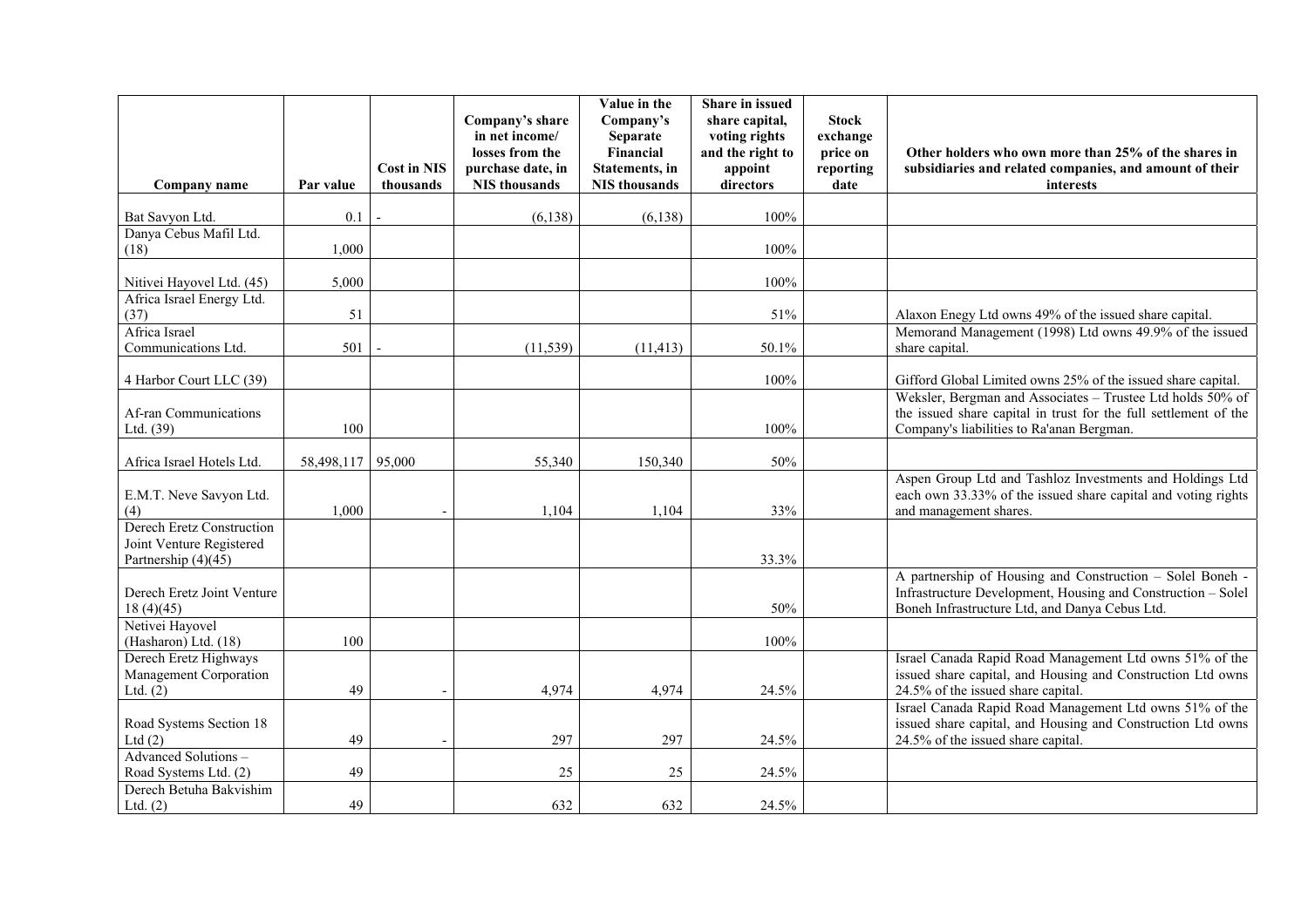|                                                                    |           | Cost in<br><b>NIS</b>    | Company's<br>share in net<br>income/<br>losses from the<br>purchase date,<br>in NIS | Value in the<br>Company's<br><b>Separate Financial</b><br><b>Statements, in NIS</b> | <b>Share in issued</b><br>share capital,<br>voting rights and<br>the right to | <b>Stock</b><br>exchange<br>price on<br>reporting | Other holders who own more than 25% of the<br>shares in subsidiaries and related companies,                                                                 |
|--------------------------------------------------------------------|-----------|--------------------------|-------------------------------------------------------------------------------------|-------------------------------------------------------------------------------------|-------------------------------------------------------------------------------|---------------------------------------------------|-------------------------------------------------------------------------------------------------------------------------------------------------------------|
| Company name                                                       | Par value | thousands                | thousands                                                                           | thousands                                                                           | appoint directors                                                             | date                                              | and amount of their interests                                                                                                                               |
| Derech Hatzafon                                                    |           |                          |                                                                                     |                                                                                     |                                                                               |                                                   |                                                                                                                                                             |
| Operations and Control                                             |           |                          |                                                                                     |                                                                                     |                                                                               |                                                   |                                                                                                                                                             |
| Ltd. $(2)$                                                         | 49        |                          | 445                                                                                 | 445                                                                                 | 24.5%                                                                         |                                                   |                                                                                                                                                             |
| Nitivei 431 Operations and<br>Control Ltd. (2)                     | 49        |                          | 761                                                                                 | 761                                                                                 | 24.5%                                                                         |                                                   | Israel Canada Rapid Road Management Ltd owns<br>51% of the issued share capital. Housing and<br>Construction Ltd owns 24.5% of the issued share<br>capital. |
| Netivei Hacarmel Systems<br>and Operations Ltd. (2)                | 49        |                          | 1,547                                                                               | 1,547                                                                               | 24.5%                                                                         |                                                   | Israel Canada Rapid Road Management Ltd owns<br>51% of the issued share capital. Housing and<br>Construction Ltd owns 24.5% of the issued share<br>capital. |
| Advanced Solutions-<br>Road Systems Ltd. (2)                       | 49        |                          | 852                                                                                 | 852                                                                                 | 24.5%                                                                         |                                                   | Israel Canada Rapid Road Management Ltd owns<br>51% of the issued share capital. Housing and<br>Construction Ltd owns 24.5% of the issued share<br>capital. |
| Renanot Enterprises &                                              |           |                          |                                                                                     |                                                                                     |                                                                               |                                                   | Revaya Be'er Sheva Water Supply Ltd own 49.75%                                                                                                              |
| Investments Ltd. (4)                                               | 200       | 10,691                   | (10,693)                                                                            | (2)                                                                                 | 50%                                                                           |                                                   | of the issued share capital.                                                                                                                                |
| Afriram Ltd.(2)                                                    | 400       |                          | (14,006)                                                                            | (14,006)                                                                            | 40%                                                                           |                                                   | Ramgur Investments Ltd owns 40% of the issued<br>share capital and Ge'ulat Hkrach Ltd owns 20%.                                                             |
| Mapal Communications<br>Ltd. $(2)(37)$                             | 251       | $\overline{\phantom{a}}$ | $\overline{\phantom{a}}$                                                            | $\overline{\phantom{a}}$                                                            | 17%                                                                           |                                                   | Noa M.B. Communications Ltd owns 82.5% of the<br>issued share capital.                                                                                      |
| Vash Telecanal Ltd. (2)                                            | 4,619     | 63,073                   | (111, 171)                                                                          | (48,098)                                                                            | 46%                                                                           |                                                   | Memorand Management (1998) Ltd. owns 46.19%<br>of the issued share capital.                                                                                 |
| Africa Israel International<br>Holdings Ltd. (10)                  | 100       | 130                      | 206,113                                                                             | 206,243                                                                             | 100%                                                                          |                                                   |                                                                                                                                                             |
| Africa Israel International<br>Investments (1997) Ltd.<br>(10)     | 100       |                          | (2,754,737)                                                                         | (2,754,737)                                                                         | 100%                                                                          |                                                   |                                                                                                                                                             |
| Africa Israel International<br>Properties (2002) Ltd. (28)<br>(10) | 100       |                          |                                                                                     |                                                                                     | 100%                                                                          |                                                   |                                                                                                                                                             |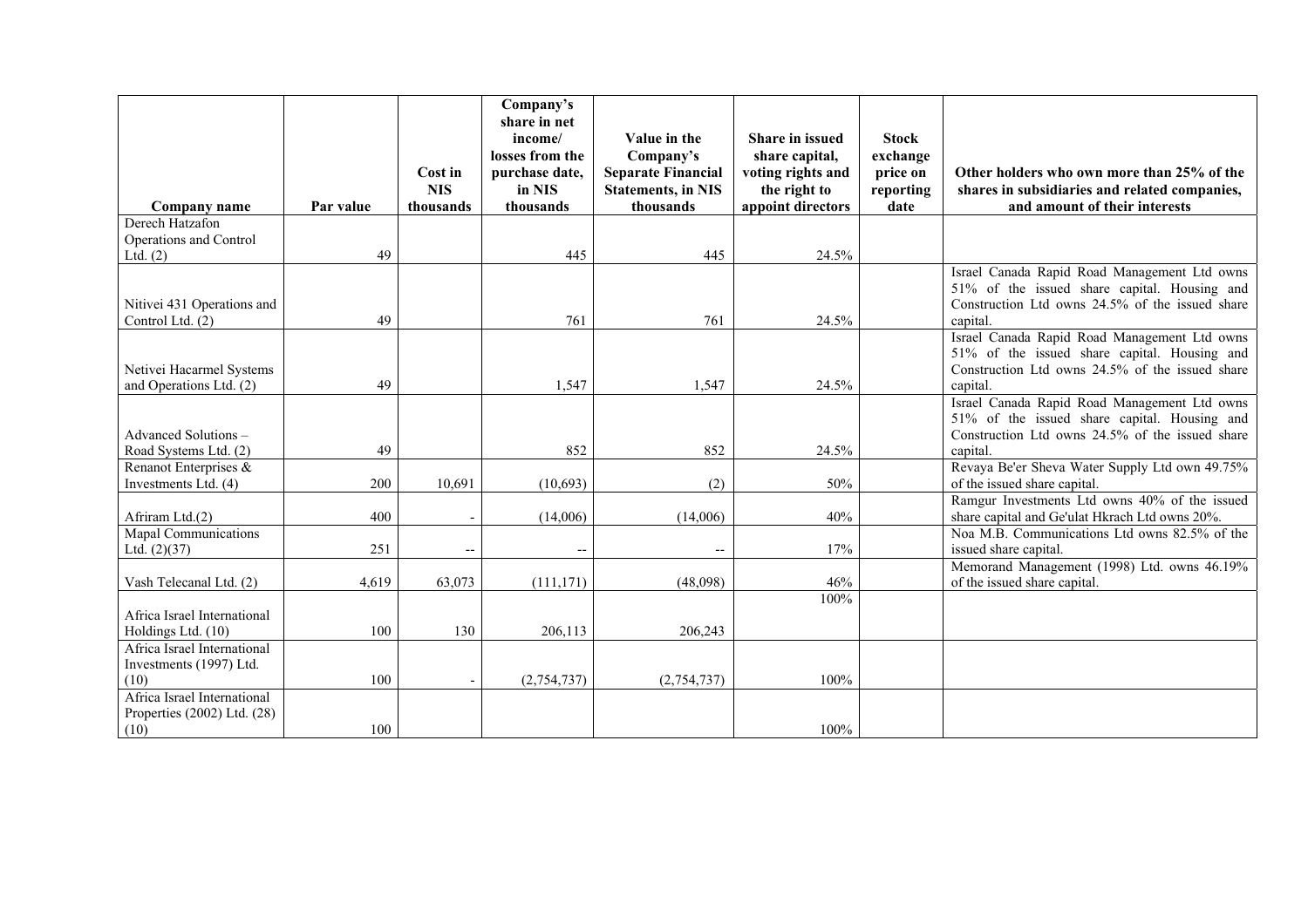| Company name                                          | Par value          | Cost in<br><b>NIS</b><br>thousands | Company's<br>share in net<br>income/<br>losses from the<br>purchase date,<br>in NIS<br>thousands | Value in the<br>Company's<br><b>Separate Financial</b><br><b>Statements, in NIS</b><br>thousands | <b>Share in issued</b><br>share capital,<br>voting rights and<br>the right to<br>appoint directors | <b>Stock</b><br>exchange<br>price on<br>reporting<br>date | Other holders who own more than 25% of the<br>shares in subsidiaries and related companies,<br>and amount of their interests |
|-------------------------------------------------------|--------------------|------------------------------------|--------------------------------------------------------------------------------------------------|--------------------------------------------------------------------------------------------------|----------------------------------------------------------------------------------------------------|-----------------------------------------------------------|------------------------------------------------------------------------------------------------------------------------------|
| Africa Israel (East Europe)<br>Investments $B.V.(17)$ | EUR 18,151         |                                    |                                                                                                  |                                                                                                  | 100%                                                                                               |                                                           |                                                                                                                              |
| AIEE OVERSCHIE B.V.<br>(21)                           | EUR 19,966         |                                    |                                                                                                  |                                                                                                  | 100%                                                                                               |                                                           |                                                                                                                              |
| ADUT s.r.o $(105)$                                    | <b>CZK 100,000</b> |                                    |                                                                                                  |                                                                                                  | 63%                                                                                                |                                                           | Immoconsult Leasinggesellschaft owns 37% of the<br>issued share capital.                                                     |
| M.I.C.C PRAGUE s.r.o.<br>(105)                        | CZK 100,000        |                                    |                                                                                                  |                                                                                                  | 64%                                                                                                |                                                           | Immoconsult Leasinggesellschaft owns 36% of the<br>issued share capital.                                                     |
| BALABENKA s.r.o. (105)                                | CZK 100,000        |                                    |                                                                                                  |                                                                                                  | 100%                                                                                               |                                                           |                                                                                                                              |
| Bohemia – Sen s.r.o. $(105)$                          | CZK 100,000        |                                    |                                                                                                  |                                                                                                  | 100%                                                                                               |                                                           |                                                                                                                              |
| National Technological<br>Park s.r.o. (81)            | <b>CZK 200,000</b> |                                    |                                                                                                  |                                                                                                  | 50%                                                                                                |                                                           | ProDelta Prague B.V. owns 50% of the issued share<br>capital.                                                                |
| Lentjee Holding B.V(24)                               | EUR 18,000         |                                    |                                                                                                  |                                                                                                  | 100%                                                                                               |                                                           |                                                                                                                              |
| AFI (East-Central Europe)<br>Developments Sarl (17)   | EUR12,500          |                                    |                                                                                                  |                                                                                                  | 100%                                                                                               |                                                           |                                                                                                                              |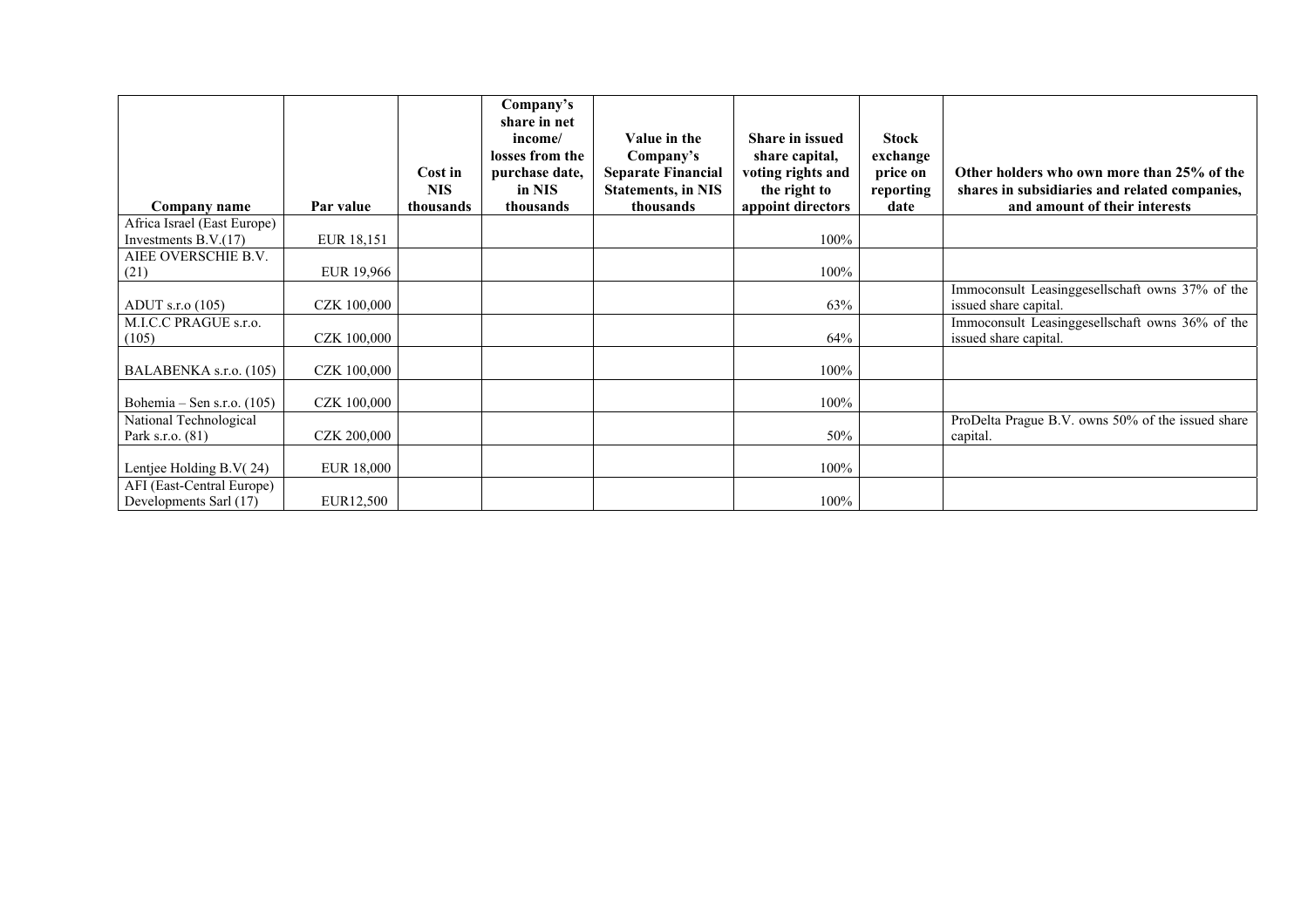|                                                |                    | Cost in<br><b>NIS</b> | Company's<br>share in net<br>income/<br>losses from the<br>purchase date,<br>in NIS | Value in the<br>Company's<br><b>Separate Financial</b><br><b>Statements, in NIS</b> | <b>Share in issued</b><br>share capital,<br>voting rights and<br>the right to | <b>Stock</b><br>exchange<br>price on<br>reporting | Other holders who own more than 25% of the<br>shares in subsidiaries and related companies, |
|------------------------------------------------|--------------------|-----------------------|-------------------------------------------------------------------------------------|-------------------------------------------------------------------------------------|-------------------------------------------------------------------------------|---------------------------------------------------|---------------------------------------------------------------------------------------------|
| Company name                                   | Par value          | thousands             | thousands                                                                           | thousands                                                                           | appoint directors                                                             | date                                              | and amount of their interests                                                               |
| Broadway Creseus s.r.o.                        |                    |                       |                                                                                     |                                                                                     | 100%                                                                          |                                                   |                                                                                             |
| (105)                                          | <b>CZK 100,000</b> |                       |                                                                                     |                                                                                     |                                                                               |                                                   |                                                                                             |
| Contonceni Investment                          |                    |                       |                                                                                     |                                                                                     |                                                                               |                                                   |                                                                                             |
| Ltd $(105)$                                    | <b>CYP 500</b>     |                       |                                                                                     |                                                                                     | 100%                                                                          |                                                   |                                                                                             |
| Faringer Enterprises Ltd.                      |                    |                       |                                                                                     |                                                                                     |                                                                               |                                                   |                                                                                             |
| (105)                                          | CYP 2,000          |                       |                                                                                     |                                                                                     | 100%                                                                          |                                                   |                                                                                             |
| AFIEM Cyprus Ltd. (105)                        | CYP <sub>1</sub>   |                       |                                                                                     |                                                                                     | 100%                                                                          |                                                   |                                                                                             |
| <b>AFI</b> Europe Czech                        |                    |                       |                                                                                     |                                                                                     |                                                                               |                                                   |                                                                                             |
|                                                | CZK 100,000        |                       |                                                                                     |                                                                                     | 100%                                                                          |                                                   |                                                                                             |
| Republic s.r.o (105)<br>Tulipa Modranska Rokle | <b>CZK 200,000</b> |                       |                                                                                     |                                                                                     | 100%                                                                          |                                                   |                                                                                             |
| s.r.o. $(105)$                                 |                    |                       |                                                                                     |                                                                                     |                                                                               |                                                   |                                                                                             |
| Tulipa Rokytka s.r.o. (81)                     | <b>CZK 100,000</b> |                       |                                                                                     |                                                                                     | 50%                                                                           |                                                   |                                                                                             |
| Vokovice<br>Tulipa<br>S.T.O<br>(105)           | <b>CZK 100,000</b> |                       |                                                                                     |                                                                                     | 100%                                                                          |                                                   |                                                                                             |
| Classic Park Group s.r.o.                      |                    |                       |                                                                                     |                                                                                     | 100%                                                                          |                                                   |                                                                                             |
| Classic 7 s.r.o. (61)                          | <b>CZK 200,000</b> |                       |                                                                                     |                                                                                     | 100%                                                                          |                                                   |                                                                                             |
| Intrastar International Ltd.<br>(105)          | <b>USD 30,268</b>  |                       |                                                                                     |                                                                                     | 53.7%                                                                         |                                                   | Mariner Fund, Aryeh Bachar, and Gil Geva own<br>46.3% of the issued share capital.          |
| Galway Consolidated Ltd.<br>(44)               | EUR 29,000         |                       |                                                                                     |                                                                                     | 100%                                                                          |                                                   |                                                                                             |
| Airport City d.o.o. (55)                       | EUR 20,246         |                       |                                                                                     |                                                                                     | 100%                                                                          |                                                   |                                                                                             |
| AFI Europe N.V. (21)                           | EUR 930,000        |                       |                                                                                     |                                                                                     | 100%                                                                          |                                                   |                                                                                             |
| AFI Europe Financing<br>B.V(105)               | EUR 90,000         |                       |                                                                                     |                                                                                     | 100%                                                                          |                                                   |                                                                                             |
| AFI Wilanow Holdings<br>B.V. (105)             | <b>EUR 18,000</b>  |                       |                                                                                     |                                                                                     | 100%                                                                          |                                                   |                                                                                             |
| AFI Properties Berlin B.V.<br>(105)            | <b>EUR 18,000</b>  |                       |                                                                                     |                                                                                     | 70%                                                                           |                                                   | Prevezon Holdings Ltd.owns 30% of the issued<br>share capital.                              |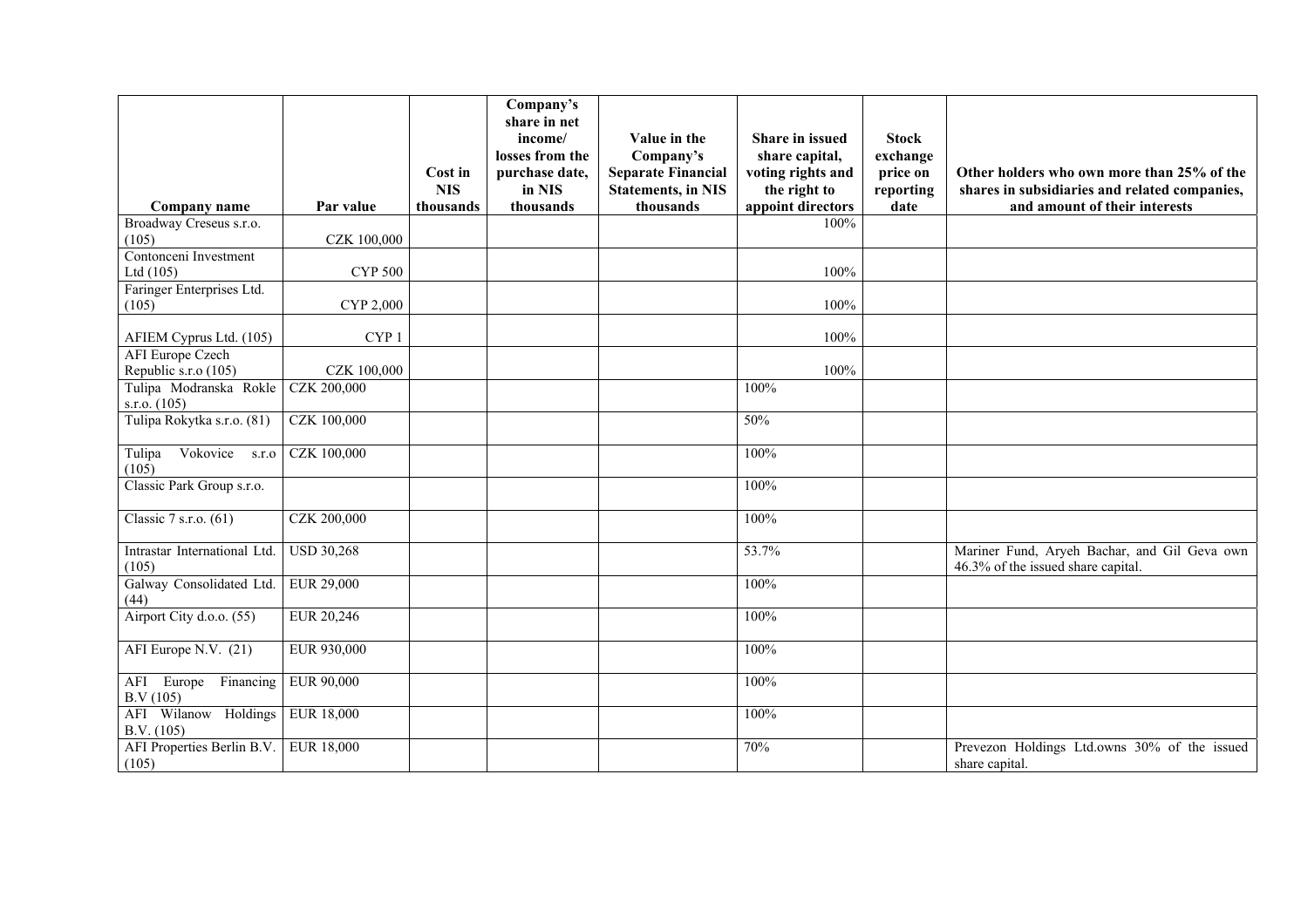|                                                      |                         | Cost in<br><b>NIS</b> | Company's<br>share in net<br>income/<br>losses from the<br>purchase date, in | Value in the<br>Company's<br><b>Separate Financial</b><br><b>Statements, in NIS</b> | <b>Share in issued</b><br>share capital,<br>voting rights and<br>the right to | <b>Stock</b><br>exchange<br>price on<br>reporting | Other holders who own more than<br>25% of the shares in subsidiaries and |
|------------------------------------------------------|-------------------------|-----------------------|------------------------------------------------------------------------------|-------------------------------------------------------------------------------------|-------------------------------------------------------------------------------|---------------------------------------------------|--------------------------------------------------------------------------|
| Company name                                         | Par value               | thousands             | <b>NIS</b> thousands                                                         | thousands                                                                           | appoint directors                                                             | date                                              | related companies, and their interests                                   |
| AFI Properties Development<br>B.V. (105)             | <b>EUR 18,000</b>       |                       |                                                                              |                                                                                     | 70%                                                                           |                                                   | Prevezon Holdings Ltd owns 30% of the<br>issued share capital.           |
| AFI Properties Logistics B.V.<br>(105)               | <b>EUR 18,000</b>       |                       |                                                                              |                                                                                     | 70%                                                                           |                                                   | Prevezon Holdings Ltd owns 30% of the<br>issued share capital.           |
| AFI Properties B.V(105)                              | <b>EUR 18,000</b>       |                       |                                                                              |                                                                                     | 70%                                                                           |                                                   | Prevezon Holdings Ltd owns 30% of the<br>issued share capital.           |
| City<br>Airport<br>Property<br>Management d.o.o (54) | <b>EUR 500</b>          |                       |                                                                              |                                                                                     | 100%                                                                          |                                                   |                                                                          |
| AFI Europe Bulgaria Eood<br>(105)                    | <b>BGN 5,000</b>        |                       |                                                                              |                                                                                     | 100%                                                                          |                                                   |                                                                          |
| Vitosha Gardens Eood (105)                           | <b>BGN 500,000</b>      |                       |                                                                              |                                                                                     | 100%                                                                          |                                                   |                                                                          |
| Malina Gardens Eood (105)                            | <b>BGN 500,000</b>      |                       |                                                                              |                                                                                     | 100%                                                                          |                                                   |                                                                          |
| AFI Lagera Tulip Eood (105)                          | <b>BGN 100</b>          |                       |                                                                              |                                                                                     | 100%                                                                          |                                                   |                                                                          |
| Plovdiv Logistic Center Eood<br>(105)                | 50,000                  |                       |                                                                              |                                                                                     | 75%                                                                           |                                                   | ALBIS Holdings B.V. owns 25% of the<br>issued share capital.             |
| Cotroceni Park S.A. (82)                             | <b>RON</b><br>1,936,545 |                       |                                                                              |                                                                                     | 98%                                                                           |                                                   |                                                                          |
| Star Estate SRL (105)                                | <b>RON 200</b>          |                       |                                                                              |                                                                                     | 100%                                                                          |                                                   |                                                                          |
| Europe Logistic SRL (105)                            | <b>RON 10,000</b>       |                       |                                                                              |                                                                                     | 100%                                                                          |                                                   |                                                                          |
| AFI Europe Management<br>SRL (105)                   | <b>RON 200</b>          |                       |                                                                              |                                                                                     | 100%                                                                          |                                                   |                                                                          |
| ROI Management SRL (105)                             | <b>RON 1,000</b>        |                       |                                                                              |                                                                                     | 100%                                                                          |                                                   |                                                                          |
| Premier Solution & Team<br>SRL (105)                 | <b>RON 1,000</b>        |                       |                                                                              |                                                                                     | 100%                                                                          |                                                   |                                                                          |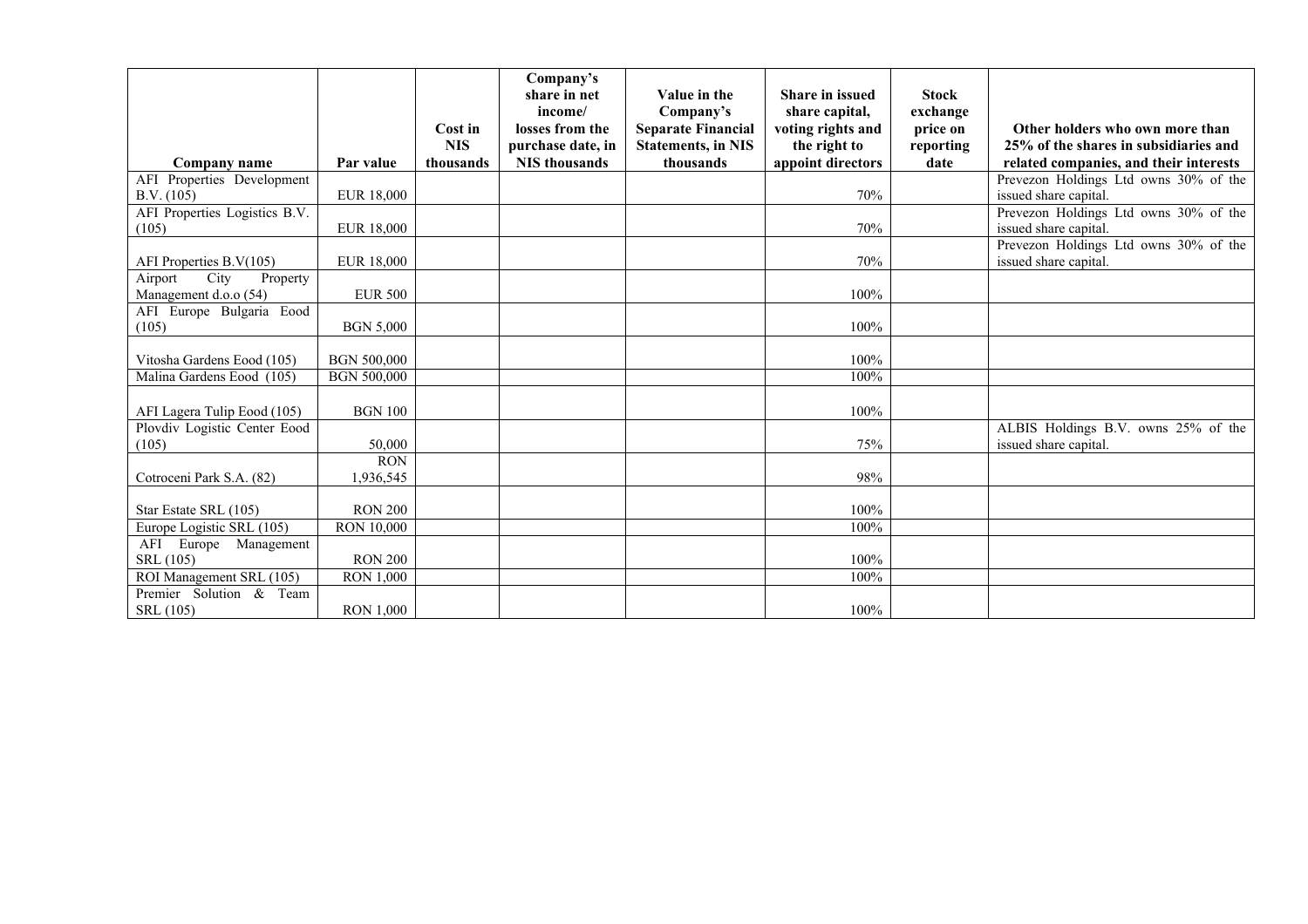|                                    |                  |            | Company's<br>$\mathbf{in}$<br>share<br>net | Value<br>in<br>the        | Share in issued    | <b>Stock</b> |                                                                                   |
|------------------------------------|------------------|------------|--------------------------------------------|---------------------------|--------------------|--------------|-----------------------------------------------------------------------------------|
|                                    |                  |            | income/                                    | Company's                 | capital,<br>share  | exchange     |                                                                                   |
|                                    |                  | Cost<br>in | losses from the                            | Separate Financial        | voting rights and  | price<br>on  | Other holders who own more than 25%                                               |
|                                    |                  | <b>NIS</b> | purchase date, in                          | <b>Statements, in NIS</b> | the<br>right<br>to | reporting    | of the shares in subsidiaries and related                                         |
| Company name                       | Par value        | thousands  | <b>NIS</b> thousands                       | thousands                 | appoint directors  | date         | companies, and their interests                                                    |
| Tulip Management SRL(105)          | <b>RON 1,000</b> |            |                                            |                           | 100%               |              |                                                                                   |
| Plaza Arad Imobiliar SRL (105)     | <b>RON 1,000</b> |            |                                            |                           | 100%               |              |                                                                                   |
|                                    | <b>HUF</b>       |            |                                            |                           |                    |              |                                                                                   |
| Szepliget Kft (105)                | 3,000,000        |            |                                            |                           | 100%               |              |                                                                                   |
|                                    | <b>HUF</b>       |            |                                            |                           |                    |              |                                                                                   |
| Akar-Lak Kft (105)                 | 3.000.000        |            |                                            |                           | 100%               |              |                                                                                   |
|                                    | <b>PLN</b>       |            |                                            |                           |                    |              |                                                                                   |
| Novo Maar SP. Z O.O (105)          | 1,000,000        |            |                                            |                           | 100%               |              |                                                                                   |
| czerwone Maki Project SP.          | <b>PLN</b>       |            |                                            |                           | 100%               |              |                                                                                   |
| Z.0.0(105)                         | 1,000,000        |            |                                            |                           |                    |              |                                                                                   |
|                                    |                  |            |                                            |                           |                    |              | MPG DOM and MGP DOM Sp.z o.o Parallel<br>Sp z o.o. (funds management by MGPA) own |
| Wilanow one SP. $Z$ O.O (85)       | <b>PLN 50</b>    |            |                                            |                           | 30%                |              | 70% of the issued share capital.                                                  |
| AFI Management SP. Z.O.O           |                  |            |                                            |                           |                    |              |                                                                                   |
| (105)                              | PLN 50,000       |            |                                            |                           | 100%               |              |                                                                                   |
| SIA AFI Management (105)           | LVL 2,000        |            |                                            |                           | 100%               |              |                                                                                   |
| SIA AFI Investment (105)           | LVL 2,000        |            |                                            |                           | 100%               |              |                                                                                   |
| SIA A.R Holdings (14)              | LVL 5,000        |            |                                            |                           | 100%               |              |                                                                                   |
| SIA B.R Holdings (105)             | LVL 2,000        |            |                                            |                           | 100%               |              |                                                                                   |
| Anninmuizas ĪPAŠUMS<br><b>SIA</b>  |                  |            |                                            |                           |                    |              |                                                                                   |
| (84)                               | LVL 5,000        |            |                                            |                           | 100%               |              |                                                                                   |
| AFI Germany GmbH (105)             | EUR 25,000       |            |                                            |                           | 100%               |              |                                                                                   |
| <b>AFI Germany investment GmbH</b> |                  |            |                                            |                           |                    |              |                                                                                   |
| (105)                              | EUR 25,000       |            |                                            |                           | 100%               |              |                                                                                   |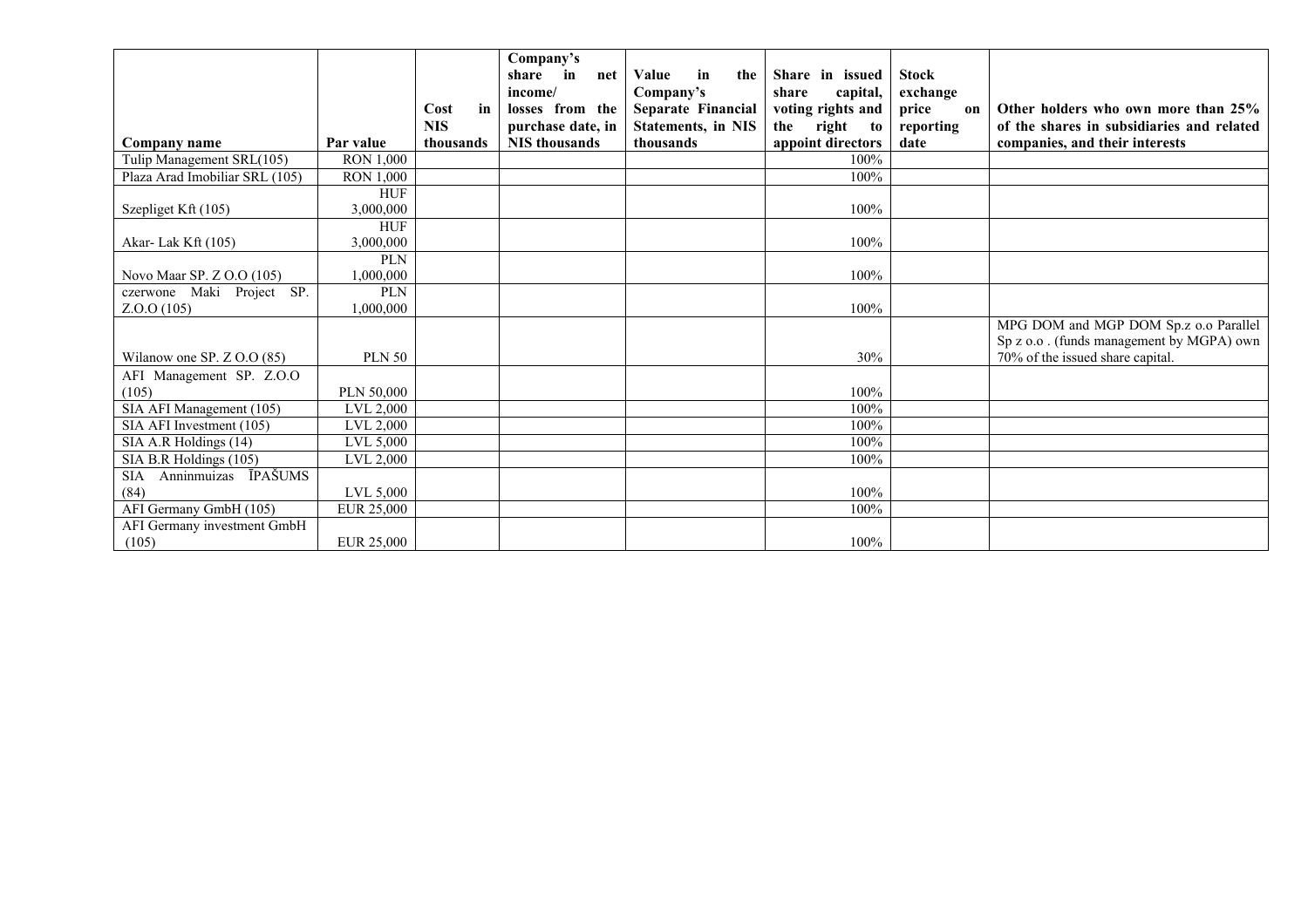|                                       |                  |                    | Company's            |                           |                        |              |                                           |
|---------------------------------------|------------------|--------------------|----------------------|---------------------------|------------------------|--------------|-------------------------------------------|
|                                       |                  |                    | share in net         | Value in the              | <b>Share in issued</b> | <b>Stock</b> |                                           |
|                                       |                  |                    | income/              | Company's                 | share capital,         | exchange     |                                           |
|                                       |                  |                    | losses from the      | <b>Separate Financial</b> | voting rights and      | price on     | Other holders who own more than 25%       |
|                                       |                  | <b>Cost in NIS</b> | purchase date, in    | <b>Statements, in NIS</b> | the right to           | reporting    | of the shares in subsidiaries and related |
| Company name                          | Par value        | thousands          | <b>NIS</b> thousands | thousands                 | appoint directors      | date         | companies, and their interests            |
|                                       |                  |                    |                      |                           |                        |              | D.B.M. Harel Investments (2006) Ltd and   |
| Harel Grundstücks GmbH                |                  |                    |                      |                           |                        |              | M.S.A. Efrat Investments Ltd each own 15% |
| (13)                                  | EUR 25,000       |                    |                      |                           | 70%                    |              | of the issued share capital.              |
|                                       |                  |                    |                      |                           |                        |              | D.B.M. Harel Investments (2006) Ltd and   |
| Peerly<br>Grundstücks                 |                  |                    |                      |                           |                        |              | M.S.A. Efrat Investments Ltd each own 15% |
| GmbH(11)                              | EUR 25,000       |                    |                      |                           | 70%                    |              | of the issued share capital.              |
| Afi<br>Europe<br>(Israel)             |                  |                    |                      |                           |                        |              |                                           |
| Branch $)(105)$                       | 100              |                    |                      |                           | 100%                   |              |                                           |
| Afi Europe Hungary Kft                |                  |                    |                      |                           |                        |              |                                           |
| (105)                                 | HUF 100,000      |                    |                      |                           | 100%                   |              |                                           |
| Pro-Mot<br>Hungaria Kft               |                  |                    |                      |                           |                        |              | SBI Real Estate Development B.V. owns     |
| (81)                                  | HUF3,000,000     |                    |                      |                           | 50%                    |              | 50% of the issued share capital.          |
| Tulipa City s.r.o. $\overline{(105)}$ | CZK 100,000      |                    |                      |                           | 100%                   |              |                                           |
| Business Park Varna AD                | <b>BGN</b>       |                    |                      |                           |                        |              |                                           |
| (105)                                 | 33,555,300       |                    |                      |                           | 100%                   |              |                                           |
| Premium<br>Property                   |                  |                    |                      |                           |                        |              |                                           |
| Management EOOD (105)                 |                  |                    |                      |                           | 100%                   |              |                                           |
| Veroskip Trading SRL                  |                  |                    |                      |                           |                        |              |                                           |
| (105)                                 | <b>RON 200</b>   |                    |                      |                           | 100%                   |              |                                           |
| King Garden SRL (105)                 | <b>RON 1,000</b> |                    |                      |                           | 100%                   |              |                                           |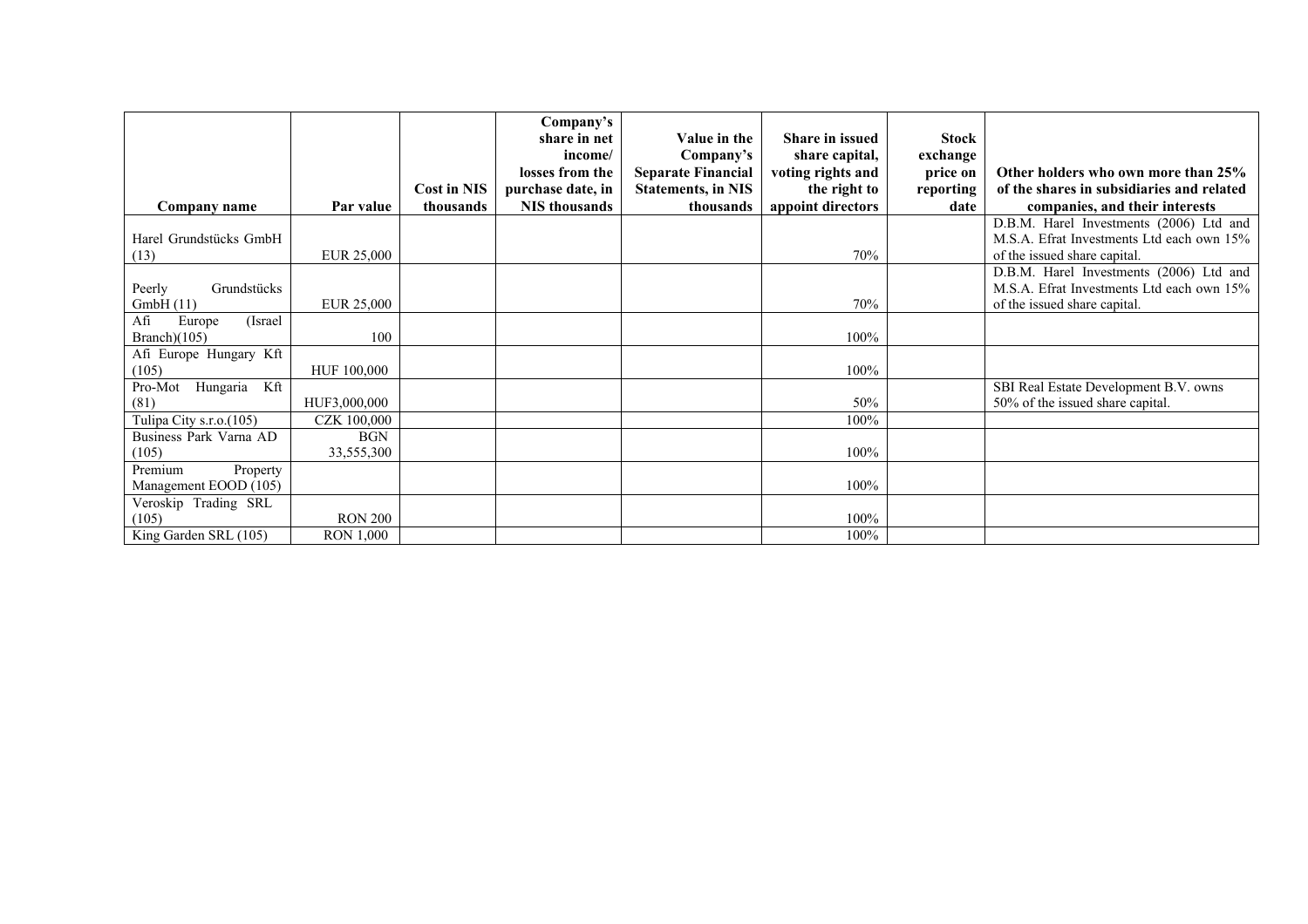|                        |                   |            | Company's share<br>in net income/ |                                                     |                                                 |                       | Other holders who own more       |
|------------------------|-------------------|------------|-----------------------------------|-----------------------------------------------------|-------------------------------------------------|-----------------------|----------------------------------|
|                        |                   | Cost in    | losses from the                   | Value in the Company's<br><b>Separate Financial</b> | Share in issued share<br>capital, voting rights | <b>Stock exchange</b> | than 25% of the shares in        |
|                        |                   | <b>NIS</b> | purchase date, in                 | <b>Statements, in NIS</b>                           | and the right to                                | price on              | subsidiaries and related         |
| Company name           | Par value         | thousands  | <b>NIS</b> thousands              | thousands                                           | appoint directors                               | reporting date        | companies, and their interests   |
|                        |                   |            |                                   |                                                     |                                                 |                       | D.B.M. Harel Investments (2006)  |
| Margalit               |                   |            |                                   |                                                     |                                                 |                       | Ltd and M.S.A. Efrat Investments |
| Grundstücks GmbH       |                   |            |                                   |                                                     |                                                 |                       | Ltd each own 15% of the issued   |
| (20)                   | EUR 25,000        |            |                                   |                                                     | 70%                                             |                       | share capital.                   |
|                        |                   |            |                                   |                                                     |                                                 |                       | D.B.M. Harel Investments (2006)  |
| Teltower<br>Margalit   |                   |            |                                   |                                                     |                                                 |                       | Ltd and M.S.A. Efrat Investments |
| Damm Grundstücks       |                   |            |                                   |                                                     |                                                 |                       | Ltd each own 15% of the issued   |
| GmbH(15)               | EUR 25,000        |            |                                   |                                                     | 70%                                             |                       | share capital.                   |
| Holdings<br>Resienta   |                   |            |                                   |                                                     |                                                 |                       |                                  |
| Ltd $(17)$             | <b>EUR 2,000</b>  |            |                                   |                                                     | 88%                                             |                       |                                  |
| LLC Or-Avner (108)     | <b>UAH 37,500</b> |            |                                   |                                                     | 100%                                            |                       |                                  |
| ABG<br>Sozidatel       | <b>UAH</b>        |            |                                   |                                                     |                                                 |                       |                                  |
| (103)                  | 50,000,000        |            |                                   |                                                     | 100%                                            |                       |                                  |
| Budinkom<br>Ukraina    | <b>UAH</b>        |            |                                   |                                                     |                                                 |                       |                                  |
| LLC(155)               | 549,000.65        |            |                                   |                                                     | 100%                                            |                       |                                  |
| Sorinios Estates Ltd   |                   |            |                                   |                                                     |                                                 |                       |                                  |
| (16)                   | EUR 1,000         |            |                                   |                                                     | 100%                                            |                       |                                  |
| Grifasi<br>Investmtnts |                   |            |                                   |                                                     |                                                 |                       |                                  |
| Ltd $(16)$             | <b>EUR 2,000</b>  |            |                                   |                                                     | 100%                                            |                       |                                  |
| Holdings<br>Occuper    |                   |            |                                   |                                                     |                                                 |                       |                                  |
| Ltd $(62)$             | <b>EUR 2,000</b>  |            |                                   |                                                     | 100%                                            |                       |                                  |
| Development<br>AFI     |                   |            |                                   |                                                     |                                                 |                       |                                  |
| Hotels Limited (16)    | <b>EUR 2,000</b>  |            |                                   |                                                     | 100%                                            |                       |                                  |
| Timerox Ltd (60)       | CYP 5,000         |            |                                   |                                                     | 95%                                             |                       |                                  |
| Inscribe Ltd (16)      | CYP 5,000         |            |                                   |                                                     | $100\%$                                         |                       |                                  |
| Hegemony Ltd (16)      | <b>EUR 1,000</b>  |            |                                   |                                                     | 100%                                            |                       |                                  |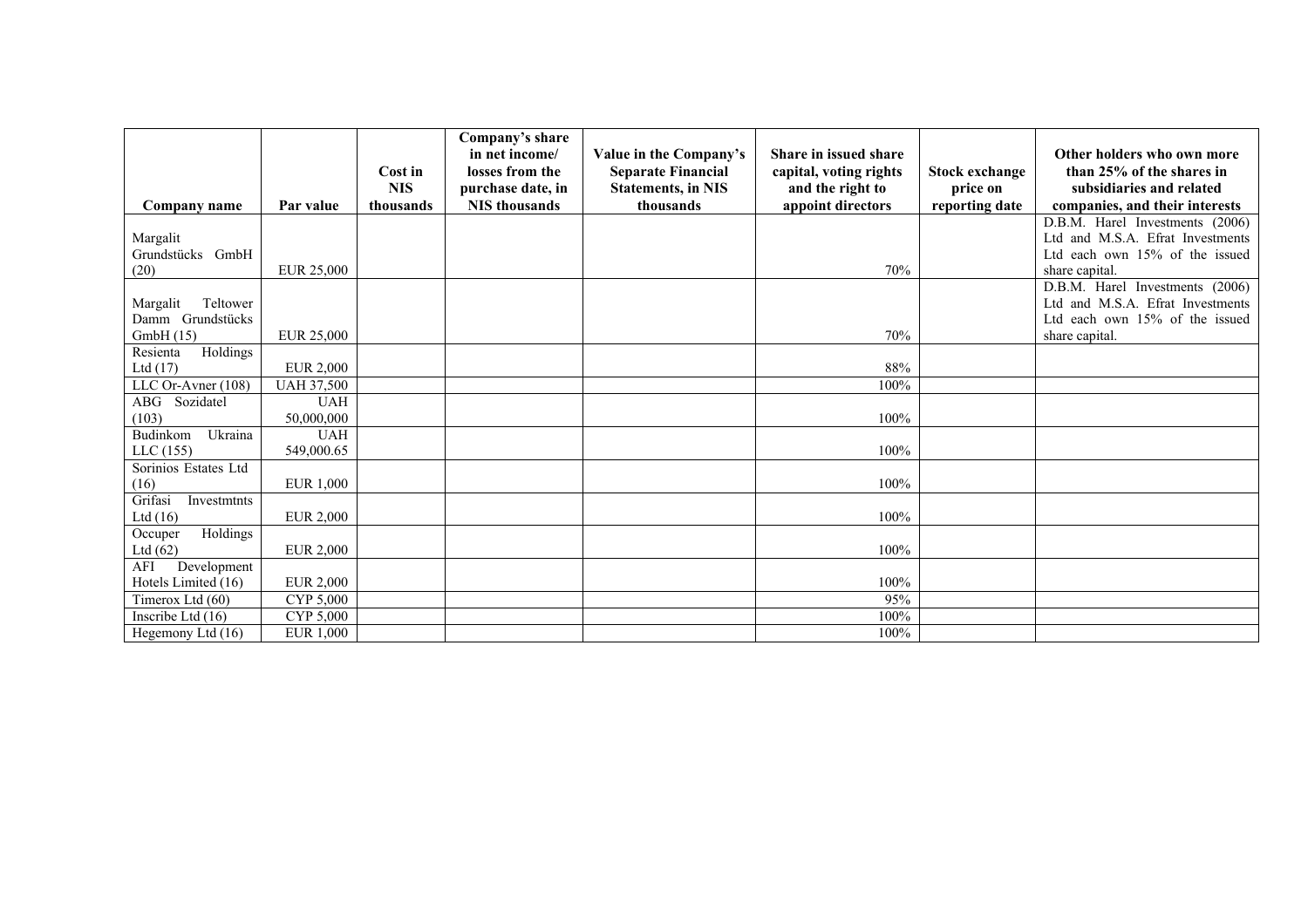|                               |                    |                       | Company's share<br>in net income/    | Value in the Company's                                 | <b>Share in issued share</b>               |                                   | Other holders who own more                            |
|-------------------------------|--------------------|-----------------------|--------------------------------------|--------------------------------------------------------|--------------------------------------------|-----------------------------------|-------------------------------------------------------|
|                               |                    | Cost in<br><b>NIS</b> | losses from the<br>purchase date, in | <b>Separate Financial</b><br><b>Statements, in NIS</b> | capital, voting rights<br>and the right to | <b>Stock exchange</b><br>price on | than 25% of the shares in<br>subsidiaries and related |
| Company name                  | Par value          | thousands             | <b>NIS</b> thousands                 | thousands                                              | appoint directors                          | reporting date                    | companies, and their interests                        |
| Stroyinkom k LLC              |                    |                       |                                      |                                                        |                                            |                                   |                                                       |
| (12)                          | <b>RBL 8,400</b>   |                       |                                      |                                                        | 100%                                       |                                   |                                                       |
| (16)<br>Borenco               | CYP 1,000          |                       |                                      |                                                        |                                            |                                   |                                                       |
| Enterprises Ltd.              |                    |                       |                                      |                                                        | 100%                                       |                                   |                                                       |
| AFI<br>Development            |                    |                       |                                      |                                                        |                                            |                                   |                                                       |
| PLC(A)<br>Development<br>AFI  | <b>USD 282,885</b> |                       |                                      |                                                        |                                            | <b>USD 0.42</b>                   | Public company                                        |
| (B)                           | USD285,464         | 1,543,584             | 2,992,054                            | 4,535,641                                              | 63.7%                                      | <b>USD 0.46</b>                   | Public company                                        |
| Avtostoyanka                  |                    |                       |                                      |                                                        |                                            |                                   |                                                       |
| Tverskaya Zastava             |                    |                       |                                      |                                                        |                                            |                                   |                                                       |
| LLC(16)                       | RB 10,000          |                       |                                      |                                                        | 100%                                       |                                   |                                                       |
| krown Investments             | <b>RBL</b>         |                       |                                      |                                                        |                                            |                                   |                                                       |
| LLC $(16)$                    | 12,000,000         |                       |                                      |                                                        | 50%                                        |                                   |                                                       |
| AG<br>Incomstroy              |                    |                       |                                      |                                                        |                                            |                                   |                                                       |
| LLC $(16)$                    | RBL 300,000        |                       |                                      |                                                        | 100%                                       |                                   |                                                       |
| Inzhstory AG LLC              |                    |                       |                                      |                                                        |                                            |                                   |                                                       |
| (16)                          | RBL 300,000        |                       |                                      |                                                        | 100%                                       |                                   |                                                       |
| Tain<br>Investment            |                    |                       |                                      |                                                        | 100%                                       |                                   |                                                       |
| LLC $(16)$                    | RB 10,000          |                       |                                      |                                                        |                                            |                                   |                                                       |
| Tine<br>Management<br>LLC(16) | RB 10,000          |                       |                                      |                                                        | 100%                                       |                                   |                                                       |
| AFI RUS LLC (16)              | RB 10.000          |                       |                                      |                                                        | 100%                                       |                                   |                                                       |
| Bellgate                      |                    |                       |                                      |                                                        |                                            |                                   |                                                       |
| Ltd<br>Construction           | <b>USD</b>         |                       |                                      |                                                        |                                            |                                   |                                                       |
| (16)                          | 1,000,000          |                       |                                      |                                                        | 100%                                       |                                   |                                                       |
| Falago<br>Investment          | CYP 1,000          |                       |                                      |                                                        |                                            |                                   |                                                       |
| Ltd $(16)$                    |                    |                       |                                      |                                                        | 100%                                       |                                   |                                                       |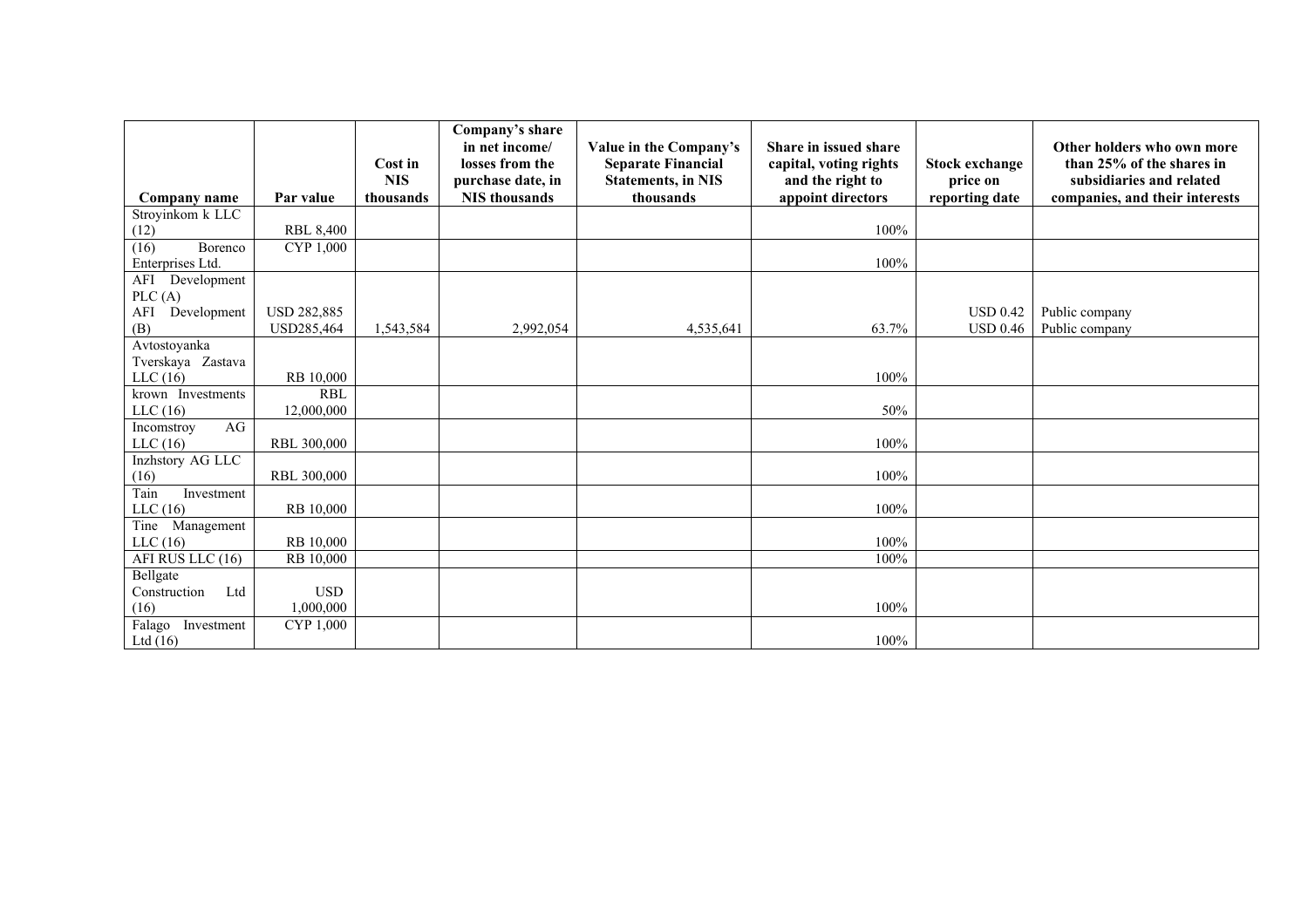|                           |                   |            | Company's share<br>in net income/ | Value in the                 | Share in issued share  |                       | Other holders who own more     |
|---------------------------|-------------------|------------|-----------------------------------|------------------------------|------------------------|-----------------------|--------------------------------|
|                           |                   | Cost in    | losses from the                   | <b>Company's Separate</b>    | capital, voting rights | <b>Stock exchange</b> | than 25% of the shares in      |
|                           |                   | <b>NIS</b> | purchase date, in                 | <b>Financial Statements,</b> | and the right to       | price on reporting    | subsidiaries and related       |
| Company name              | Par value         | thousands  | <b>NIS</b> thousands              | in NIS thousands             | appoint directors      | date                  | companies, and their interests |
| Scotson Ltd. (16)         | CYP 1,000         |            |                                   |                              | 100%                   |                       |                                |
| Krusto<br>Enterprises     |                   |            |                                   |                              |                        |                       |                                |
| Limited $(16)$            | CYP 1,000         |            |                                   |                              | 100%                   |                       |                                |
| Couplest Estates Ltd      |                   |            |                                   |                              |                        |                       |                                |
| (16)                      | CYP 1,000         |            |                                   |                              | 100%                   |                       |                                |
| LLC AFI DS 1 (57)         | <b>UAH 51,500</b> |            |                                   |                              | 60%                    |                       |                                |
| LLC AFI DS 2 (57)         | <b>UAH 51,500</b> |            |                                   |                              | 93%                    |                       |                                |
| LLC AFI DS 3 (57)         | <b>UAH 51,500</b> |            |                                   |                              | 93%                    |                       |                                |
| Afi Region LLC (12)       | <b>RBL 9,900</b>  |            |                                   |                              | $100\%$                |                       |                                |
| Afi Rus Management        |                   |            |                                   |                              |                        |                       |                                |
| LLC(12)                   | <b>RBL 10,000</b> |            |                                   |                              | 100%                   |                       |                                |
| <b>LLC</b><br>Region<br>k |                   |            |                                   |                              |                        |                       |                                |
| (Kislovodsk) (36)         | <b>RBL 9,900</b>  |            |                                   |                              | 99%                    |                       |                                |
| Parking<br>Afi<br>Rus     |                   |            |                                   |                              |                        |                       |                                |
| Management (58)           | <b>RBL 9,900</b>  |            |                                   |                              | 99%                    |                       |                                |
| Extraplus LLC $(56)$      | <b>RBL 10,000</b> |            |                                   |                              | $100\%$                |                       |                                |
| Olpek Holdings Ltd.       |                   |            |                                   |                              |                        |                       |                                |
| (4)                       | CYP 1,000         |            |                                   |                              | 50%                    |                       |                                |
| Winds<br>Four<br>Westec   |                   |            |                                   |                              |                        |                       | S&T Equity Overseas Ltd.owns   |
| Limited $(4)$ $(16)$      | <b>USD1,000</b>   |            |                                   |                              | 50%                    |                       | 50% of the equity.             |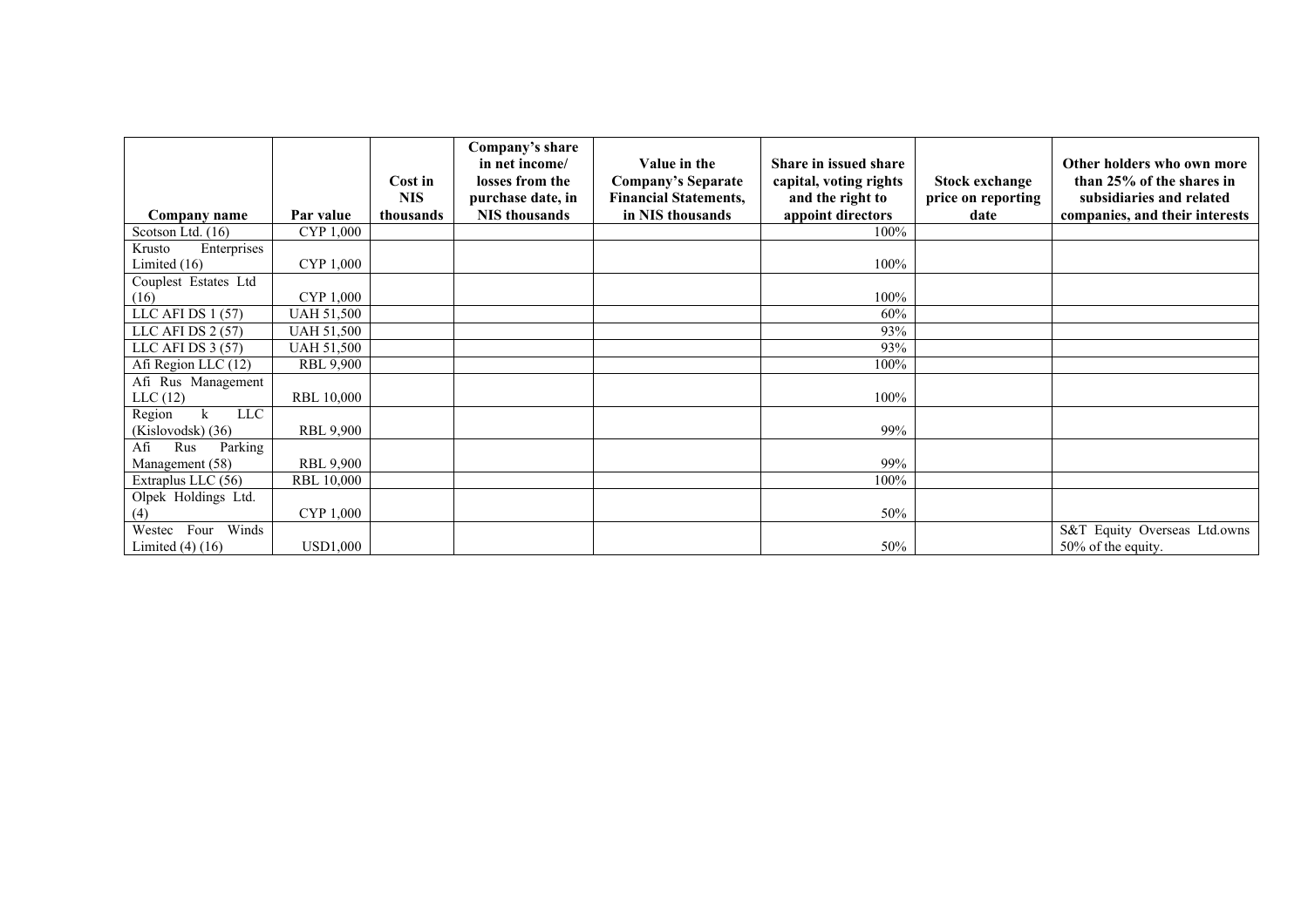|                                               |                | <b>Cost in NIS</b> | Company's<br>share in net<br>income/<br>losses from the<br>purchase date,<br>in NIS | Value in the<br>Company's<br><b>Separate</b><br>Financial<br>Statements,<br>in NIS | <b>Share in</b><br>issued share<br>capital, voting<br>rights and the<br>right to<br>appoint | Stock exchange<br>price on reporting | Other holders who own<br>more than 25% of the shares<br>in subsidiaries and related<br>companies, and their |
|-----------------------------------------------|----------------|--------------------|-------------------------------------------------------------------------------------|------------------------------------------------------------------------------------|---------------------------------------------------------------------------------------------|--------------------------------------|-------------------------------------------------------------------------------------------------------------|
| Company name                                  | Par value      | thousands          | thousands                                                                           | thousands                                                                          | directors                                                                                   | date                                 | interests                                                                                                   |
| (102). Bugis Finance Ltd                      | USD 50,000     |                    |                                                                                     |                                                                                    | 100%                                                                                        |                                      |                                                                                                             |
| (16). Severus Trading Ltd                     | CYP 1,000      |                    |                                                                                     |                                                                                    | 100%                                                                                        |                                      |                                                                                                             |
| Talena Development Ltd. (16)                  | CYP 1,000      |                    |                                                                                     |                                                                                    | 100%                                                                                        |                                      |                                                                                                             |
| Slytherin Develompment Ltd. (16) <sup>o</sup> | CYP 1,000      |                    |                                                                                     |                                                                                    | 100%                                                                                        |                                      |                                                                                                             |
| AFI Ukraine Ltd. (16)                         | <b>CYP 880</b> |                    |                                                                                     |                                                                                    | 100%                                                                                        |                                      |                                                                                                             |
| Ropler Engineering Ltd. (16)                  | USD 50,000     |                    |                                                                                     |                                                                                    | 100%                                                                                        |                                      |                                                                                                             |
| AFI D Finance SA (16)                         | CYP 5,000      |                    |                                                                                     |                                                                                    | 100%                                                                                        |                                      |                                                                                                             |
| LL Avia Management SA (40)                    | CYP 5,000      |                    |                                                                                     |                                                                                    | 100%                                                                                        |                                      |                                                                                                             |
| Keyiri Trade & Invest Ltd. (16)               | CYP 5,000      |                    |                                                                                     |                                                                                    | 100%                                                                                        |                                      |                                                                                                             |
| Rognerstar Finance Ltd. (16)                  | CYP 5,000      |                    |                                                                                     |                                                                                    | 100%                                                                                        |                                      |                                                                                                             |
| Beslaville Management Ltd. (16)               | CYP 562,000    |                    |                                                                                     |                                                                                    | 95%                                                                                         |                                      |                                                                                                             |
| Amakri Management Ltd. (57)                   | CYP 1,000      |                    |                                                                                     |                                                                                    | 100%                                                                                        |                                      |                                                                                                             |
| Jaquetta Investment Ltd (57)                  | CYP 1,000      |                    |                                                                                     |                                                                                    | 100%                                                                                        |                                      |                                                                                                             |
| Hermielson Investments Ltd (62)               | CYP 1,000      |                    |                                                                                     |                                                                                    | 100%                                                                                        |                                      |                                                                                                             |
| Bioka Investments Ltd (16)                    | CYP 1,000      |                    |                                                                                     |                                                                                    | 90%                                                                                         |                                      |                                                                                                             |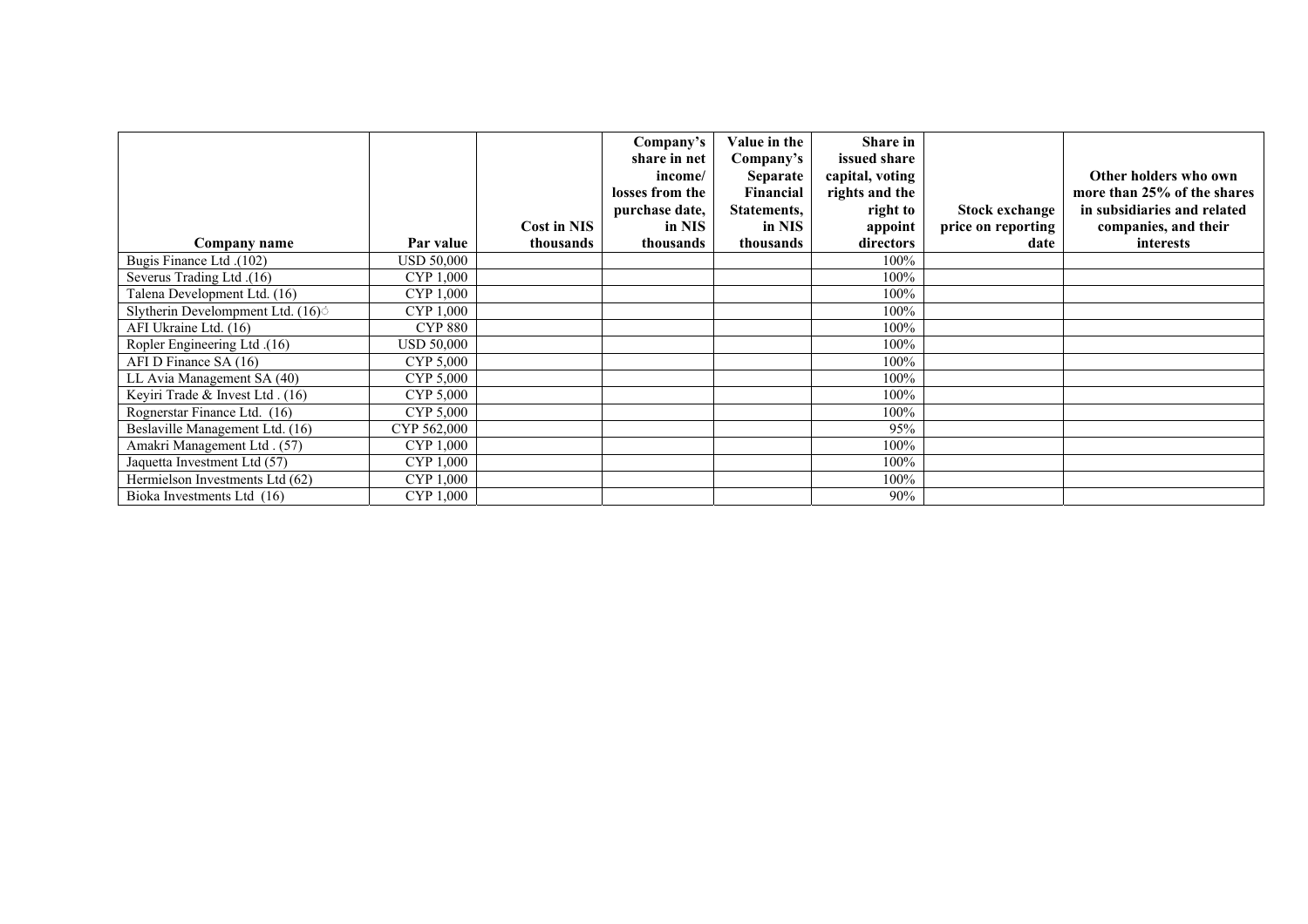|                                                  |                                 | <b>Cost in NIS</b> | Company's<br>share in net<br>income/<br>losses from the<br>purchase date,<br>in NIS | Value in the<br>Company's<br><b>Separate</b><br>Financial<br>Statements, in | <b>Share</b> in<br>issued share<br>capital,<br>voting rights<br>and the<br>right to<br>appoint | <b>Stock exchange</b><br>price on reporting | Other holders who own more<br>than 25% of the shares in<br>subsidiaries and related<br>companies, and their |
|--------------------------------------------------|---------------------------------|--------------------|-------------------------------------------------------------------------------------|-----------------------------------------------------------------------------|------------------------------------------------------------------------------------------------|---------------------------------------------|-------------------------------------------------------------------------------------------------------------|
| Company name                                     | Par value                       | thousands          | thousands                                                                           | <b>NIS</b> thousands                                                        | directors<br>100%                                                                              | date                                        | interests                                                                                                   |
| Bastet Estates Ltd. (16)                         | CYP 1,000                       |                    |                                                                                     |                                                                             | 100%                                                                                           |                                             |                                                                                                             |
| Rubiosa Management Ltd. (16)                     | CYP 1,000<br><b>EUR 2,000</b>   |                    |                                                                                     |                                                                             | 100%                                                                                           |                                             |                                                                                                             |
| Amerone Development Ltd. (16)                    | <b>EUR 1,000</b>                |                    |                                                                                     |                                                                             | 100%                                                                                           |                                             |                                                                                                             |
| Bundle Trading Ltd. (62)<br>Sherzinger Ltd. (16) | <b>EUR 1,000</b>                |                    |                                                                                     |                                                                             | 100%                                                                                           |                                             |                                                                                                             |
|                                                  |                                 |                    |                                                                                     |                                                                             | 100%                                                                                           |                                             |                                                                                                             |
| Bulidolla Properties Ltd (16)                    | CYP 1,000                       |                    |                                                                                     |                                                                             | 60%                                                                                            |                                             |                                                                                                             |
| Stroycapital LLC (8)                             |                                 |                    |                                                                                     |                                                                             |                                                                                                |                                             |                                                                                                             |
|                                                  | <b>RBL</b><br>15,000,000        |                    |                                                                                     |                                                                             | 100%                                                                                           |                                             |                                                                                                             |
| Maystroy LLC(16)                                 |                                 |                    |                                                                                     |                                                                             | 100%                                                                                           |                                             |                                                                                                             |
| RAPO LLC (95)<br>Dorokhovo LLC Pso (100)         | RBL500,000<br><b>RBL 10,000</b> |                    |                                                                                     |                                                                             | 100%                                                                                           |                                             |                                                                                                             |
|                                                  |                                 |                    |                                                                                     |                                                                             |                                                                                                |                                             |                                                                                                             |
| Semprex LLC (16)                                 | <b>RBL 10,000</b>               |                    |                                                                                     |                                                                             | 100%                                                                                           |                                             |                                                                                                             |
|                                                  | <b>RBL</b>                      |                    |                                                                                     |                                                                             |                                                                                                |                                             |                                                                                                             |
| Ultrainvest LLC (96)                             | 500,410,000<br><b>RBL</b>       |                    |                                                                                     |                                                                             | 100%                                                                                           |                                             |                                                                                                             |
|                                                  | 333.610.000                     |                    |                                                                                     |                                                                             | 100%                                                                                           |                                             |                                                                                                             |
| Ultrastory LLC (96)                              |                                 |                    |                                                                                     |                                                                             |                                                                                                |                                             |                                                                                                             |
| Aristeya LLC (97)                                | <b>RBL 10,000</b>               |                    |                                                                                     |                                                                             | 100%                                                                                           |                                             |                                                                                                             |
| mkpk JSC (97)                                    | RBL 125,574                     |                    |                                                                                     |                                                                             | 99.12%                                                                                         |                                             |                                                                                                             |
| Lessy Prof LLC (16)                              | <b>RBL 8,400</b>                |                    |                                                                                     |                                                                             | 100%                                                                                           |                                             |                                                                                                             |
| Corin Development LLC (16)                       | <b>RBL 10,000</b>               |                    |                                                                                     |                                                                             | 100%                                                                                           |                                             |                                                                                                             |
| Ozerkovka LLC (98)                               | RBL 6,863,373                   |                    |                                                                                     |                                                                             | 100%                                                                                           |                                             |                                                                                                             |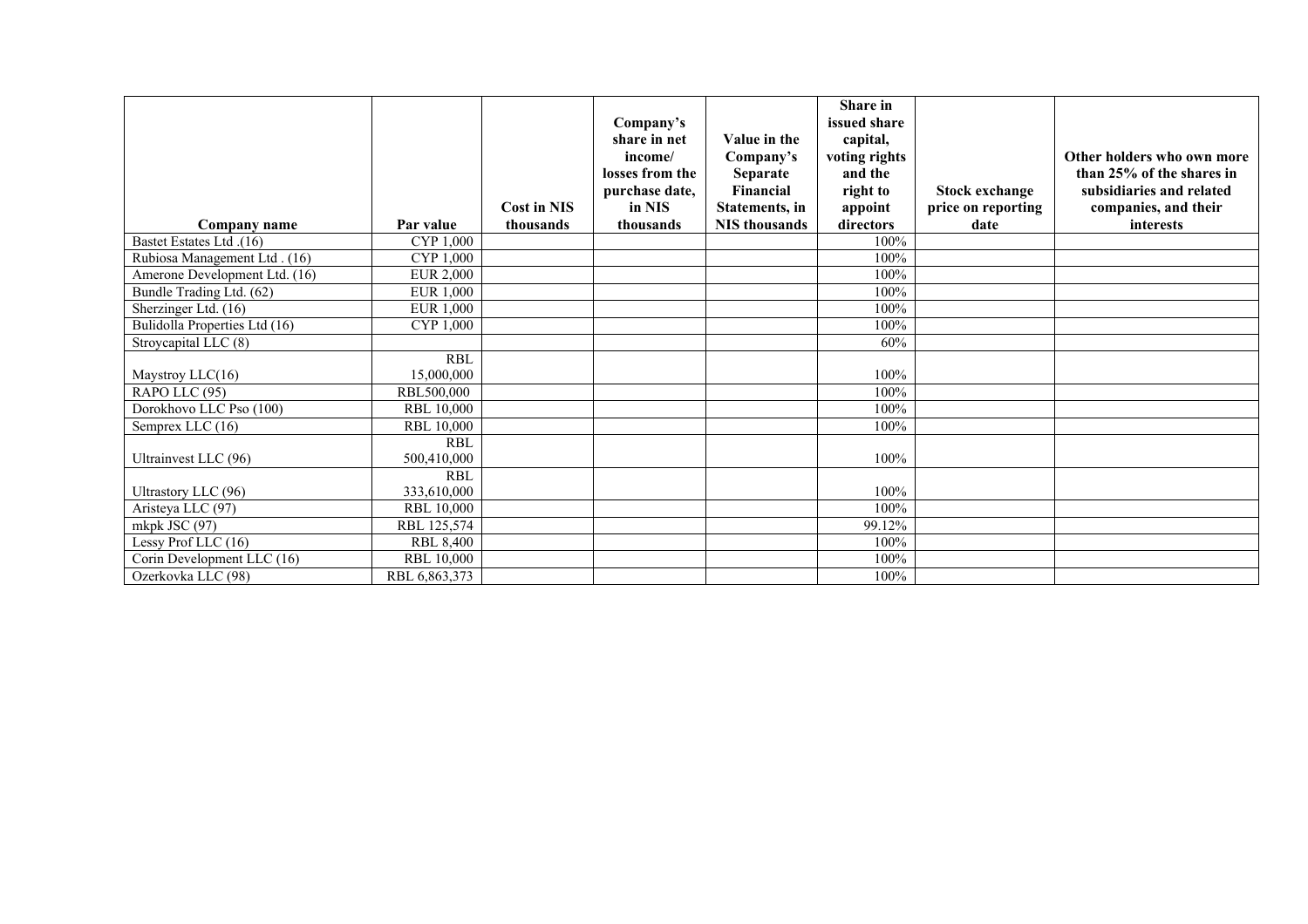| Company name                   | Par value         | <b>Cost in NIS</b><br>thousands | Company's<br>share in net<br>income/<br>losses from the<br>purchase date,<br>in NIS<br>thousands | Value in the<br>Company's<br><b>Separate</b><br>Financial<br>Statements, in<br>NIS.<br>thousands | Share in<br>issued share<br>capital,<br>voting<br>rights and<br>the right to<br>appoint<br>directors | <b>Stock exchange</b><br>price on reporting<br>date | Other holders who own more<br>than 25% of the shares in<br>subsidiaries and related<br>companies, and their interests |
|--------------------------------|-------------------|---------------------------------|--------------------------------------------------------------------------------------------------|--------------------------------------------------------------------------------------------------|------------------------------------------------------------------------------------------------------|-----------------------------------------------------|-----------------------------------------------------------------------------------------------------------------------|
| Armand JSC (99)                | <b>RBL 10,000</b> |                                 |                                                                                                  |                                                                                                  | 100%                                                                                                 |                                                     |                                                                                                                       |
| Bizar LLC (16)                 |                   |                                 |                                                                                                  |                                                                                                  | 74%                                                                                                  |                                                     |                                                                                                                       |
| Volga land Development LLC     |                   |                                 |                                                                                                  |                                                                                                  |                                                                                                      |                                                     |                                                                                                                       |
| (98)                           |                   |                                 |                                                                                                  |                                                                                                  | 100%                                                                                                 |                                                     |                                                                                                                       |
| Christall Development LLC (16) |                   |                                 |                                                                                                  |                                                                                                  | 100%                                                                                                 |                                                     |                                                                                                                       |
| Volga stroyinkom Development   |                   |                                 |                                                                                                  |                                                                                                  |                                                                                                      |                                                     |                                                                                                                       |
| LLC(98)                        |                   |                                 |                                                                                                  |                                                                                                  | 100%                                                                                                 |                                                     |                                                                                                                       |
| North investments LLC (12)     |                   |                                 |                                                                                                  |                                                                                                  | 100%                                                                                                 |                                                     |                                                                                                                       |
| Favorit LLC (89)               |                   |                                 |                                                                                                  |                                                                                                  | 100%                                                                                                 |                                                     |                                                                                                                       |
| Firma Gloria JSC (92)          | <b>RBL 10,000</b> |                                 |                                                                                                  |                                                                                                  | 100%                                                                                                 |                                                     |                                                                                                                       |
| Nordservice LLC (90)           |                   |                                 |                                                                                                  |                                                                                                  | 90%                                                                                                  |                                                     |                                                                                                                       |
| KO Project LLC (87)            |                   |                                 |                                                                                                  |                                                                                                  | 100%                                                                                                 |                                                     |                                                                                                                       |
| Titon LLC (86)                 |                   |                                 |                                                                                                  |                                                                                                  | 100%                                                                                                 |                                                     |                                                                                                                       |
| Zheldoruslugi LLC (101)        |                   |                                 |                                                                                                  |                                                                                                  | 100%                                                                                                 |                                                     |                                                                                                                       |
| Izdatelstvo Nedra JSC (102)    | RBL 98,145        |                                 |                                                                                                  |                                                                                                  | 90.17%                                                                                               |                                                     |                                                                                                                       |
| Real Project LLC (101)         |                   |                                 |                                                                                                  |                                                                                                  | 95%                                                                                                  |                                                     |                                                                                                                       |
| MTOK CJSC (91)                 | RBL 3,048,000     |                                 |                                                                                                  |                                                                                                  | 99.38%                                                                                               |                                                     |                                                                                                                       |
| Kama Gate $LLC(106)$           |                   |                                 |                                                                                                  |                                                                                                  | 50%                                                                                                  |                                                     | Prospects LLC own 50% of the<br>issued share capital.                                                                 |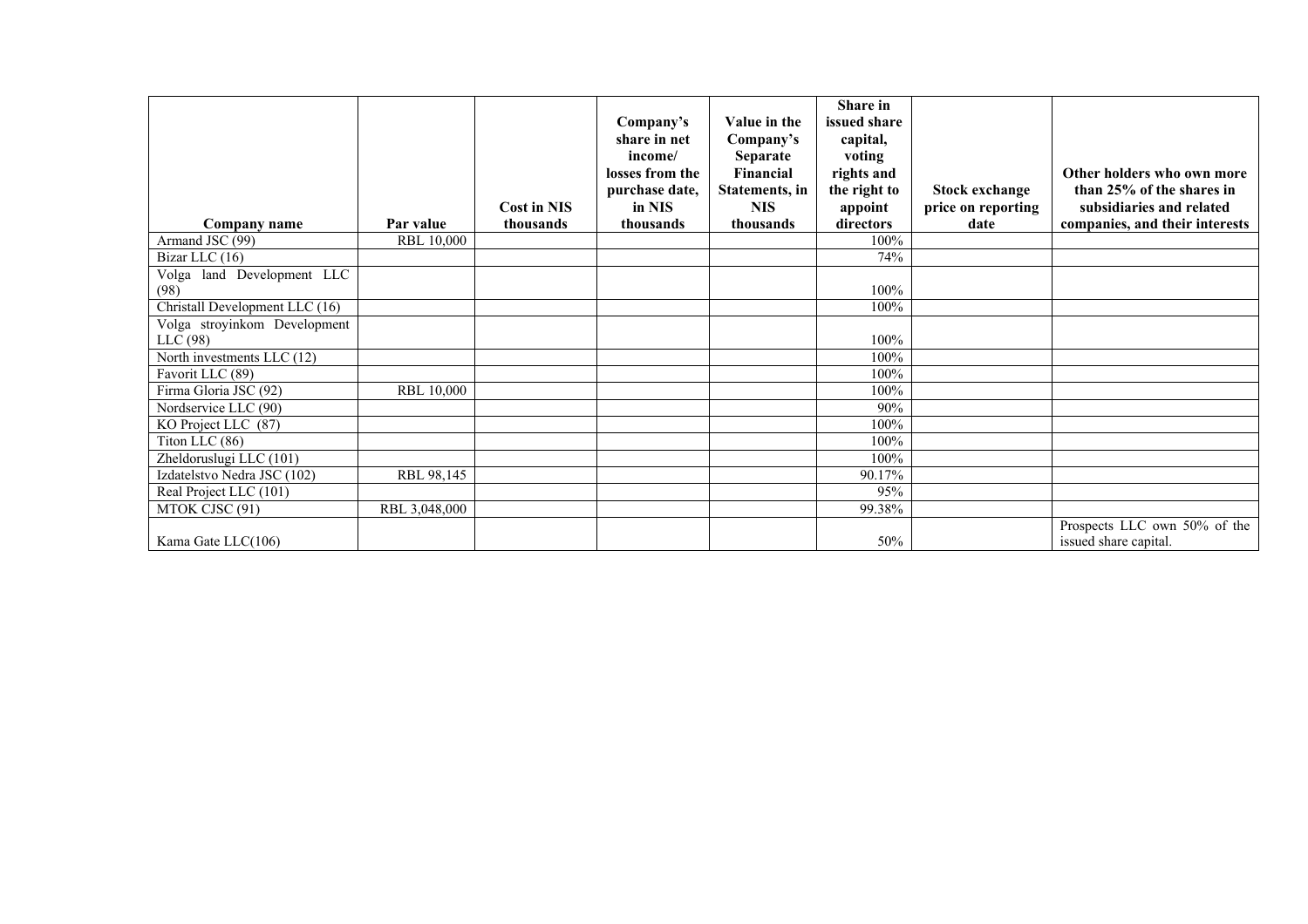|                                                      |                  |                                 |                           |                                                | Share in<br>issued      |                            |                                                            |
|------------------------------------------------------|------------------|---------------------------------|---------------------------|------------------------------------------------|-------------------------|----------------------------|------------------------------------------------------------|
|                                                      |                  |                                 | Company's                 |                                                | share                   |                            |                                                            |
|                                                      |                  |                                 | share in net              | Value in the                                   | capital,                |                            |                                                            |
|                                                      |                  |                                 | income/                   | Company's                                      | voting                  |                            |                                                            |
|                                                      |                  |                                 | losses from               | Separate                                       | rights and              |                            | Other holders who own more                                 |
|                                                      |                  |                                 | the purchase              | Financial                                      | the right               | Stock exchange             | than 25% of the shares in                                  |
|                                                      | Par value        | <b>Cost in NIS</b><br>thousands | date, in NIS<br>thousands | <b>Statements</b> , in<br><b>NIS</b> thousands | to appoint<br>directors | price on reporting<br>date | subsidiaries and related<br>companies, and their interests |
| Company name<br>UMM "Stroyenergo-mekhanizatsiya" JSC |                  |                                 |                           |                                                |                         |                            |                                                            |
| (86)                                                 | RBL 58,000       |                                 |                           |                                                | 100%                    |                            |                                                            |
| A.I Holdings (USA) Corp.(30)                         | <b>USD 1,000</b> |                                 |                           |                                                | 100%                    |                            |                                                            |
|                                                      |                  |                                 |                           |                                                |                         |                            | Rosebud Real Estate Ltd owns                               |
|                                                      |                  |                                 |                           |                                                |                         |                            | app. 50% of the issued share                               |
| Savyone LP (31)                                      |                  |                                 | 110                       | 110                                            | 49%                     |                            | capital.                                                   |
| A.I. Properties and Developments (USA)               |                  |                                 |                           |                                                |                         |                            |                                                            |
| $\text{corp}(46)$                                    |                  |                                 |                           |                                                | 100%                    |                            |                                                            |
|                                                      |                  |                                 |                           |                                                |                         |                            | Boymelgreen owns 35% of the                                |
| W Squared Managers, LLC (32)                         |                  |                                 |                           |                                                | 65%                     |                            | issued share capital                                       |
|                                                      |                  |                                 |                           |                                                |                         |                            | Boymelgreen owns 35% of the                                |
| 60 Spring Street, LLC (64)                           |                  |                                 |                           |                                                | 65%                     |                            | issued share capital                                       |
| Spring-Lafayette, LLC (32)                           |                  |                                 |                           |                                                | 65%                     |                            | Boymelgreen owns 35% of the<br>issued share capital        |
| 20 Pine Street, LLC (67)                             |                  |                                 |                           |                                                | 100%                    |                            |                                                            |
| 20 Pine Street Managers, LLC (32)                    |                  |                                 |                           |                                                | 50%                     |                            |                                                            |
|                                                      |                  |                                 |                           |                                                |                         |                            | Boymelgreen owns 33% of the                                |
| 84 Front Street, LLC (32)                            |                  |                                 |                           |                                                | 67%                     |                            | issued share capital                                       |
|                                                      |                  |                                 |                           |                                                |                         |                            | Boymelgreen owns 33% of the                                |
| 84 Front Street Management, LLC (32)                 |                  |                                 |                           |                                                | 65%                     |                            | issued share capital                                       |
|                                                      |                  |                                 |                           |                                                |                         |                            | Boymelgreen owns 35% of the                                |
| 15 Broad, LLC (32)                                   |                  |                                 |                           |                                                | 65%                     |                            | issued share capital                                       |
| 15 Broad Street, LLC (65)                            |                  |                                 |                           |                                                | 100%                    |                            |                                                            |
|                                                      |                  |                                 |                           |                                                |                         |                            | Boymelgreen owns 35% of the                                |
| 15 Broad Street Managers, LLC (32)                   |                  |                                 |                           |                                                | 65%                     |                            | issued share capital                                       |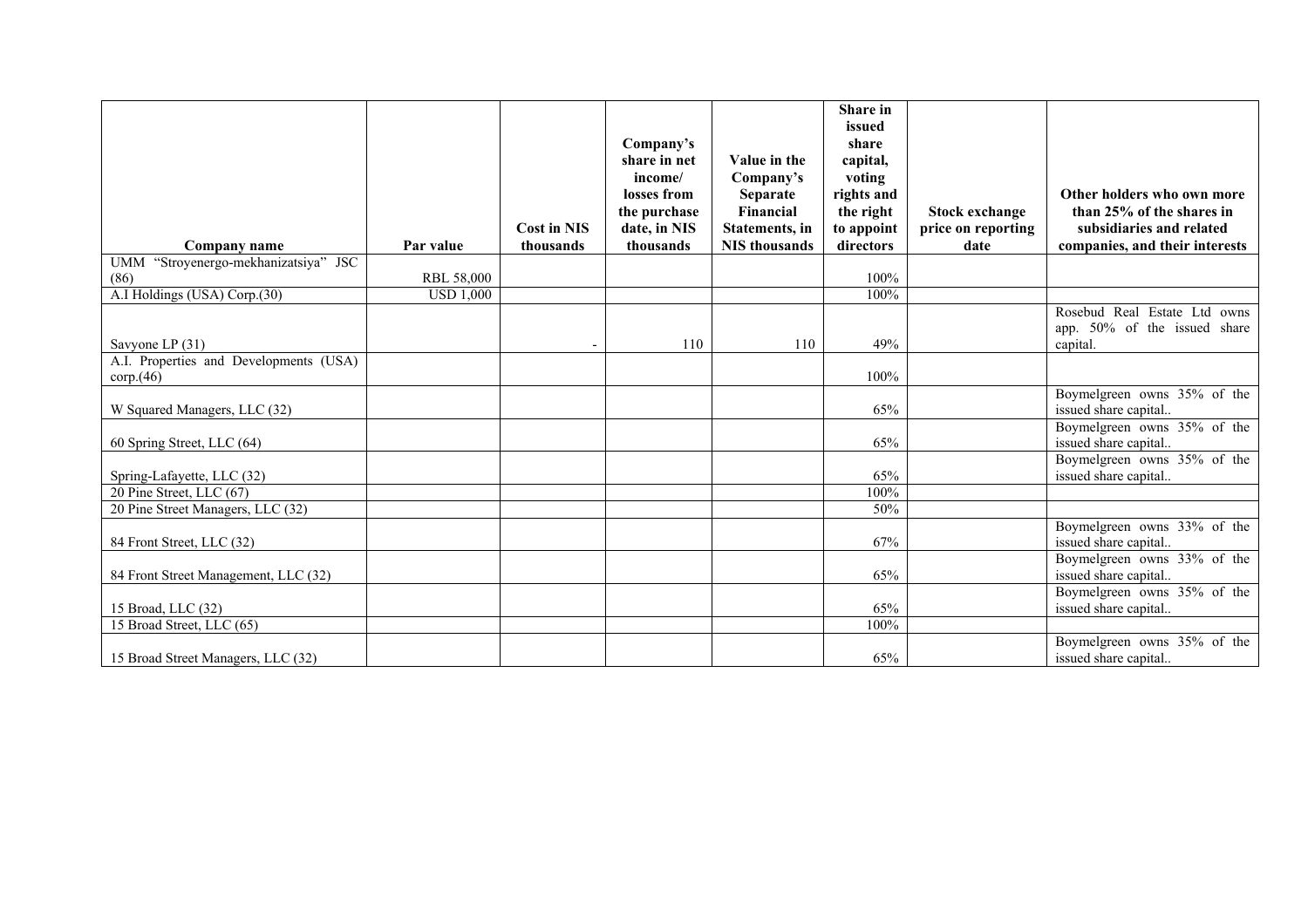|                                    |           |                    | Company's<br>share in net  | Value in the                 |                                          |                          |                                                                |
|------------------------------------|-----------|--------------------|----------------------------|------------------------------|------------------------------------------|--------------------------|----------------------------------------------------------------|
|                                    |           |                    | income/<br>losses from the | Company's<br><b>Separate</b> | <b>Share in issued</b><br>share capital, | <b>Stock</b><br>exchange | Other holders who own more                                     |
|                                    |           |                    | purchase date,             | Financial                    | voting rights and                        | price on                 | than 25% of the shares in                                      |
|                                    |           | <b>Cost in NIS</b> | in NIS                     | Statements, in               | the right to                             | reporting                | subsidiaries and related                                       |
| Company name                       | Par value | thousands          | thousands                  | <b>NIS</b> thousands         | appoint directors                        | date                     | companies, and their interests                                 |
|                                    |           |                    |                            |                              |                                          |                          | Boymelgreen Family LLC owns                                    |
| Empire Stores, LLC (33)            |           |                    |                            |                              | 49%                                      |                          | 51% of the issued share capital                                |
| 85 Adams, LLC (32)                 |           |                    |                            |                              | 70%                                      |                          | Boymelgreen Family LLC owns<br>35% of the issued share capital |
| 85 Adams Street, LLC (66)          |           |                    |                            |                              | 100%                                     |                          |                                                                |
| AI 88 Leonard LLC (32)             |           |                    |                            |                              | 100%                                     |                          |                                                                |
| AI 23 Wall Street LLC (32)         |           |                    |                            |                              | 100%                                     |                          |                                                                |
|                                    |           |                    |                            |                              |                                          |                          | Boymelgreen Family LLC owns                                    |
| 85 Adams Street Managers, LLC (32) |           |                    |                            |                              | 70%                                      |                          | 35% of the issued share capital                                |
| Africa israel of Florida, LLC (72) |           |                    |                            |                              | 100%                                     |                          |                                                                |
| Contralto, LLC (73)                |           |                    |                            |                              | 100%                                     |                          |                                                                |
| 159 NE 7th Avenue, LLC (73)        |           |                    |                            |                              | 100%                                     |                          |                                                                |
| Baritone, LLC (73)                 |           |                    |                            |                              | 100%                                     |                          |                                                                |
| Tech Garage, LLC (73)              |           |                    |                            |                              | 100%                                     |                          |                                                                |
| Symphony II, LLC (77)              |           |                    |                            |                              | 100%                                     |                          |                                                                |
| LB Herald ventures, LLC (72)       |           |                    |                            |                              | 65%                                      |                          | Boymelgreen Family LLC owns<br>35% of the issued share capital |
|                                    |           |                    |                            |                              |                                          |                          | H&H Florida Investment LLC                                     |
|                                    |           |                    |                            |                              |                                          |                          | owns 50% of the issued share                                   |
| Scribe, LLC (115)                  |           |                    |                            |                              | 50%                                      |                          | capital.                                                       |
| Park Fifth Associates, LLC (118)   |           |                    |                            |                              | 100%                                     |                          |                                                                |
| Leviev Fulton Club, LLC (111)      |           |                    |                            |                              | 50%                                      |                          |                                                                |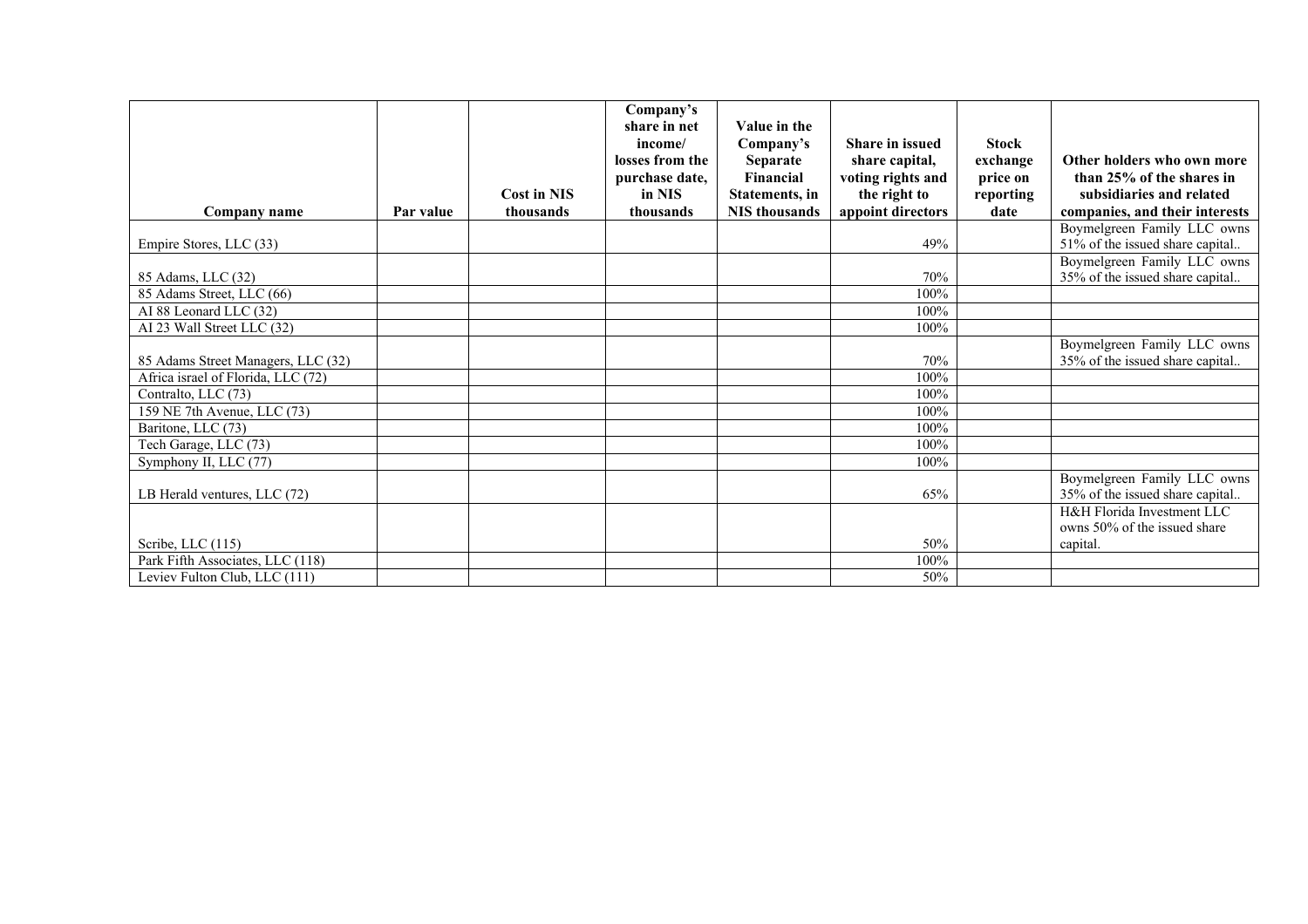|                                |                  |            |                                   | Value in the          |                                          |                |                                                       |
|--------------------------------|------------------|------------|-----------------------------------|-----------------------|------------------------------------------|----------------|-------------------------------------------------------|
|                                |                  |            | Company's share<br>in net income/ | Company's<br>Separate | <b>Share in issued</b><br>share capital, | <b>Stock</b>   | Other holders who own more than                       |
|                                |                  | Cost in    | losses from the                   | Financial             | voting rights and                        | exchange       | 25% of the shares in subsidiaries                     |
|                                |                  | <b>NIS</b> | purchase date, in                 | <b>Statements, in</b> | the right to                             | price on       | and related companies, and their                      |
| Company name                   | Par value        | thousands  | <b>NIS</b> thousands              | <b>NIS</b> thousands  | appoint directors                        | reporting date | <i>interests</i>                                      |
|                                |                  |            |                                   |                       |                                          |                | Fulton Club LLC owns 50% of the                       |
| LFC Mezz, LLC (111)            |                  |            |                                   |                       | 50%                                      |                | issued share capital.                                 |
| AI Fulton, LLC (32)            |                  |            |                                   |                       | 100%                                     |                |                                                       |
|                                |                  |            |                                   |                       |                                          |                | Myrtle LLC owns 57.5% of the issued                   |
| HRPV-I, LLC (109)              |                  |            |                                   |                       | 17.5%                                    |                | share capital, and Beach Property<br>Owners owns.25%. |
| HRP Myrtle Beach Partners,     |                  |            |                                   |                       |                                          |                |                                                       |
| LLC(110)                       |                  |            |                                   |                       | 17.5%                                    |                |                                                       |
| HRP My HRP Myrtle Beach        |                  |            |                                   |                       |                                          |                |                                                       |
| Holdings, LLC (112)            |                  |            |                                   |                       | 92.5%                                    |                |                                                       |
| HRP Myrtle Beach Operations,   |                  |            |                                   |                       |                                          |                |                                                       |
| LLC(113)                       |                  |            |                                   |                       | 100%                                     |                |                                                       |
| 23 Wall Commercial owners, LLC |                  |            |                                   |                       |                                          |                |                                                       |
| (32)                           |                  |            |                                   |                       | 65%                                      |                |                                                       |
| AI Nevada Holdings, Inc. (46)  | USD <sub>2</sub> |            |                                   |                       | 100%                                     |                |                                                       |
| Brickell Park Garage, LLC (73) |                  |            |                                   |                       | 100%                                     |                |                                                       |
| Brickell Ridge, LLC (73).      |                  |            |                                   |                       | 100%                                     |                |                                                       |
| Olympia Florida, LLC (77)      |                  |            |                                   |                       | 100%                                     |                |                                                       |
| Seagull Garage, LLC (73)       |                  |            |                                   |                       | 100%                                     |                |                                                       |
| Prime Garage, LLC (73)         |                  |            |                                   |                       | 100%                                     |                |                                                       |
| Eagle Garage, LLC (73)         |                  |            |                                   |                       | 100%                                     |                |                                                       |
| Tenor, LLC $(73)$ .            |                  |            |                                   |                       | 100%                                     |                |                                                       |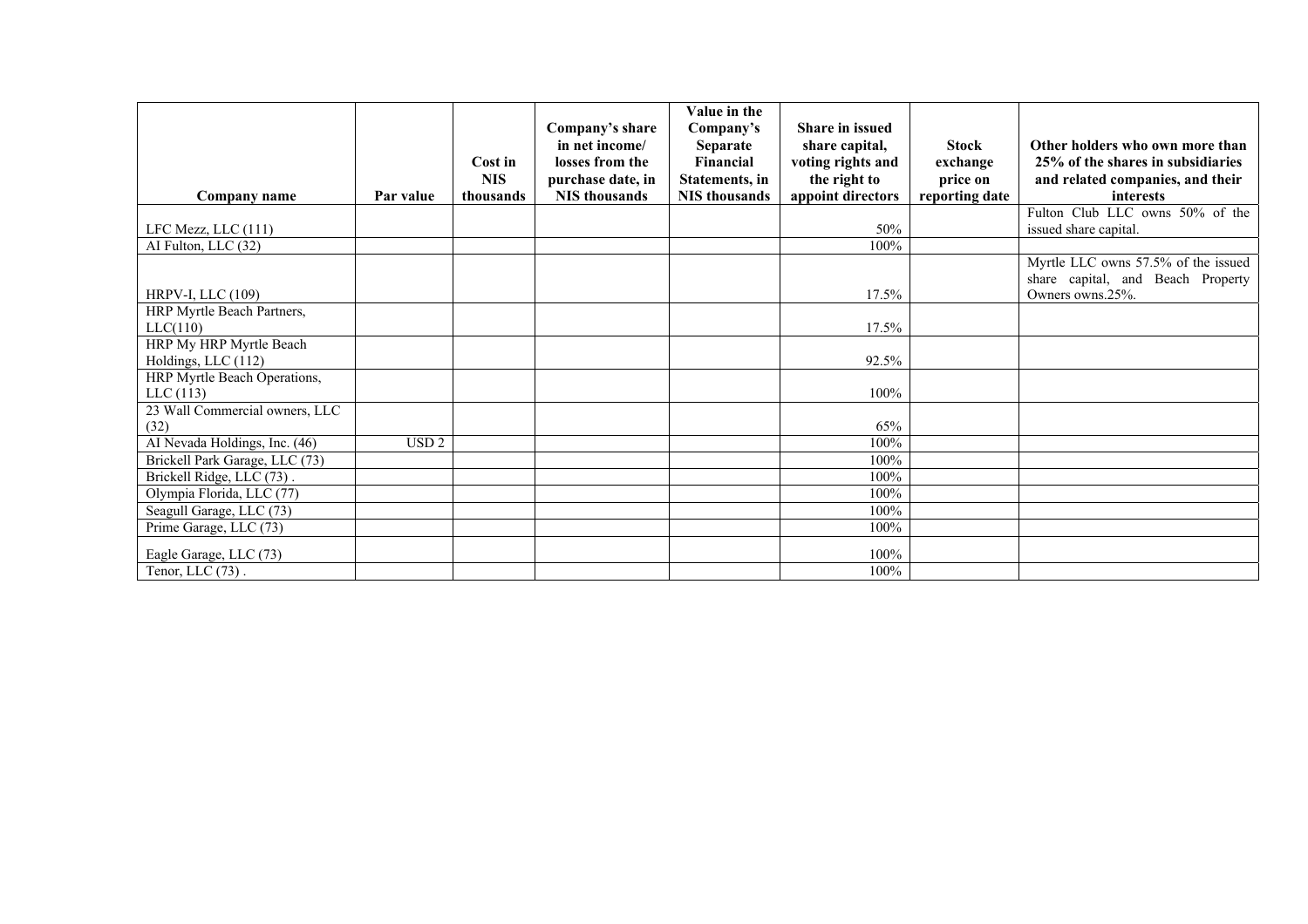|                                                    |           | Cost in<br><b>NIS</b> | Company's share<br>in net income/<br>losses from the<br>purchase date, in | Value in the<br>Company's<br><b>Separate</b><br>Financial<br>Statements,<br>in NIS | <b>Share in issued</b><br>share capital,<br>voting rights and<br>the right to appoint | Stock<br>exchange<br>price on<br>reporting | Other holders who own more than<br>25% of the shares in subsidiaries<br>and related companies, and their |
|----------------------------------------------------|-----------|-----------------------|---------------------------------------------------------------------------|------------------------------------------------------------------------------------|---------------------------------------------------------------------------------------|--------------------------------------------|----------------------------------------------------------------------------------------------------------|
| Company name                                       | Par value | thousands             | <b>NIS</b> thousands                                                      | thousands                                                                          | directors<br>100%                                                                     | date                                       | <b>interests</b>                                                                                         |
| Liberty Garage, LLC (73)<br>Arena Garage, LLC (73) |           |                       |                                                                           |                                                                                    | 100%                                                                                  |                                            |                                                                                                          |
| Internet Garage, LLC (73)                          |           |                       |                                                                           |                                                                                    | 100%                                                                                  |                                            |                                                                                                          |
| Liberty II Garage, LLC (73)                        |           |                       |                                                                           |                                                                                    | 100%                                                                                  |                                            |                                                                                                          |
| Market Garage, LLC (73)                            |           |                       |                                                                           |                                                                                    | 100%                                                                                  |                                            |                                                                                                          |
| Independence Garage, LLC (73)                      |           |                       |                                                                           |                                                                                    | 100%                                                                                  |                                            |                                                                                                          |
| Brickell Park Garage I, LLC (73)                   |           |                       |                                                                           |                                                                                    | 100%                                                                                  |                                            |                                                                                                          |
| Irene Garage, LLC (73)                             |           |                       |                                                                           |                                                                                    | 100%                                                                                  |                                            |                                                                                                          |
| Africa Israel Marquis Developers,                  |           |                       |                                                                           |                                                                                    |                                                                                       |                                            |                                                                                                          |
| $LLC)$ (73)                                        |           |                       |                                                                           |                                                                                    | 100%                                                                                  |                                            |                                                                                                          |
| Wall Street Commercial Owners,                     |           |                       |                                                                           |                                                                                    |                                                                                       |                                            |                                                                                                          |
| LLC(32)                                            |           |                       |                                                                           |                                                                                    | 100%                                                                                  |                                            |                                                                                                          |
| 14 Wall Street Holdings 1, LLC                     |           |                       |                                                                           |                                                                                    |                                                                                       |                                            |                                                                                                          |
| (69)                                               |           |                       |                                                                           |                                                                                    | 100%                                                                                  |                                            |                                                                                                          |
| Spring Street Commercial Owners,                   |           |                       |                                                                           |                                                                                    |                                                                                       |                                            |                                                                                                          |
| LLC(32)                                            |           |                       |                                                                           |                                                                                    | 100%                                                                                  |                                            |                                                                                                          |
| 14 Wall\Spring Mezz, LLC (70)                      |           |                       |                                                                           |                                                                                    | 100%                                                                                  |                                            |                                                                                                          |
| 14 Wall\Spring Street, LLC (71)                    |           |                       |                                                                           |                                                                                    | 100%                                                                                  |                                            |                                                                                                          |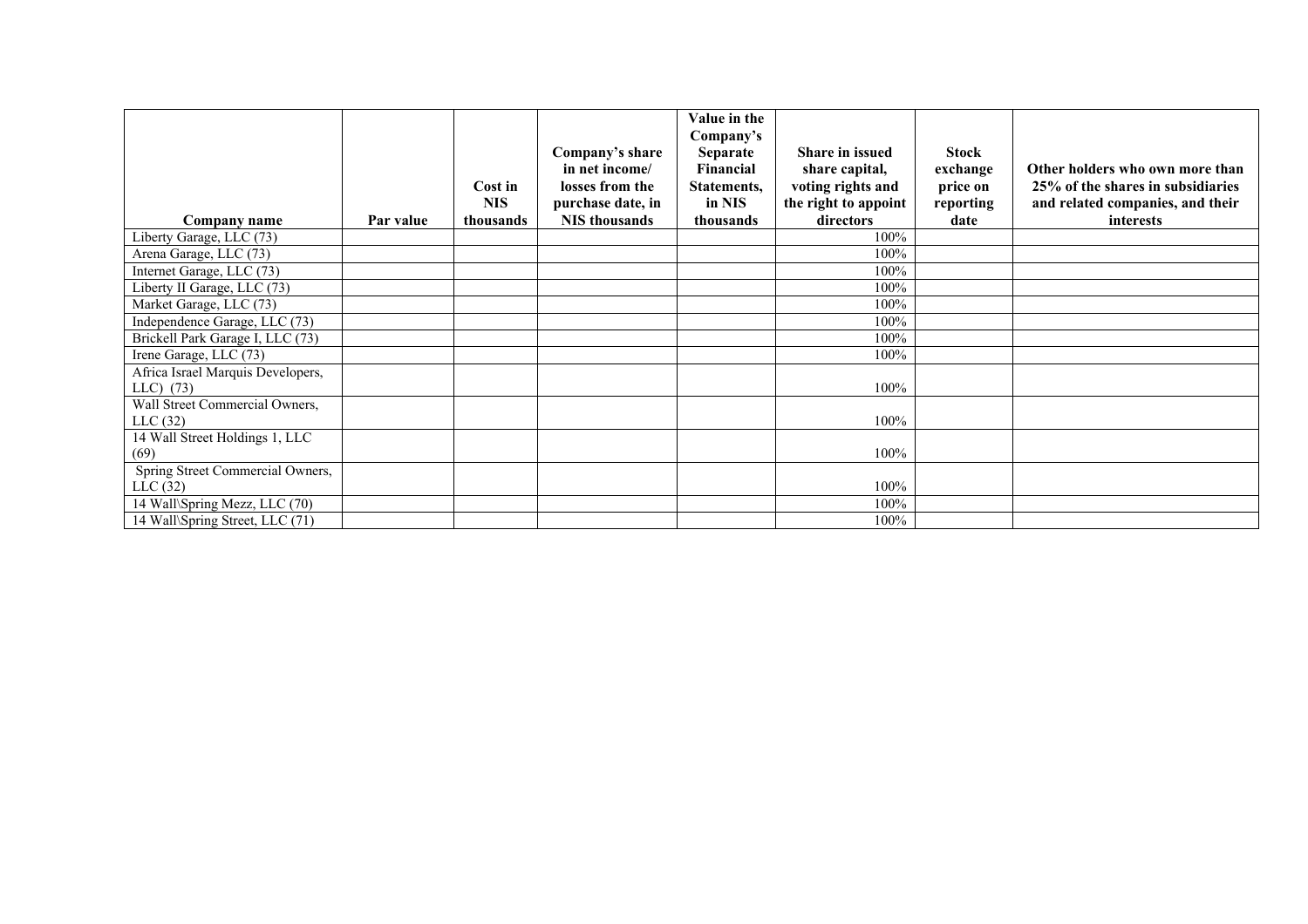|                                              |                  |                    | Company's<br>share in net<br>income/ | Value in the<br>Company's<br><b>Separate</b> | <b>Share in</b><br>issued share<br>capital, voting | <b>Stock</b> |                                                                 |
|----------------------------------------------|------------------|--------------------|--------------------------------------|----------------------------------------------|----------------------------------------------------|--------------|-----------------------------------------------------------------|
|                                              |                  |                    | losses from                          | Financial                                    | rights and the                                     | exchange     |                                                                 |
|                                              |                  |                    | the purchase                         | Statements,                                  | right to                                           | price on     | Other holders who own more than 25%                             |
|                                              |                  | <b>Cost in NIS</b> | date, in NIS                         | in NIS                                       | appoint                                            | reporting    | of the shares in subsidiaries and related                       |
| Company name                                 | Par value        | thousands          | thousands                            | thousands                                    | directors                                          | date         | companies, and their interests                                  |
| L.B. Broad Lessees, LLC .(32)                |                  |                    |                                      |                                              | 65%                                                |              | Boymelgreen Family LLC owns 35% of the<br>issued share capital. |
| Broad Street Lessors, LLC(40)                |                  |                    |                                      |                                              | 65%                                                |              |                                                                 |
| A1 Broad Street Lessors, LLC (1) (7)         |                  |                    |                                      |                                              | 65%                                                |              |                                                                 |
| AI Florida Holdings, Inc (46)                | USD <sub>2</sub> |                    |                                      |                                              | 100%                                               |              |                                                                 |
| N.E. Miami Court, LLC (77)                   |                  |                    |                                      |                                              | 100%                                               |              |                                                                 |
| Block 42 Acquisition, LLC (73)               |                  |                    |                                      |                                              | 100%                                               |              |                                                                 |
| Africa Israel Vitri Developers, LLC<br>(73)  |                  |                    |                                      |                                              | 100%                                               |              |                                                                 |
| Africa Israel Soleil Developers, LLC<br>(73) |                  |                    |                                      |                                              | 100%                                               |              |                                                                 |
| 35 Front Street, LLC (32)                    |                  |                    |                                      |                                              | 52%                                                |              |                                                                 |
| Brickell Park Garage II, LLC (73)            |                  |                    |                                      |                                              | 100%                                               |              |                                                                 |
| Brickell Corridor, LLC (73)                  |                  |                    |                                      |                                              | 100%                                               |              |                                                                 |
| 1680 Meridian Avenue, LLC (73)               |                  |                    |                                      |                                              | 100%                                               |              |                                                                 |
| 19 N.E 9th Street, LLC (73)                  |                  |                    |                                      |                                              | 100%                                               |              |                                                                 |
| N.E Tenth Street, LLC (73)                   |                  |                    |                                      |                                              | $100\%$                                            |              |                                                                 |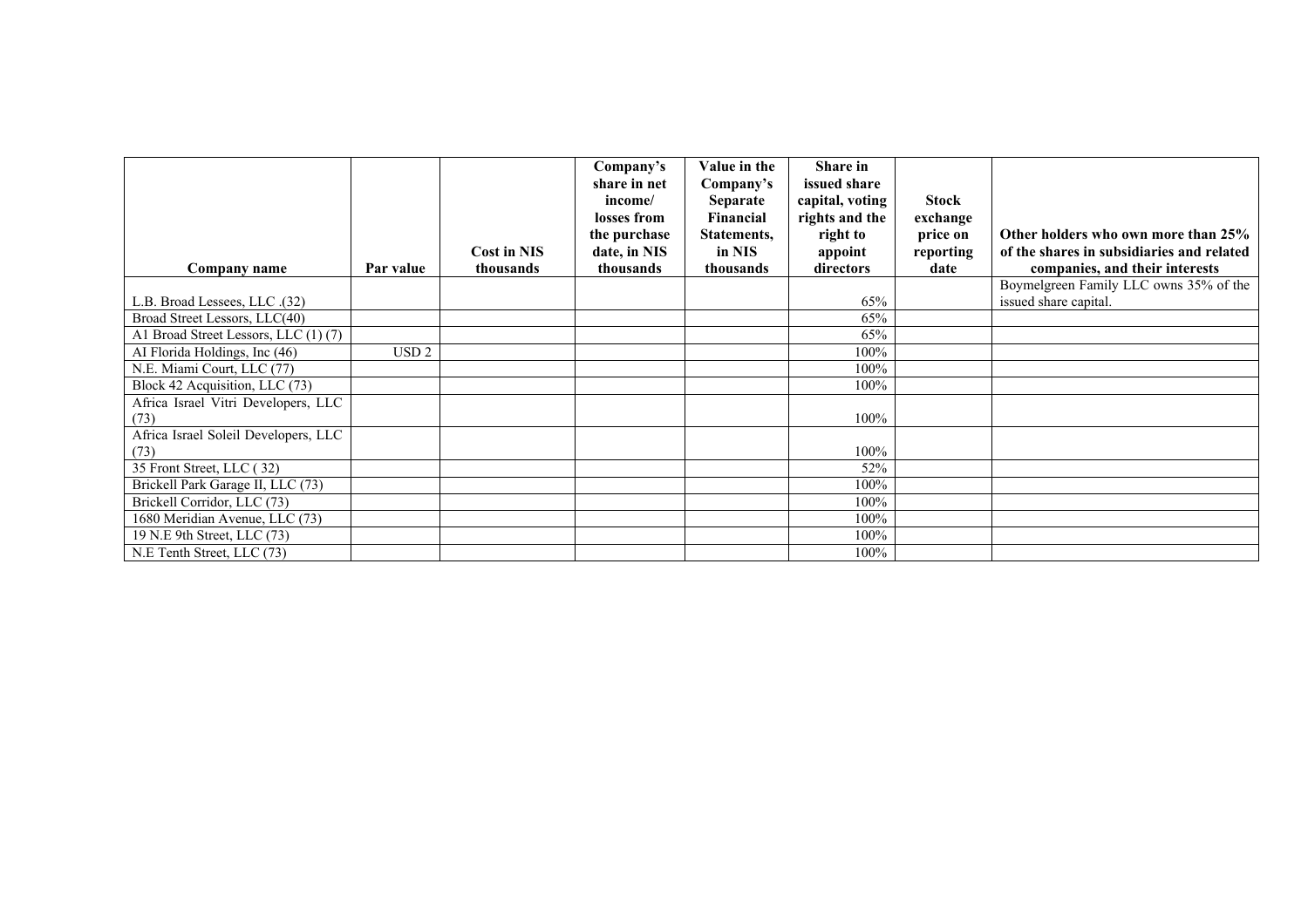| Company name                   | Par value        | Cost in NIS<br>thousands | Company's<br>share in net<br>income/<br>losses from the<br>purchase date,<br>in NIS<br>thousands | Value in the<br>Company's<br><b>Separate</b><br>Financial<br><b>Statements</b> , in<br><b>NIS</b><br>thousands | Share in<br>issued share<br>capital,<br>voting<br>rights and<br>the right to<br>appoint<br>directors | Stock exchange price<br>on reporting date | Other holders who own<br>more than 25% of the<br>shares in subsidiaries and<br>related companies, and<br>their interests |
|--------------------------------|------------------|--------------------------|--------------------------------------------------------------------------------------------------|----------------------------------------------------------------------------------------------------------------|------------------------------------------------------------------------------------------------------|-------------------------------------------|--------------------------------------------------------------------------------------------------------------------------|
| AI 229 West 43rd Street Senior |                  |                          |                                                                                                  |                                                                                                                |                                                                                                      |                                           |                                                                                                                          |
| Mezzanine, LLC (52)            |                  |                          |                                                                                                  |                                                                                                                | 50.1%                                                                                                |                                           |                                                                                                                          |
| AI 229 West 43rd Street        |                  |                          |                                                                                                  |                                                                                                                |                                                                                                      |                                           |                                                                                                                          |
| Property Owner, LLC (19)       |                  |                          |                                                                                                  |                                                                                                                | 50.1%                                                                                                |                                           |                                                                                                                          |
| AI Apthorp, LLC (32)           |                  |                          |                                                                                                  |                                                                                                                | 100%                                                                                                 |                                           |                                                                                                                          |
| Apthorp Management, LLC        |                  |                          |                                                                                                  |                                                                                                                |                                                                                                      |                                           |                                                                                                                          |
| (79)                           |                  |                          |                                                                                                  |                                                                                                                | 50%                                                                                                  |                                           |                                                                                                                          |
| Apthorp Holdings, LLC (78)     |                  |                          |                                                                                                  |                                                                                                                | 50%                                                                                                  |                                           |                                                                                                                          |
| Apthorp Mezzanine, LLC (78)    |                  |                          |                                                                                                  |                                                                                                                | 20%                                                                                                  |                                           | Held by Apthorp Mezzanine<br>LLC.                                                                                        |
| Apthorp Associates, LLC (78)   |                  |                          |                                                                                                  |                                                                                                                | 20%                                                                                                  |                                           |                                                                                                                          |
| AI Broad Corp. LLC (32)        |                  |                          |                                                                                                  |                                                                                                                | 100%                                                                                                 |                                           |                                                                                                                          |
| Broad Street San Francisco,    |                  |                          |                                                                                                  |                                                                                                                |                                                                                                      |                                           |                                                                                                                          |
| LLC(75)                        |                  |                          |                                                                                                  |                                                                                                                | 50%                                                                                                  |                                           |                                                                                                                          |
| AI Nevada Holdco, LLC (74)     |                  |                          |                                                                                                  |                                                                                                                | 100%                                                                                                 |                                           |                                                                                                                          |
| AI Nevada TIC, LLC (76)        |                  |                          |                                                                                                  |                                                                                                                | 100%                                                                                                 |                                           |                                                                                                                          |
| AI Arizona Inc (46)            | USD <sub>2</sub> |                          |                                                                                                  |                                                                                                                | 100%                                                                                                 |                                           |                                                                                                                          |

|                     |              | NITC<br>∶ost ın<br>3 L C | <b>⊃ompany</b>    | /alue in the | Q1.<br>Share in | exchange<br>Stock<br>price        | Other<br>who own<br>-nolder:     |
|---------------------|--------------|--------------------------|-------------------|--------------|-----------------|-----------------------------------|----------------------------------|
| <b>Company name</b> | value<br>rar | thousands                | share<br>e in net | ompany       | share<br>issued | 'eporting date<br>on $\mathbf{r}$ | 250/<br>% of the<br>moro<br>than |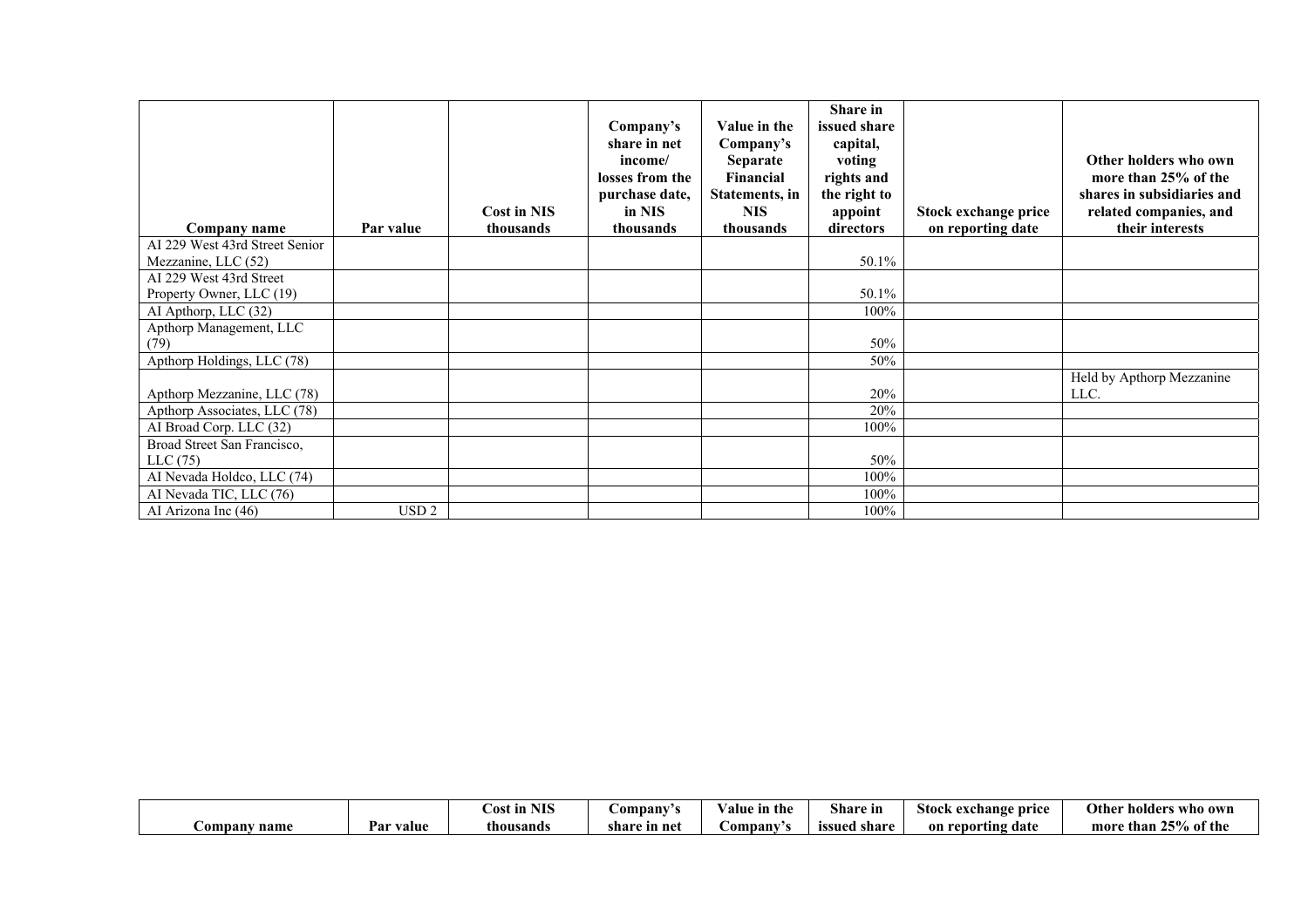|                                 |                | income/         | Separate       | capital,     | shares in subsidiaries and  |
|---------------------------------|----------------|-----------------|----------------|--------------|-----------------------------|
|                                 |                | losses from the | Financial      | voting       | related companies, and      |
|                                 |                | purchase date,  | Statements, in | rights and   | their interests             |
|                                 |                | in NIS          | <b>NIS</b>     | the right to |                             |
|                                 |                | thousands       | thousands      | appoint      |                             |
|                                 |                |                 |                | directors    |                             |
| 88 Leonard Holdings LLC         |                |                 |                | 100%         |                             |
| AI Phoenix, LLC (68)            |                |                 |                | 100%         |                             |
|                                 |                |                 |                |              | B.S.R Group owns 50% of the |
| AI-B.S.R., LLC (63)             |                |                 |                | 50%          | issued share capital.       |
| AILA Corp. (46)                 | <b>USD 200</b> |                 |                | 100%         |                             |
| AFRINAM, LLC (80)               |                |                 |                | 100%         |                             |
| AI Properties 23 Wall Manager   |                |                 |                | 100%         |                             |
| AI Properties 23 Wall Owners    |                |                 |                | 100%         |                             |
| Africa Israel Performing Arts   |                |                 |                |              |                             |
| Complex (73)                    |                |                 |                | 100%         |                             |
| AI 229 West 43rd Street Member, |                |                 |                |              |                             |
| LLC(32)                         |                |                 |                | 100%         |                             |
| AI FM 229 West 43rd Street JV   |                |                 |                |              |                             |
| Holdings, LLC (41)              |                |                 |                | 50.1%        |                             |
| AI Spring Clock LLC (83)        |                |                 |                | 100%         |                             |
| AI Clock LLC (88)               |                |                 |                | 100%         |                             |
| Africa Israel 1101Brickell LLC  |                |                 |                |              |                             |
| (73)                            |                |                 |                | 100%         |                             |
| Africa Israel Eleven Biscayne   |                |                 |                |              |                             |
| LLC(77)                         |                |                 |                | 100%         |                             |
| AI Gowanus Village LLC (32)     |                |                 |                | 100%         |                             |
| AI W Squared LLC (32)           |                |                 |                | 100%         |                             |
| Afi Management Company          |                |                 |                | 100%         |                             |
| Africa Israel Marquis Managers, |                |                 |                |              |                             |
| LLC(73)                         |                |                 |                | 100%         |                             |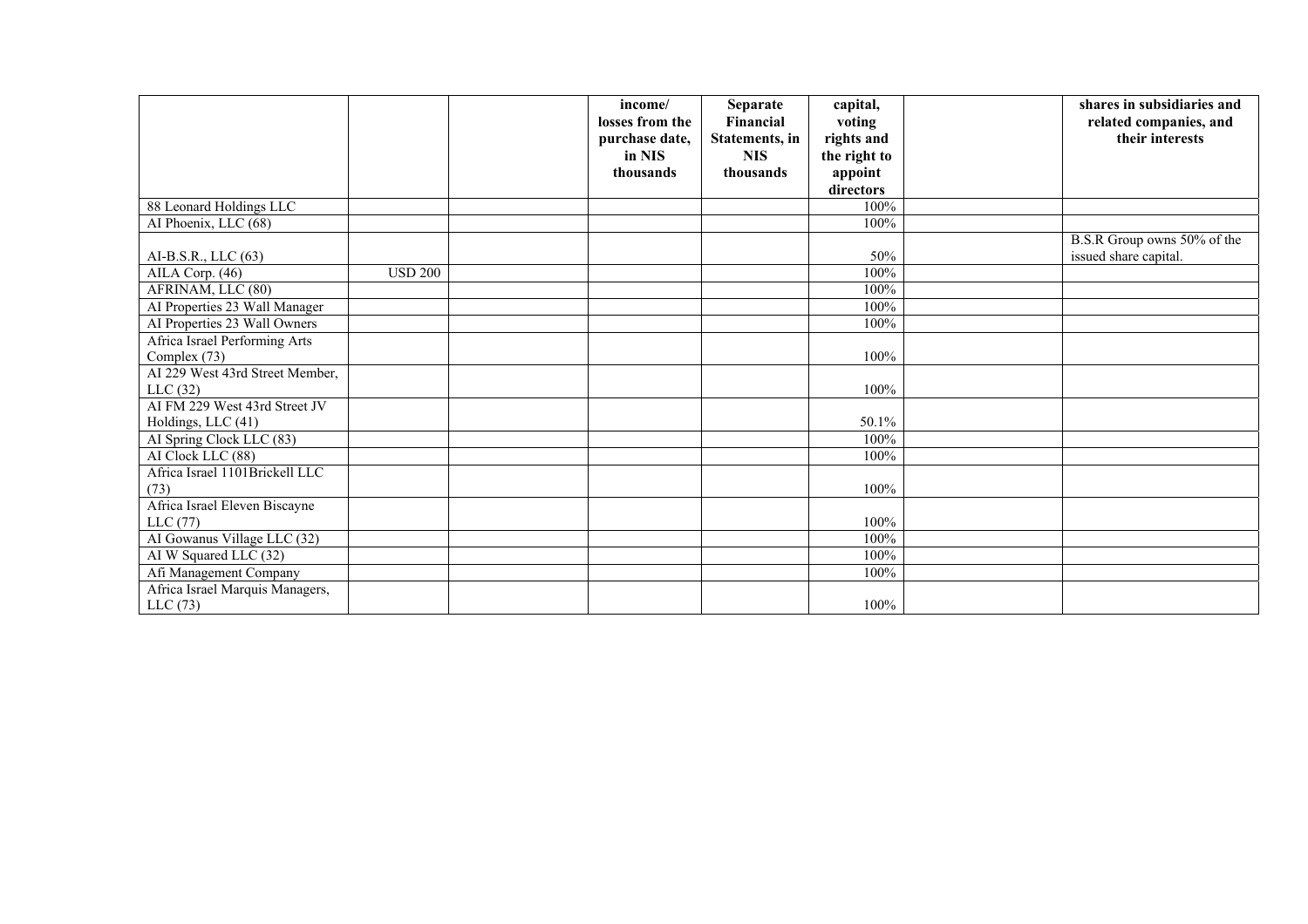| Company name                                         | Par value | <b>Cost in NIS</b><br>thousands | Company's<br>share in net<br>income/<br>losses from the<br>purchase date,<br>in NIS<br>thousands | Value in the<br>Company's<br><b>Separate</b><br>Financial<br>Statements, in<br><b>NIS</b> thousands | Share in<br>issued<br>share<br>capital,<br>voting<br>rights and<br>the right<br>to appoint<br>directors | Stock exchange price<br>on reporting date | Other holders who own<br>more than 25% of the<br>shares in subsidiaries and<br>related companies, and<br>their interests |
|------------------------------------------------------|-----------|---------------------------------|--------------------------------------------------------------------------------------------------|-----------------------------------------------------------------------------------------------------|---------------------------------------------------------------------------------------------------------|-------------------------------------------|--------------------------------------------------------------------------------------------------------------------------|
| Other subsidiaries                                   |           |                                 |                                                                                                  |                                                                                                     |                                                                                                         |                                           |                                                                                                                          |
| Savyon Insurance Agency Ltd.                         | 0.0002    | 0.0002                          | 0.455                                                                                            | 0.4552                                                                                              | 100%                                                                                                    |                                           |                                                                                                                          |
| Savyon<br>Property<br>and<br>Management Company Ltd. | 0.2       | 0.2                             | 0.054                                                                                            | 0.254                                                                                               | 100%                                                                                                    |                                           |                                                                                                                          |
| Aframen Trustees Ltd.                                | 0.1       | 0.1                             | $-$                                                                                              | 0.1                                                                                                 | 100%                                                                                                    |                                           |                                                                                                                          |
| Binyan Trust and<br>Investment<br>Company Ltd.       | 0.0007    | 0.0007                          | $\overline{\phantom{a}}$                                                                         | 0.0007                                                                                              | 100%                                                                                                    |                                           |                                                                                                                          |
| Neve Savyon Ltd.                                     | 0.0004    | 0.0004                          | $-$                                                                                              | 0.0004                                                                                              | 100%                                                                                                    |                                           |                                                                                                                          |
| Tiberias Hot Springs Hotel Ltd.                      | 0.0006    | 0.0006                          | (0.146)                                                                                          | (0.1454)                                                                                            | 100%                                                                                                    |                                           |                                                                                                                          |
| Africa Israel Hotels (Tel-Aviv)<br>1992 Ltd.         | 100       | 100                             | $\overline{\phantom{a}}$                                                                         | 100                                                                                                 | 100%                                                                                                    |                                           |                                                                                                                          |
| Savyon Nurseries Ltd.                                | 6.4995    | 811                             | $-$                                                                                              | 811                                                                                                 | 21%                                                                                                     |                                           | Savyon<br>Investment<br>owns<br>78.97% of the issued share<br>capital.                                                   |
| Ramat Savyon Ltd.                                    | 0.004     | 0.0004                          | $\overline{\phantom{a}}$                                                                         | 0.0004                                                                                              | 100%                                                                                                    |                                           |                                                                                                                          |
| Givat Rimonim Ltd.                                   | 0.1       | 0.1                             | --                                                                                               | 0.1                                                                                                 | 100%                                                                                                    |                                           |                                                                                                                          |
| Savyonei Aviv Ltd.                                   | 0.1       | 0.1                             | $\overline{\phantom{a}}$                                                                         | 0.1                                                                                                 | 100%                                                                                                    |                                           |                                                                                                                          |
| Eretz Haoren Ltd.                                    | 0.002     | 0.002                           | $\overline{\phantom{m}}$                                                                         | 0.002                                                                                               | 100%                                                                                                    |                                           |                                                                                                                          |
| Midan Carmel Ltd. (5)                                | 0.01      | 0.01                            | $\overline{\phantom{a}}$                                                                         | 0.01                                                                                                | 100%                                                                                                    |                                           |                                                                                                                          |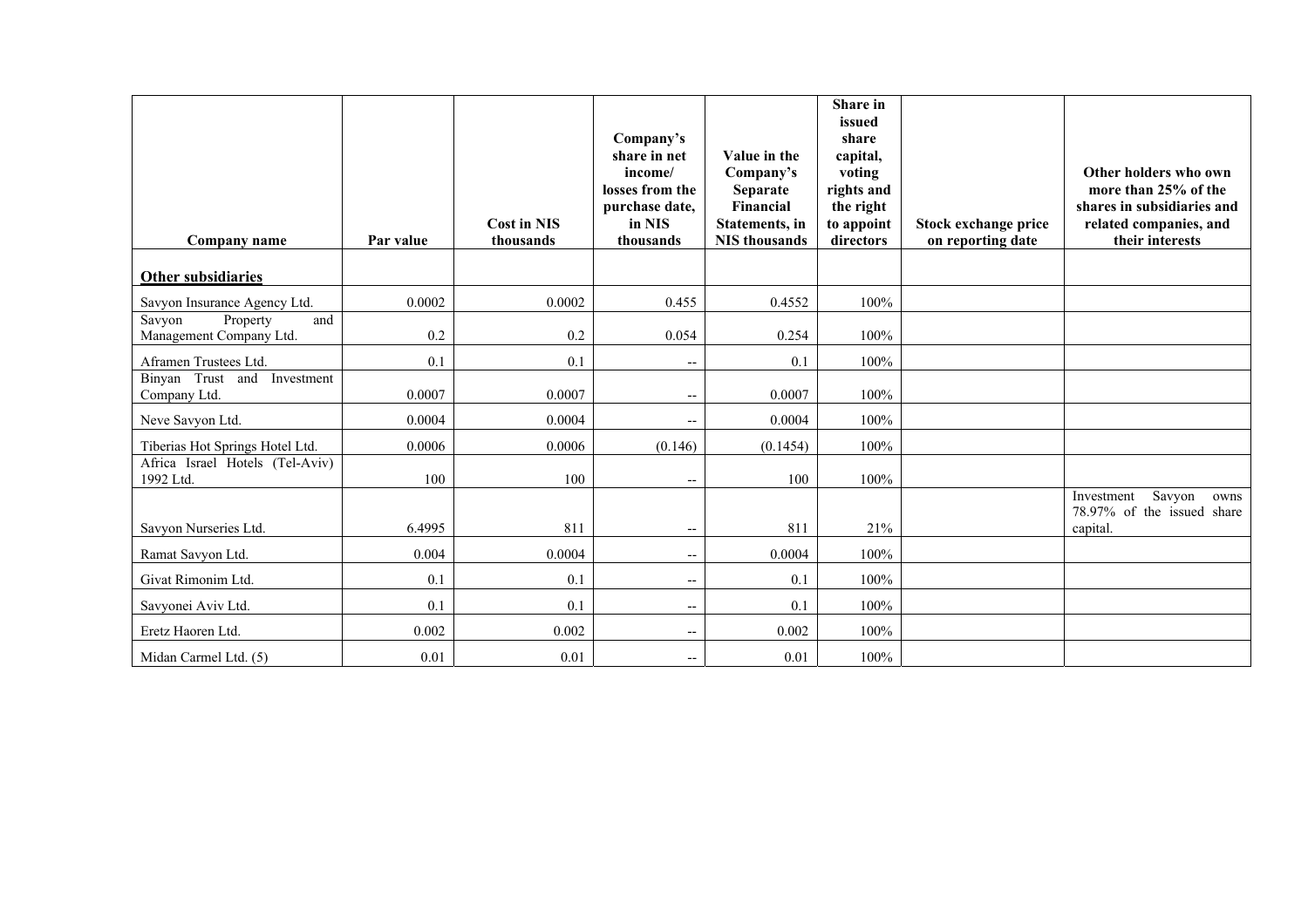| Company name                                    | Par value | in<br><b>NIS</b><br>Cost<br>thousands | Company's share<br>in net income/<br>losses from<br>the<br>purchase date, in<br><b>NIS</b> thousands | Value in the<br>Company's<br>Separate<br>Financial<br>Statements,<br><b>NIS</b><br>in<br>thousands | in<br><b>Share</b><br>issued<br>share<br>capital,<br>voting<br>rights and<br>the right<br>to appoint<br>directors | Stock exchange price<br>on reporting date | Other<br>holders who own<br>than $25%$ of<br>the<br>more<br>shares in subsidiaries and<br>companies,<br>related<br>and<br>their interests |
|-------------------------------------------------|-----------|---------------------------------------|------------------------------------------------------------------------------------------------------|----------------------------------------------------------------------------------------------------|-------------------------------------------------------------------------------------------------------------------|-------------------------------------------|-------------------------------------------------------------------------------------------------------------------------------------------|
| Midan Carmel Ltd. (5)                           | 0.0006    | 0.0006                                | $- -$                                                                                                | 0.0006                                                                                             | $100\%$                                                                                                           |                                           |                                                                                                                                           |
| I.L.A.N. Africa Israel Properties<br>Ltd. $(1)$ | 10        |                                       |                                                                                                      |                                                                                                    | $100\%$                                                                                                           |                                           |                                                                                                                                           |
| Kalia Vacation and Spa Ltd.                     | 10        | 1,685                                 | (319)                                                                                                | 1,366                                                                                              | 100%                                                                                                              |                                           |                                                                                                                                           |
| Marlaz Media (2001) Ltd.                        | 1,000     |                                       |                                                                                                      |                                                                                                    | 100%                                                                                                              |                                           |                                                                                                                                           |
| Af-Tech Ventures Ltd.                           | 000.1     |                                       |                                                                                                      |                                                                                                    | $100\%$                                                                                                           |                                           |                                                                                                                                           |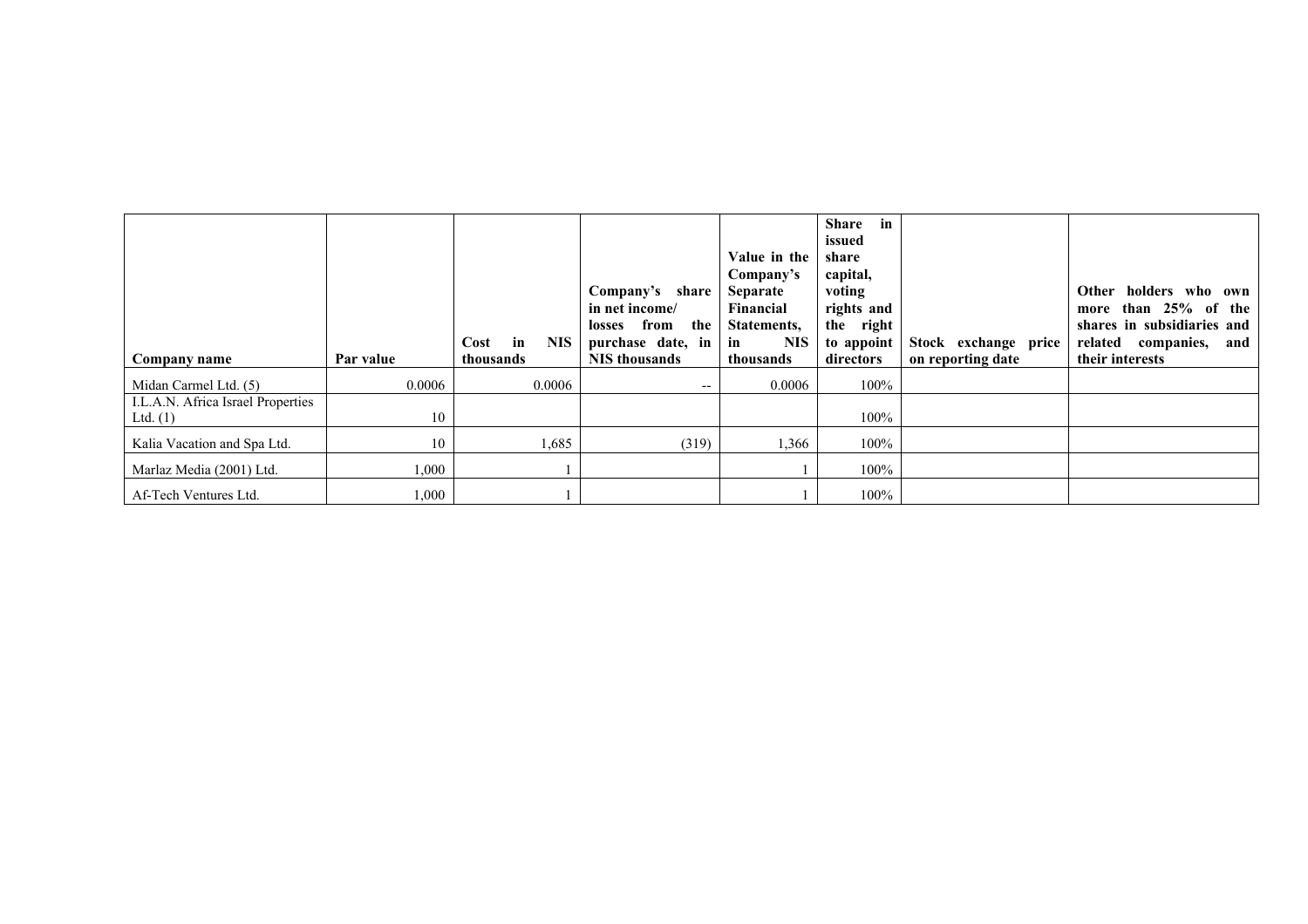- (1) Subsidiary of Broad Street Lessors LLC.
- (2) Associated company the investment in which is presented using the equity method.
- (3) Shares of this company are traded on the TASE.
- (4) Jointly controlled companies are presented using the equity method.
- (5) Subsidiary of Givat Savyon Ltd.
- (6) Bonds of this company are traded on the TASE.
- (7) Subsidiary of AI Properties and Developments (USA) Corp (64%) and AI Broad Corp.
- (8) Subsidiary of Robiosa Management Ltd.
- (9) Subsidiary of Africa Industries Ltd.
- (10) Has interest in international companies that operate overseas.
- (11) Investee of AFI Properties B.V.
- (12) Subsidiary of Borenco Enterprises Ltd.
- (13) Investee of AFI Properties Logistics B.V.
- (14) Subsidiary of AFI Investment SIA.
- (15) Investee of AFI Properties Development B.V.
- (16) Subsidiary of AFI Development Ltd.
- (17) Subsidiary of Africa Israel International Holdings Ltd.
- (18) Subsidiary of Danya Cebus Ltd.
- (19) Investee of AI 229 West 43rd Street Senior Mezzanine LLC.
- (20) Investee of AFI Properties Berlin B.V.
- (21) Subsidiary of Africa Israel International Properties (2002) Ltd.
- (22) Proportionately consolidated company of Africa Israel International Investments (1997) Ltd.
- (23) Subsidiary of Africa Israel (East Europe) Investments B.V.
- (24) Subsidiary of AFI (East Central Europe) Development s.a.r.l.
- (25) Subsidiary of Lentjee B.V.
- (26) Subsidiary of Danya International Holdings.
- (27) Subsidiary of Rumbrol Trading Ltd.
- (28) Subsidiary of Africa Israel properties Ltd.
- (29) Subsidiary of Danya Dutch B.V.
- (30) Subsidiary of Africa Israel International Investments (1997) Ltd.
- (31) Investee of Cloudwalk Holdings Ltd.
- (32) Subsidiary of AI Properties and Developments (USA) Corp.
- (33) Associate of AI Properties and Developments (USA) Corp.
- (34) Subsidiary of Broad Street Lessors LLC.
- (35) Subsidiary of Olpek Ltd.
- (36) Subsidiary of Stroylnkom-K. (99%) and AFI Rus LLC (1%)
- (37) Subsidiary of Africa Israel Trade and Agencies Ltd.
- (38) Associate of Flamingo Ltd.
- (39) Investee of Africa Israel Communications Ltd.
- (40) Subsidiary of AI Properties and Developments (USA) Corp (64%) and AI Broad Corp.
- (41) Subsidiary of AI 229 West 43rd Street Member LLC.
- (42) Subsidiary of Packer N. Steel Ltd.
- (43) Subsidiary of Packer YDPZ Metals Ltd.
- (44) Subsidiary of Intrastar International Ltd.
- (45) Investee of Danya Cebus Ltd.
- (46) Subsidiary of AI Holdings (USA) Corp.
- (47) Subsidiary of Paclet YDPZ Profiles Ltd.
- (48) Investee of Negev Ceramics Marketing (1982) Ltd.
- (49) Subsidiary of Haifa Quarries Ltd.
- (50) Subsidiary of Earsfield Special Steels B.V.
- (51) Subsidiary of Earsfield Steels Limited.
- $(52)$  Investee of AI FM 229 43<sup>rd</sup> Street JV Holdings LLC.
- (53) Subsidiary of AI & Boymelgreen Gowanus LLC.
- (54) Subsidiary of Airport City Belgrade d.o.o.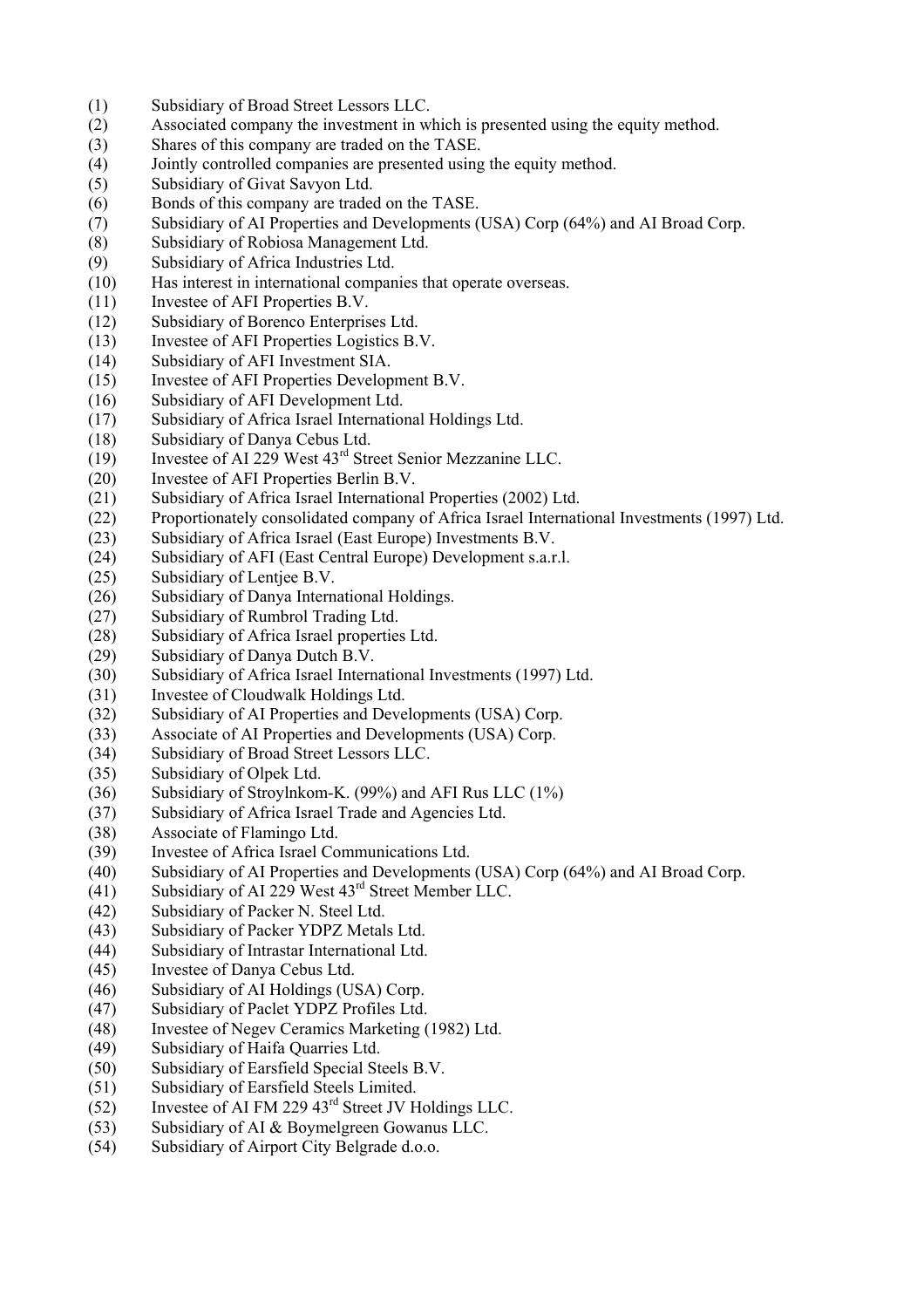- (55) Subsidiary of Intrestar International Ltd. (85%) and Galway Consolidated Ltd. (15%).
- (56) Subsidiary of Hegemony Ltd.
- (57) Subsidiary of AFI Ukraine Ltd.
- (58) Subsidiary of Inscribe Ltd.
- (59) Subsidiary of Africa Israel Financial Properties and Strategies Ltd.
- (60) Subsidiary of Beslavile Management Ltd.
- (61) Subsidiary of Faringer Enterprises Ltd.
- (62) Subsidiary of Grifasi Investment Ltd.
- (63) Subsidiary ofAI Phoenix LLC.
- (64) Subsidiary of Spring-Lafayette LLC.
- (65) Subsidiary of 15 Broad Street Managers LLC.
- (66) Subsidiary of 85 Adams Street Managers LLC.
- (67) Subsidiary of 20 Pine Street Managers LLC.
- (68) Subsidiary of AI Arizona Inc.
- (69) Subsidiary of 14 Wall Street Mezz LLC.
- (70) Subsidiary off Spring Street Commercial Owners LLC.
- (71) Subsidiary of 14 Wall/Spring Mezz LLC.
- (72) Subsidiary of AI Florida Holdings Inc.
- (73) Subsidiary of Olympia Florida LLC.
- (74) Subsidiary ofAI Nevada Holdings Inc.
- (75) Investee of AI Broad Corp.
- (76) Subsidiary of AI Nevada Holdco LLC.
- (77) Subsidiary of Africa Israel of Florida LLC.
- (78) Investee of Apthorp Management LLC.
- (79) Investee of AI Apthorp LLC.
- (80) Proportionately consolidated company of AILA Copr.
- (81) Investee of AFI Europe N.V.
- (82) Subsidiary of Controceni Investment Ltd.
- (83) Direct and indirect investee of 14 Wall.Spring Mezz LLC.
- (84) Subsidiary of B.R. Holdings SIA.
- (85) Investee of AFI Wilanow Holdings B.V.
- (86) Subsidiary of Rognerstar Finance Ltd.
- (87) Subsidiary of Buildola Properties ltd.
- (88) Subsidiary of 14 Wall Street Holdings 1 LLC.
- (89) Subsidiary of Keyiri Trade & Invest Ltd.
- (90) Subsidiary of Bioka Investments Ltd.
- (91) Subsidiary of Bundle Trading Ltd.
- (92) Subsidiary of Hermielson Investments Ltd.
- (94) Shares of this company are traded on the New York Stock Exchange.
- (95) Investee of Ultrainvest,Ultrastroy,Inzhstroy LLC.
- (96) Subsidiary of Slytherin Development Ltd.
- (97) Subsidiary of Severus Trading Ltd.
- (98) Subsidiary of Christall Development LLC.
- (99) Subsidiary of Maystroy LLC.
- (100) Investee of Extra Plus LLC.
- (101) Subsidiary of Beslaville Management Ltd.
- (102) Subsidiary of Talena Development Ltd.
- (103) Investee of Or Avner LLC.
- (104) Investee of Africa Israel Investment House Ltd.
- (105) Subsidiary of AFI Europe N.V.
- (106) Investee of Krusto Enterprises Limited.
- (107) Subsidiary of Danya Cebus Cyprus Ltd.
- (108) Investee of Jaquetta Investments ltd. and Amakri Management Ltd.
- (109) Investee of AI Myrtle Beach LLC.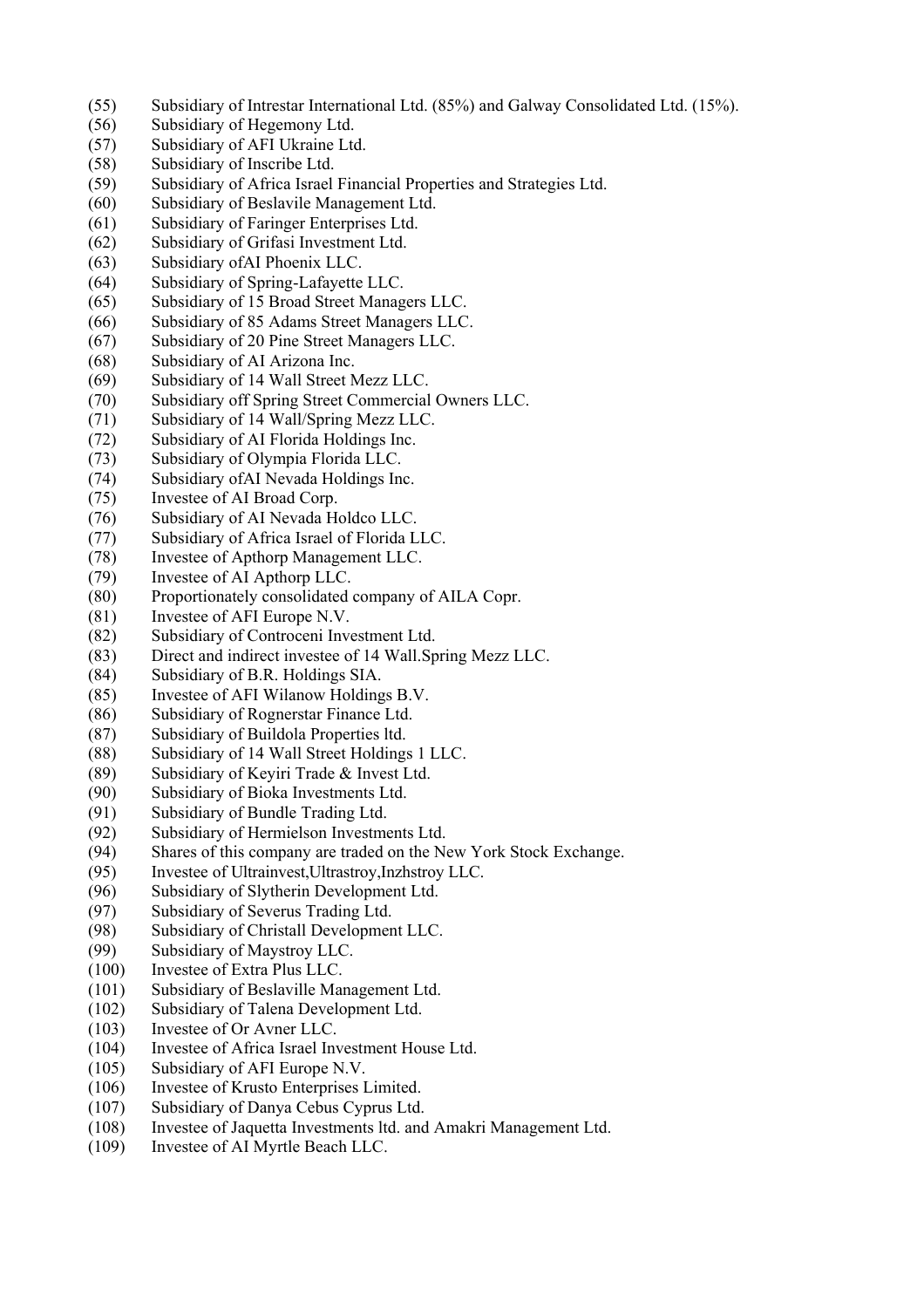- (110) Subsidiary of HRPV-I.<br>(111) Investee of AI Fulton L
- Investee of AI Fulton LLC.
- (112) Subsidiary of HRP Myrtle Beach Partners LLC.<br>(113) Investee of HRP Myrtle Beach Holdings LLC.
- Investee of HRP Myrtle Beach Holdings LLC.
- (114) Investee of LBN Management LLC.
- (115) Investee of LB Herald Venture LLC.
- (116) Investee of Negev Ceramics Ltd.<br>(117) Investee of Packer Steel Industrie
- Investee of Packer Steel Industries Ltd.
- (118) Subsidiary of Afrinam LLC.<br>(119) Subsidiary of Armon Hahegr
- Subsidiary of Armon Hahegmon (Kasar el Motoran) Ltd.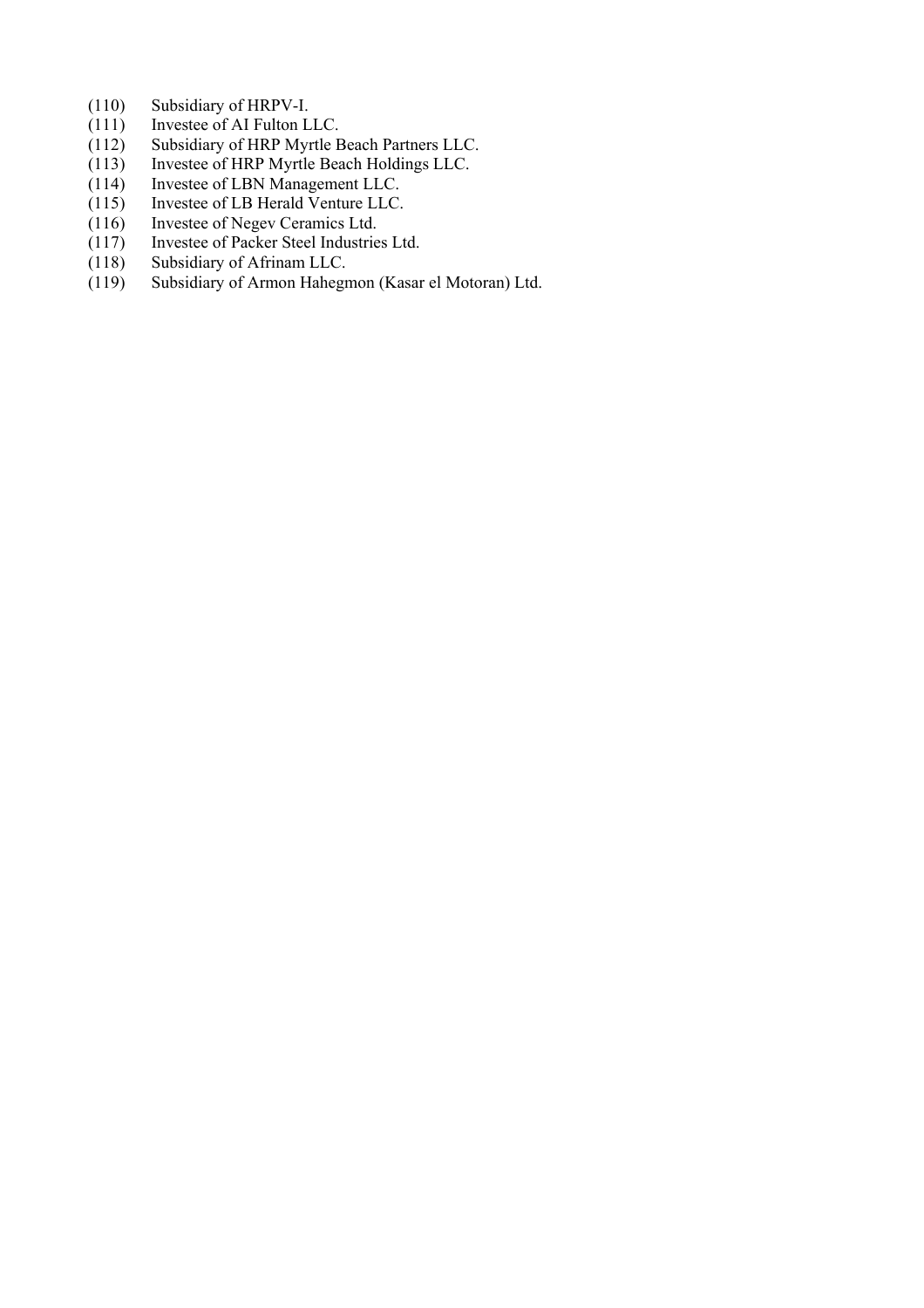## **Africa Israel Investments Ltd. Investments in Subsidiaries and Related Companies December 31, 2011**

# **Appendix B**

| Company                               | <b>NIS</b> thousands | Loans and capital notes                             |
|---------------------------------------|----------------------|-----------------------------------------------------|
| Kalia Investments & Development       | 2,327                | Shareholders' loan, CPI-linked, bearing no          |
| Ltd. of The North Dead Sea Ltd.       |                      | interest. Maturity date has not been determined.    |
| Kalia Investments & Development       | 68                   | Unlinked capital note, bearing no interest.         |
| Ltd. of The North Dead Sea Ltd.       |                      | Maturity date has not been determined.              |
| Renanot Enterprises and Investments   | 6,597                | Shareholders' loan, CPI-linked, bearing no          |
| Ltd.                                  |                      | interest. Maturity date has not been determined.    |
| Afriram Ltd.                          | 27,665               | Shareholders' loan, CPI-linked, bearing interest of |
|                                       |                      | 4% per year. Maturity date has not been             |
|                                       |                      | determined.                                         |
| <b>Savyon Nurseries</b>               | 8,612                | Shareholders' loan, linked to the exchange rate of  |
|                                       |                      | the USD.                                            |
| Africa Israel International           | 205,736              | Unlinked capital note, bearing no interest.         |
| Investments (1997) Ltd.               |                      | Repayment date has not been determined. Issued      |
|                                       |                      | on January 1, 2008. Maturity date not before        |
|                                       |                      | January 2, 2013.                                    |
| Africa Israel International           | 1,790,125            | Unlinked capital note, bearing no interest. Issued  |
| Investments (1997) Ltd.               |                      | on July 1, 2008. Maturity date not before July 2,   |
|                                       |                      | 2013.                                               |
| Africa Israel International           | 814,540              | Unlinked capital note, bearing no interest Issued   |
| Investments (1997) Ltd.               |                      | on October 1, 2008. Maturity date not before        |
|                                       |                      | October 2, 2013.                                    |
| Africa Israel International           | 16,378               | Unlinked capital note, bearing no interest. Issued  |
| Investments (1997) Ltd.               |                      | on December 30, 2008. Maturity date not before      |
|                                       |                      | December 31, 2013.                                  |
| Africa Israel International           | 610,307              | Constituting 64 capital notes, unlinked and not     |
| Investments (1997) Ltd.               |                      | interest bearing, issued on July 1, 2011, maturity  |
|                                       |                      | date will be July 2, 2016.                          |
| Africa Israel Hotels Ltd.             | 29,259               | Shareholders' loan, CPI-linked, bearing 1.8%        |
|                                       |                      | interest. Maturity date has not been determined.    |
| Africa Israel Hotels Ltd.             | 906                  | Unlinked shareholders' loan, bearing 3.3%           |
|                                       |                      | interest. Maturity date has not been determined.    |
| Africa Israel Financial and Strategic | 1,870                | Unlinked shareholders' loan, bearing 3.8%           |
| Properties Ltd.                       |                      | interest. Maturity date has not been determined.    |
| Africa Israel Properties Ltd.         | 24,129               | Shareholder's loan, linked to the known index and   |
|                                       |                      | repayable upon demand.                              |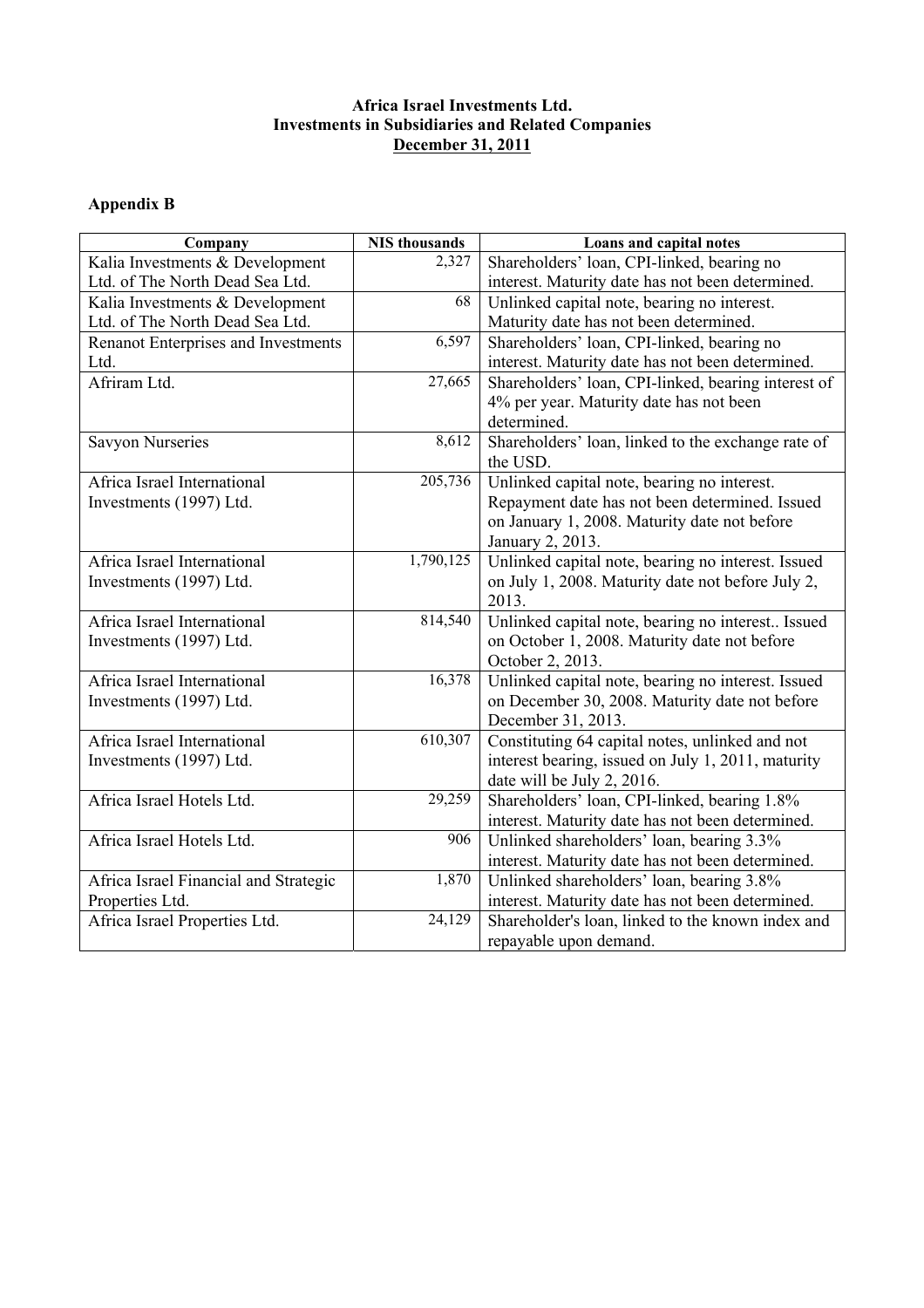## **Africa Israel Investments Ltd. Investments in Subsidiaries and Related Companies December 31, 2011**

# **Appendix B**

| Company             | <b>NIS</b> thousands | Loans and capital notes                                                                                      |
|---------------------|----------------------|--------------------------------------------------------------------------------------------------------------|
| Vash Telecanal Ltd. | 9,037                | Unlinked capital note, not bearing interest, repayable                                                       |
|                     |                      | on demand.                                                                                                   |
| Vash Telecanal Ltd. | 22,500               | Unlinked capital note, not bearing interest, issued in                                                       |
|                     |                      | September 2009. Maturity date not before September                                                           |
|                     |                      | 2014.                                                                                                        |
| Vash Telecanal Ltd. | 750                  | Unlinked capital note, not bearing interest, issued in                                                       |
|                     |                      | September 2009. Maturity date not before October                                                             |
|                     |                      | 2014.                                                                                                        |
| Vash Telecanal Ltd. | 1,100                | Unlinked capital note, not bearing interest, issued in                                                       |
|                     |                      | November 2009. Maturity date not before October<br>2014.                                                     |
| Vash Telecanal Ltd. | 2,850                | Unlinked capital note, not bearing interest, issued in                                                       |
|                     |                      | January 2010. Maturity date not before January 2015.                                                         |
| Vash Telecanal Ltd. | 1,150                | Unlinked capital note, not bearing interest, issued in                                                       |
|                     |                      | February 2010. Maturity date not before February                                                             |
|                     |                      | 2015.                                                                                                        |
| Vash Telecanal Ltd. | 1,100                | Unlinked capital note, not bearing interest, issued in                                                       |
|                     |                      | March 2010. Maturity date not before March 2015.                                                             |
| Vash Telecanal Ltd. | 1,050                | Unlinked capital note, not bearing interest, issued in                                                       |
|                     |                      | May 2010. Maturity date not before May 2015.                                                                 |
| Vash Telecanal Ltd. | 550                  | Unlinked capital note, not bearing interest, issued in                                                       |
|                     |                      | June 2010. Maturity date not before June 2015.                                                               |
| Vash Telecanal Ltd. | 550                  | Unlinked capital note, not bearing interest, issued in                                                       |
|                     |                      | July 2010. Maturity date not before July 2015.                                                               |
| Vash Telecanal Ltd. | 1,100                | Unlinked capital note, not bearing interest, issued in                                                       |
|                     | 550                  | August 2010. Maturity date not before August 2015.                                                           |
| Vash Telecanal Ltd. |                      | Unlinked capital note, not bearing interest, issued in<br>September 2010. Maturity date not before September |
|                     |                      | 2015.                                                                                                        |
| Vash Telecanal Ltd. | 550                  | Unlinked capital note, not bearing interest, issued in                                                       |
|                     |                      | November 2010. Maturity date not before November                                                             |
|                     |                      | 2015.                                                                                                        |
| Vash Telecanal Ltd. | 750                  | Unlinked capital note, not bearing interest, issued in                                                       |
|                     |                      | December 2010. Maturity date not before December                                                             |
|                     |                      | 2015.                                                                                                        |
| Vash Telecanal Ltd. | 885                  | Unlinked capital note, not bearing interest, issued in                                                       |
|                     |                      | January 2011. Maturity date not before January 2016.                                                         |
| Vash Telecanal Ltd. | 800                  | Unlinked capital note, not bearing interest, issued in                                                       |
|                     |                      | February 2011. Maturity date not before February                                                             |
|                     |                      | 2016.                                                                                                        |
| Vash Telecanal Ltd. | 180                  | Unlinked capital note, not bearing interest, issued in                                                       |
|                     |                      | March 2011. Maturity date not before March 2016.                                                             |
| Vash Telecanal Ltd. | 180                  | Unlinked capital note, unlinked capital note. Issued in                                                      |
|                     |                      | April 2011. Maturity date not before April 2016.                                                             |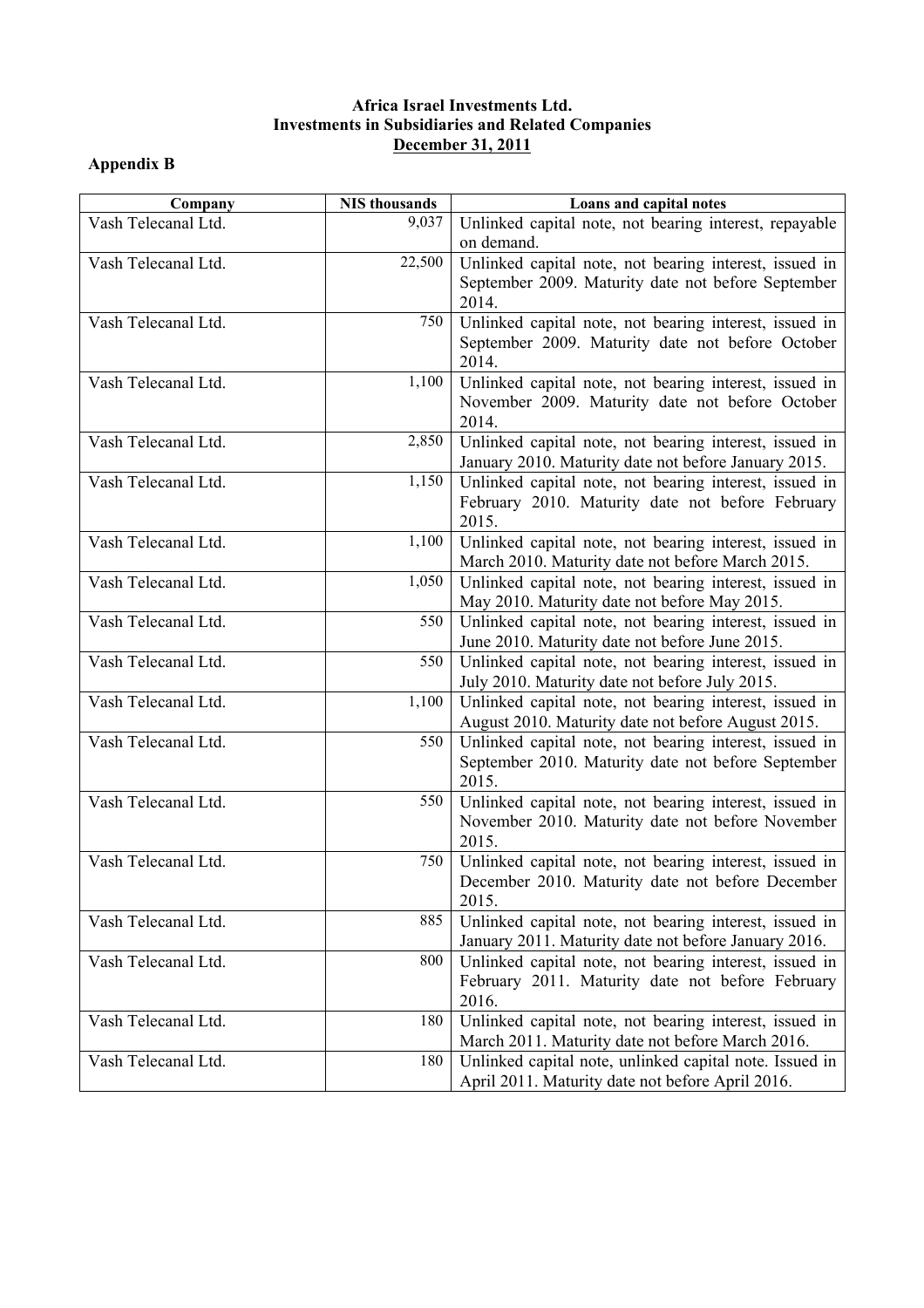| Vash Telecanal Ltd.             | 180    | Unlinked capital note, unlinked capital note. Issued in |
|---------------------------------|--------|---------------------------------------------------------|
|                                 |        | June 2011. Maturity date not before June 2016.          |
| Vash Telecanal Ltd.             | 291    | Unlinked capital note, unlinked capital note. Issued in |
|                                 |        | June 2011. Maturity date not before June 2016.          |
| Vash Telecanal Ltd.             | 72     | Unlinked capital note, unlinked capital note. Issued in |
|                                 |        | June 2011. Maturity date not before June 2016.          |
| Vash Telecanal Ltd.             | 118    | Unlinked capital note, unlinked capital note. Issued in |
|                                 |        | June 2011. Maturity date not before June 2016.          |
| Vash Telecanal Ltd.             | 719    | Unlinked capital note, unlinked capital note. Issued in |
|                                 |        | June 2011. Maturity date not before June 2016.          |
| Vash Telecanal Ltd.             | 180    | Unlinked capital note, unlinked capital note. Issued in |
|                                 |        | July 2011. Maturity date not before July 2016.          |
| Vash Telecanal Ltd.             | 500    | Unlinked capital note, unlinked capital note. Issued in |
|                                 |        | August 2011. Maturity date not before August 2016.      |
| Vash Telecanal Ltd.             | 800    | Unlinked capital note, unlinked capital note. Issued in |
|                                 |        | September 2011. Maturity date not before September      |
|                                 |        | 2016.                                                   |
| Israel Communications<br>Africa | 11,413 | Shareholders' loan, linked to the exchange rate of the  |
| Ltd.                            |        | USD, bearing interest at the rate of 6.5%. Maturity     |
|                                 |        | date not determined.                                    |
| Derech Eretz Telecom Ltd.       | 5,368  | Shareholders' loan, linked to the exchange rate of the  |
|                                 |        | USD, bearing interest at the rate of 6%. Maturity date  |
|                                 |        | not determined.                                         |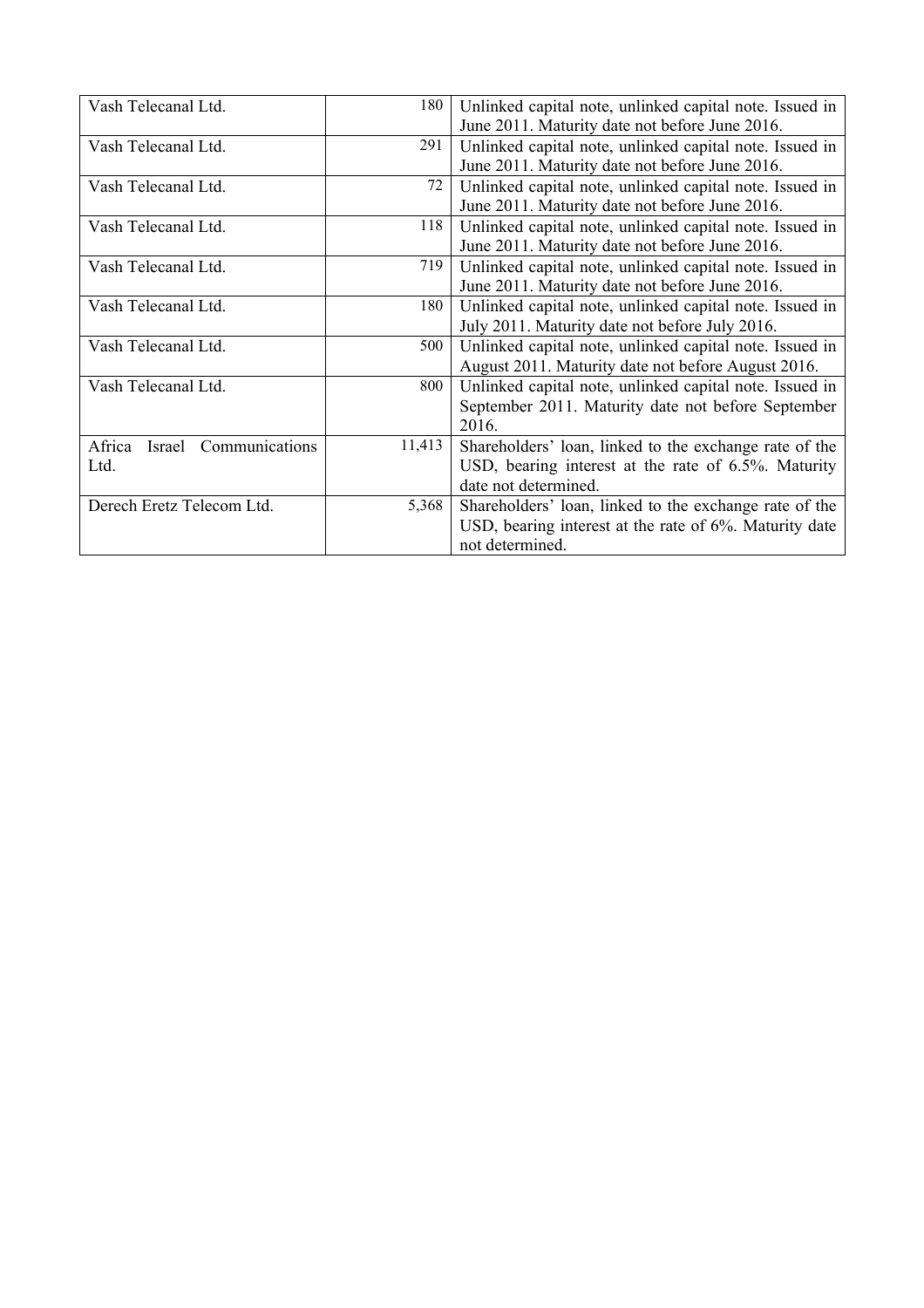## **Africa Israel Investments Ltd. December 31, 2011**

## **Appendix C**

## **Africa Israel Investments Ltd. Changes in Investments in the Reporting Period January 1, 2011 - December 31, 2011 (in NIS Thousands)**

1. In the period of the report, dividends were received from the companies as follows:

| Name of<br>Company                          | <b>Company's Share</b><br>in the Dividend |
|---------------------------------------------|-------------------------------------------|
| Derech Eretz Management Corporation Ltd.    | 4,288                                     |
| E.L.A. Management and Operation (2005) Ltd. | 215                                       |
| Africa Israel Industries Ltd.               | 22,980                                    |

- 2. Acquisition of rights not conferring control in AFI Development in January 2011 an agreement was signed for acquisition of the entire holdings of foreign companies under the control of the Partner, in the activity in the CIS of a company group, in Afi Development, constituting 9.7% of the capital and voting rights of AFI Development in consideration for payment of USD 129 million (of the aforementioned amount, approximately 45 million dollars was offset against the balance of the loan provided by the Partner prior to the AFI Development offering). The acquisition was actually completed in several stages which took place in 2011. See Note 7A(2)(c) of the Financial Statements as at December 31, 2011.
- 3. Sale of rights in Africa Israel Finance and Strategic Properties Ltd. (hereinafter AFI Finance) in January a transaction was completed for sale of 30% of the issued share capital of AFI Finance in consideration of payment of NIS 250 thousands. Additionally as part of the transaction, further shares of AFI Finance (constituting 20% of the issued share capital of AFI Finance) were transferred to a Trustee, this being part of the incentive scheme for senior employees of AFI Finance. See Note 7K(6) to the Financial Statements as at December 31, 2011.
- 4. Return of investment in Savyone Lp Co: A sum of NIS 1,042 thousand was received on September 22, 2011. A sum of NIS 321 thousand was received on December 22, 2011.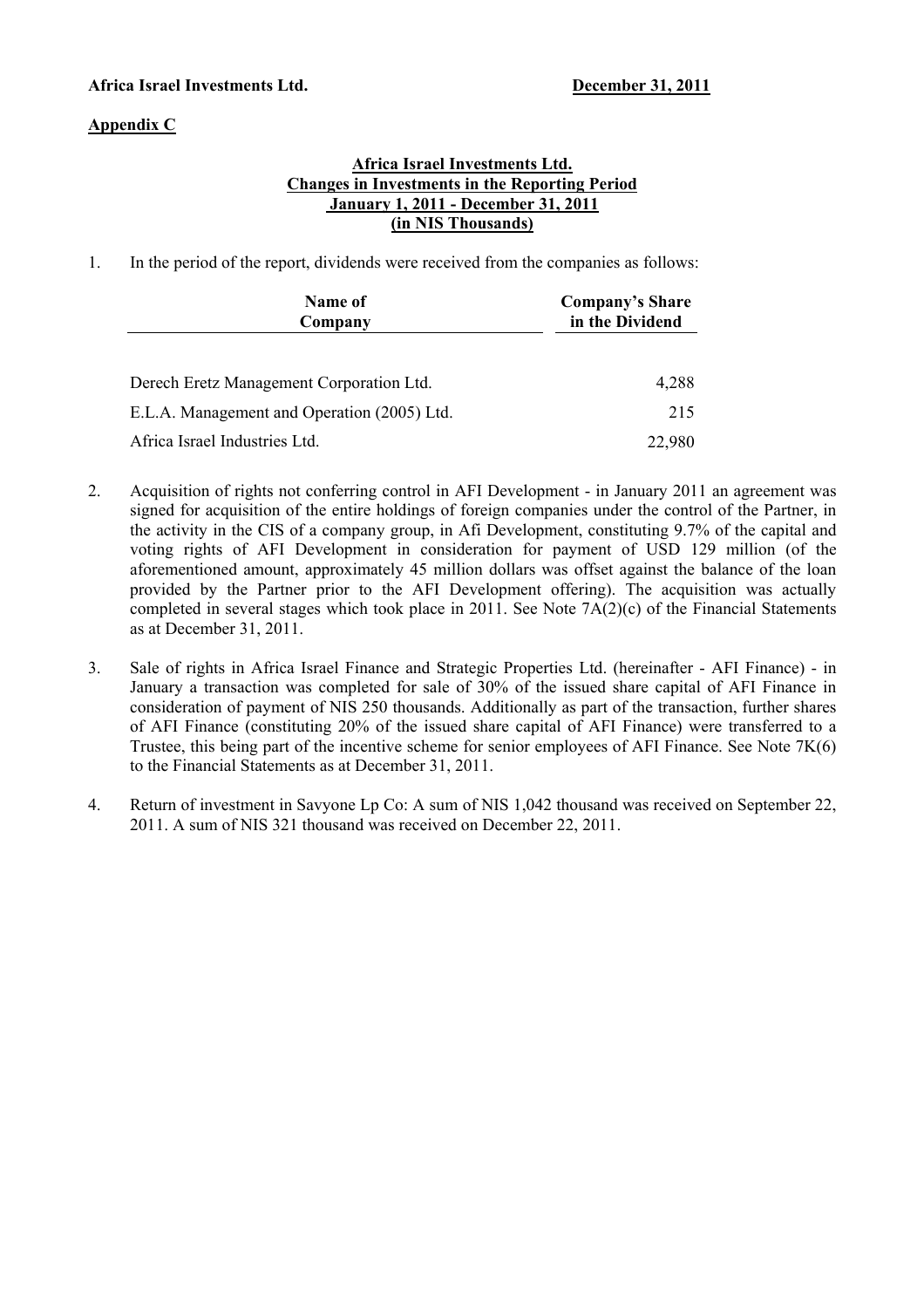## Africa Israel Investments Ltd. December 31, 2011

## **Appendix D**

## **Africa Israel Investments Ltd. Income of Subsidiaries and Related Companies and Income from them**

|                                                                      | <b>Income</b><br>$(\text{loss})$<br>before tax | <b>Income</b><br>$\left(\text{loss}\right)^{14}$<br>after tax | <b>Dividend</b><br>received up<br>to the date<br>of the<br>statement<br>of financial<br>position <sup>15</sup> | <b>Dividend</b><br>received<br>after the<br>date of the<br>statement<br>of financial<br>position | Manage-<br>ment fees<br>received<br>up to the<br>date of<br>the<br>statement<br>of<br>financial<br>position | Manage-<br>ment fees<br>received<br>after the<br>date of<br>the<br>statement<br>of<br>financial<br>position | <b>Interest</b><br>received<br>by the<br>Company<br>or that it<br>is entitled<br>to receive<br>from any<br>company |
|----------------------------------------------------------------------|------------------------------------------------|---------------------------------------------------------------|----------------------------------------------------------------------------------------------------------------|--------------------------------------------------------------------------------------------------|-------------------------------------------------------------------------------------------------------------|-------------------------------------------------------------------------------------------------------------|--------------------------------------------------------------------------------------------------------------------|
| Africa Israel<br>Properties Ltd.*                                    | 92,229                                         | (9,269)                                                       | $-$                                                                                                            | --                                                                                               | 3,481                                                                                                       | $-$                                                                                                         | 604                                                                                                                |
| Cebus Rimon<br><b>Industries Building</b><br>and Development<br>Ltd. | 185                                            | 65                                                            | $\overline{a}$                                                                                                 | 1,814                                                                                            | $-$                                                                                                         | $\overline{a}$                                                                                              |                                                                                                                    |
| Africa Israel<br>(Financing) 1985<br>Ltd.                            | 768                                            | 768                                                           |                                                                                                                |                                                                                                  | --                                                                                                          | $-$                                                                                                         | 1,617                                                                                                              |
| Africa Israel Trade<br>& Agencies Ltd.*                              | 45,642                                         | 45,394                                                        | $-$                                                                                                            | $-$                                                                                              | $-$                                                                                                         | $-$                                                                                                         |                                                                                                                    |
| Danya Cebus Ltd.*                                                    | 80,005                                         | 119,548                                                       | $-$                                                                                                            | $-$                                                                                              | 962                                                                                                         | $-$                                                                                                         |                                                                                                                    |
| E.M.T. Neve<br>Savyon Ltd.                                           | (113)                                          | (113)                                                         | $-$                                                                                                            | $-$                                                                                              | --                                                                                                          | $-$                                                                                                         |                                                                                                                    |
| Africa Israel Hotels<br>Ltd.*                                        | (35,253)                                       | (37,261)                                                      | $-$                                                                                                            | --                                                                                               | 292                                                                                                         | $\overline{a}$                                                                                              | 2,610                                                                                                              |
| Africa<br>Communications<br>Ltd.*                                    | (2,995)                                        | (2,995)                                                       | $-$                                                                                                            | $-$                                                                                              | --                                                                                                          | $- -$                                                                                                       | 1,480                                                                                                              |
| Afi Development<br>Plc                                               | 863,035                                        | 623,866                                                       | $-$                                                                                                            | $-$                                                                                              | --                                                                                                          | $-$                                                                                                         |                                                                                                                    |
|                                                                      |                                                |                                                               |                                                                                                                |                                                                                                  |                                                                                                             |                                                                                                             |                                                                                                                    |

**\* Includes subsidiaries and investee companies owned by this company.** 

 $\overline{\phantom{a}}$ 

.

<sup>&</sup>lt;sup>14</sup> The data, including for companies not wholly owned by the Company, refer to the comprehensive income of the subsidiary or the related company.

<sup>&</sup>lt;sup>15</sup> The data relate to the Company's share.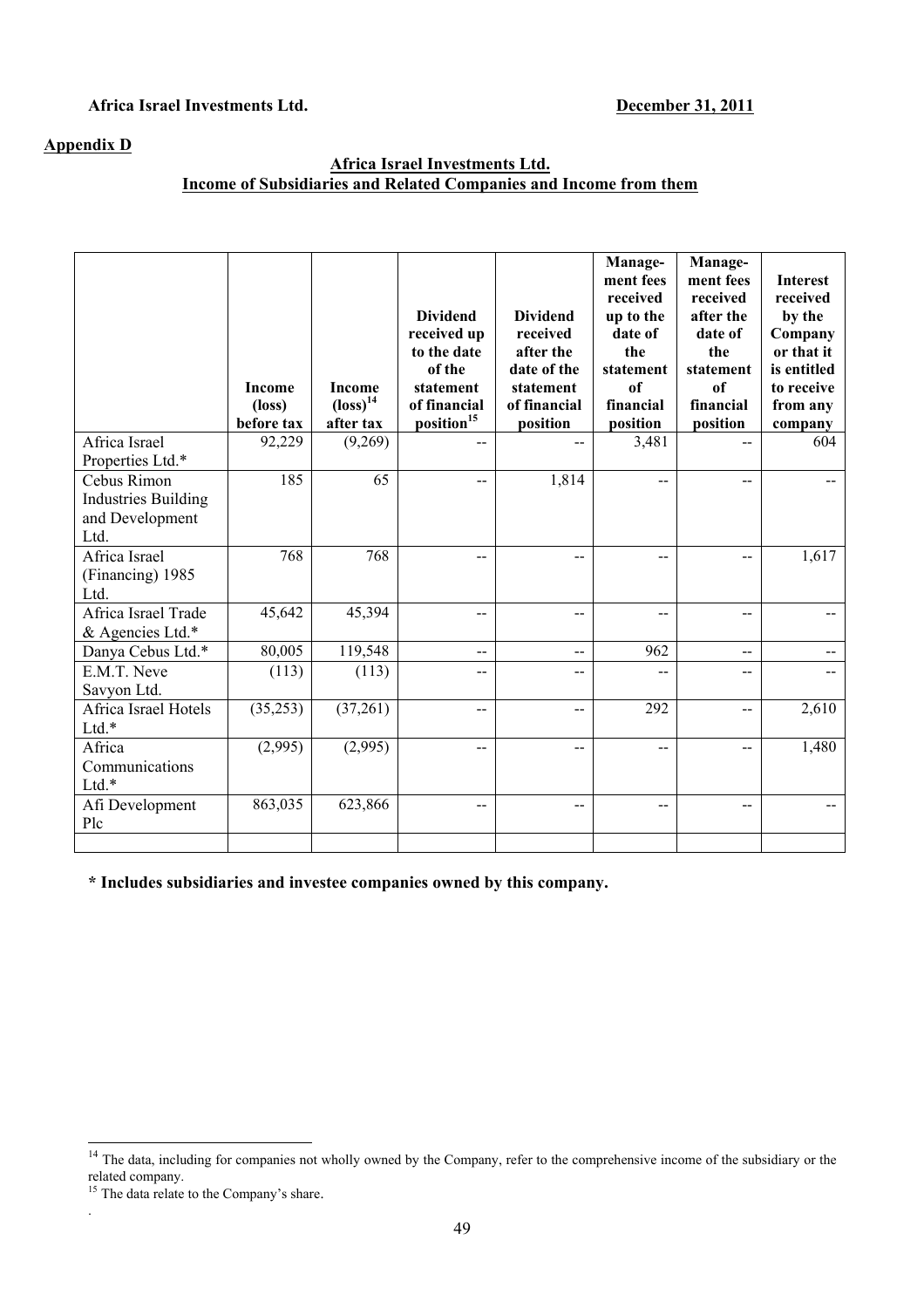|                                                                          |                                         |                                                               |                                                                                       |                                                                             |                                                                       |                                                                              | <b>Interest</b><br>received by                                                   |
|--------------------------------------------------------------------------|-----------------------------------------|---------------------------------------------------------------|---------------------------------------------------------------------------------------|-----------------------------------------------------------------------------|-----------------------------------------------------------------------|------------------------------------------------------------------------------|----------------------------------------------------------------------------------|
|                                                                          | Income<br>$(\text{loss})$<br>before tax | <b>Income</b><br>$\left(\text{loss}\right)^{16}$<br>after tax | <b>Dividend</b><br>received up<br>to the<br>Reporting<br>$\tilde{\mathbf{Date}}^{17}$ | <b>Dividend</b><br>received<br>after the<br><b>Reporting</b><br><b>Date</b> | Manage-<br>ment fees<br>received<br>up to<br><b>Reporting</b><br>Date | Manage-<br>ment fees<br>received<br>after<br><b>Reporting</b><br><b>Date</b> | the<br>Company<br>or that it is<br>entitled to<br>receive<br>from any<br>company |
| Africa Israel<br>International<br>Investments (1997)<br>Ltd.*            | 149,510                                 | 140,609                                                       |                                                                                       | $\sim$                                                                      | 26,480                                                                | $\overline{a}$                                                               | 45,996                                                                           |
| Africa Israel Industries<br>$Ltd.*$                                      | 87,167                                  | 76,318                                                        | 22,980                                                                                | $\overline{\phantom{a}}$                                                    | 357                                                                   | $-$                                                                          | $-$                                                                              |
| Bat Savyon Ltd.                                                          | (224)                                   | (224)                                                         | $\overline{\phantom{a}}$                                                              | $-$                                                                         | $-$                                                                   | $-$                                                                          | $-$                                                                              |
| Vash Telecanal Ltd.                                                      | (5,652)                                 | (5,652)                                                       | $\overline{\phantom{a}}$                                                              | $\overline{\phantom{a}}$                                                    | $\overline{a}$                                                        | $\overline{\phantom{a}}$                                                     | $\overline{\phantom{a}}$                                                         |
| Savyone LP                                                               | (281)                                   | (281)                                                         | $\sim$                                                                                | $\overline{\phantom{a}}$                                                    | $\overline{a}$                                                        | $-$                                                                          | $-$                                                                              |
| Derech Eretz<br>Management<br>Corporation Ltd.                           | 23,948                                  | 18,256                                                        | 4,288                                                                                 | $\overline{\phantom{a}}$                                                    | --                                                                    | $\overline{\phantom{a}}$                                                     | --                                                                               |
| Africa Israel Financial<br>Properties and<br>Strategies Ltd. *           | 3,062                                   | 3,062                                                         | --                                                                                    | --                                                                          | 100                                                                   |                                                                              |                                                                                  |
| ALA Management and<br>Operations (2005) Ltd.                             | (1, 595)                                | (943)                                                         | $\overline{\phantom{a}}$                                                              | $\overline{\phantom{a}}$                                                    | 200                                                                   | $\overline{\phantom{a}}$                                                     | 194                                                                              |
| Kalia Investments &<br>Development Ltd. of<br>The North Dead Sea<br>Ltd. | $-$                                     | $\overline{a}$                                                | $\overline{a}$                                                                        | $\overline{a}$                                                              | $-$                                                                   | $\overline{a}$                                                               | 49                                                                               |
| MTS Ltd.                                                                 | ш.                                      | $\overline{\phantom{a}}$                                      | $\mathbb{L}^2$                                                                        | $\mathbb{L}^2$                                                              | $\overline{\phantom{a}}$                                              | $\overline{a}$                                                               | $\mathbb{Z}^2$                                                                   |
| Afriram Ltd.                                                             | (3)                                     | $\overline{(3)}$                                              | $\overline{\phantom{a}}$                                                              | $\overline{\phantom{a}}$                                                    | $-$                                                                   | $\overline{\phantom{a}}$                                                     | 1,629                                                                            |
| <b>Advanced Solutions</b><br>Road Systems Ltd.                           | (17)                                    | (17)                                                          | $\overline{\phantom{a}}$                                                              | $\overline{\phantom{a}}$                                                    | $-$                                                                   | $\overline{\phantom{a}}$                                                     | $-$                                                                              |
| Netivei Hacarmel<br><b>Systems and Operations</b><br>Ltd.                | 6,136                                   | 4,678                                                         | $\sim$                                                                                | $\sim$                                                                      | $-$                                                                   | $\sim$                                                                       | $\overline{a}$                                                                   |
| Netivei 431 Operations<br>and Control Ltd.                               | 938                                     | 710                                                           | $\overline{\phantom{a}}$                                                              | $\overline{\phantom{a}}$                                                    | $\overline{\phantom{a}}$                                              | $\overline{\phantom{a}}$                                                     | $\overline{a}$                                                                   |
| Road Systems Section<br>18 Ltd.                                          | 62                                      | 62                                                            | $-$                                                                                   | $-$                                                                         | --                                                                    | $\overline{\phantom{a}}$                                                     | $\overline{a}$                                                                   |
| Derech Betuha<br>Bakvishim Ltd.                                          | 1,745                                   | 1,351                                                         | $-$                                                                                   | $\overline{\phantom{a}}$                                                    | $\overline{\phantom{a}}$                                              | $-$                                                                          | $-$                                                                              |
| Road Systems<br><b>Advanced Solutions</b><br>Ltd.                        | 1,562                                   | 1,186                                                         | $\sim$                                                                                | $-$                                                                         | $-$                                                                   | $\overline{a}$                                                               | $\overline{a}$                                                                   |
| Derech Hatzafon<br>Operations and Control<br>Ltd.                        | 1,432                                   | 1,097                                                         | $\overline{\phantom{a}}$                                                              | $\overline{\phantom{a}}$                                                    | $-$                                                                   | $-$                                                                          | $-$                                                                              |

**\* Includes subsidiaries and investee companies owned by this company.**

l

<sup>&</sup>lt;sup>16</sup> The data, including for companies not wholly owned by the Company, refer to the comprehensive income of the subsidiary or the related company.

<sup>&</sup>lt;sup>17</sup> The data refer to the Company's share.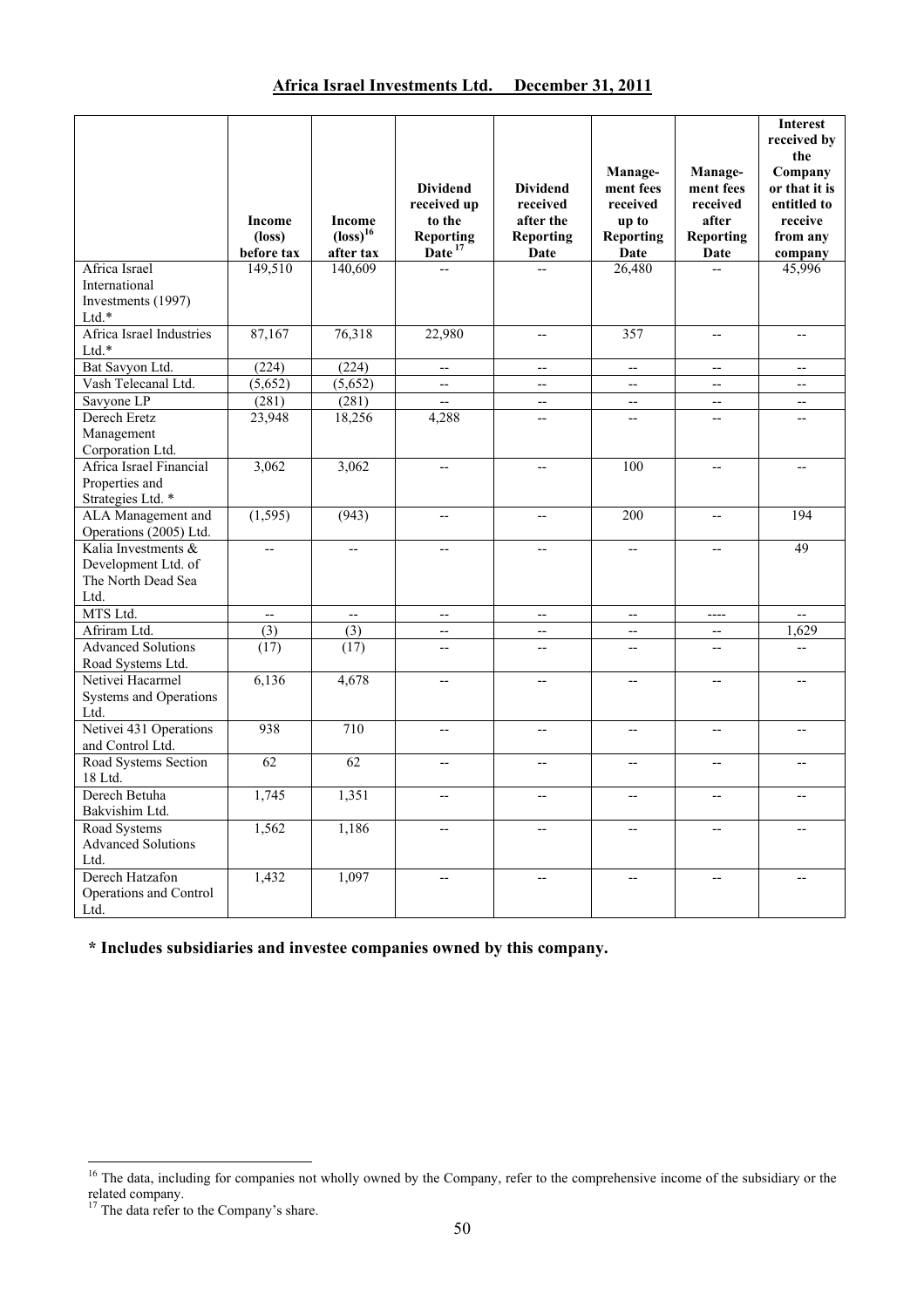## **Appendix E - Holdings of Interested Parties and Executive Officers**

| <b>Interest</b><br>party<br>and/or officer       | <b>Position</b><br>with<br>the<br>Company | On or about<br>the Reporting<br>Date | Holding <sup>18</sup> | <b>Holding</b><br>(fully<br>diluted $\overline{)}^{19}$ |
|--------------------------------------------------|-------------------------------------------|--------------------------------------|-----------------------|---------------------------------------------------------|
| Lev Leviev <sup>20</sup>                         | Chairman of the Board                     | 55,943,764.12                        | 47.27%                | 46.97%                                                  |
| Rami Guzman                                      | External director                         | 203.29                               | $0\%$                 | $0\%$                                                   |
| Shlomo Borochov                                  | Director                                  | 5,295                                | App. $0\%$            | App. $0\%$                                              |
| Menashe Sagiv                                    | <b>CFO</b>                                | 452                                  | App. $0\%$            | App. $0\%$                                              |
| Hermetic<br>Trust<br>$(1975)$ Ltd. <sup>21</sup> |                                           | 9,917,124                            | App. $0\%$            | App. $0\%$                                              |
| The Company                                      |                                           | 2,539,002                            | App. $0\%$            | App. $0\%$                                              |

## **Holdings in the Company's ordinary shares**

#### **Holdings in the Company's Option Warrants**

| <b>Name of Interested</b> | <b>Position</b><br>with<br>the | On or about   $Holding22$ |       | Holding          |
|---------------------------|--------------------------------|---------------------------|-------|------------------|
| and/or<br>party           | Company                        | the Reporting             |       | (fully           |
| officer                   |                                | Date                      |       | diluted) $^{23}$ |
| Avinadav Grinshpon        | Chairman of<br>the<br>Deputy   | 168,750                   | $0\%$ | App. $0.14\%$    |
|                           | Board                          |                           |       |                  |
| Izzi Cohen                | <b>CEO</b>                     | 283,875                   | $0\%$ | App. 0.24%       |
| Menashe Sagiv             | <b>CFO</b>                     | 236,694                   | $0\%$ | App. $0.2\%$     |
| Shaul Debi                | <b>Internal Auditor</b>        | 82,843                    | $0\%$ | App. 0.07%       |
| Ronit Cohen-Nissan        | Comptroller                    | 82,843                    | $0\%$ | App.0.07%        |

<sup>&</sup>lt;sup>18</sup> Holding is less Agreed Relief Shares held by the Trustee, as stated in Footnote 19 hereinafter, and which constitute dormant shares as long as they are held by the Trustee.<br><sup>19</sup> Holding is less Agreed Relief Shares held by the Trustee, as stated in Footnote 19 hereinafter, and which

constitute dormant shares as long as they are held by the Trustee.<br><sup>20</sup>Holdings mean, including through companies wholly owned and controlled by Mr. Lev Leviev.<br><sup>21</sup>For information on the holdings of Hermetic Trust (1975) constitute "the Agreed Relief Shares" as stated in the Arrangement, see Section 1.1.6.2(h) to the Chapter "Description of the Company's Business." According to the terms of he Arrangement, the Trustee will hold the Agreed Relief Shares for the controlling owner and/or any part on his behalf, the New Boldholders as stated above, and the Company, all as set forth in detail in the Arrangement. As long as the Agreed Relief Shares are held by the Trustee they shall constitute dormant shares that do not confer to the holder thereof any rights in the equity, the voting rights and the Company (including a right to receive dividends) and/or any other right (including the right to participate in a rights issue).

<sup>22</sup> Holdings are less the Agreed Relief Shares which are held by the Trustee as stated in Footnote 19 above, and which constitute dormant shares as long as they are held by the Trustee.<br><sup>23</sup> Holdings are less the Agreed Relief Shares which are held by the Trustee as stated in Footnote 19 above, and <sup>23</sup>

which constitute dormant shares as long as they are held by the Trustee.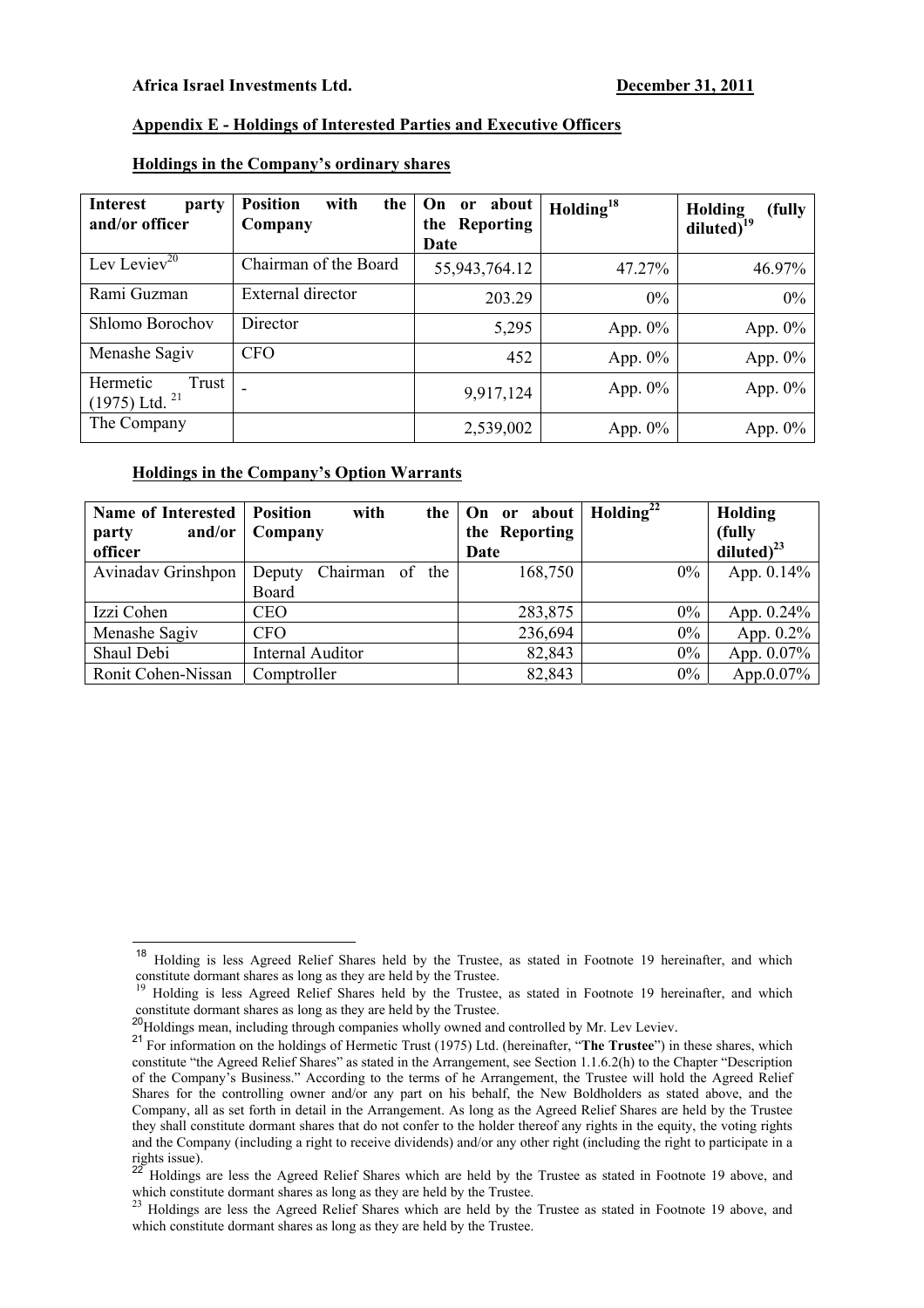## Africa Israel Investments Ltd. December 31, 2011

## **Holdings in the Company's Series Z bonds**

| <b>Interested</b><br>party<br>officer | and/or   Position with the Company | about<br>the<br>On<br>0r<br><b>Reporting Date</b> |
|---------------------------------------|------------------------------------|---------------------------------------------------|
| Rami Guzman                           | External director                  | 54,526                                            |
| Shlomo Borochov                       | Director                           | 244,897                                           |

## **Holdings in the ordinary shares of Africa Properties**

| Interest<br>officer | <b>party</b> and/or Position with the Company | On or about the Reporting<br>Date |
|---------------------|-----------------------------------------------|-----------------------------------|
| Rami Guzman         | External director                             | 17.4                              |

## **Holdings in AFI Developments' GDRs and Class B shares**

| <b>party</b><br>Interest<br>officer | and/or   Position with the Company | On or about the Reporting<br>Date |
|-------------------------------------|------------------------------------|-----------------------------------|
| Rami Guzman                         | External director                  |                                   |

# **Holdings in AFI Development's option warrants**

| party<br>Interest<br>officer | and/or   Position with the Company | On or about the Reporting<br>Date |
|------------------------------|------------------------------------|-----------------------------------|
| Avinaday Grinshpon           | Deputy Chairman of the Board       | 254,310                           |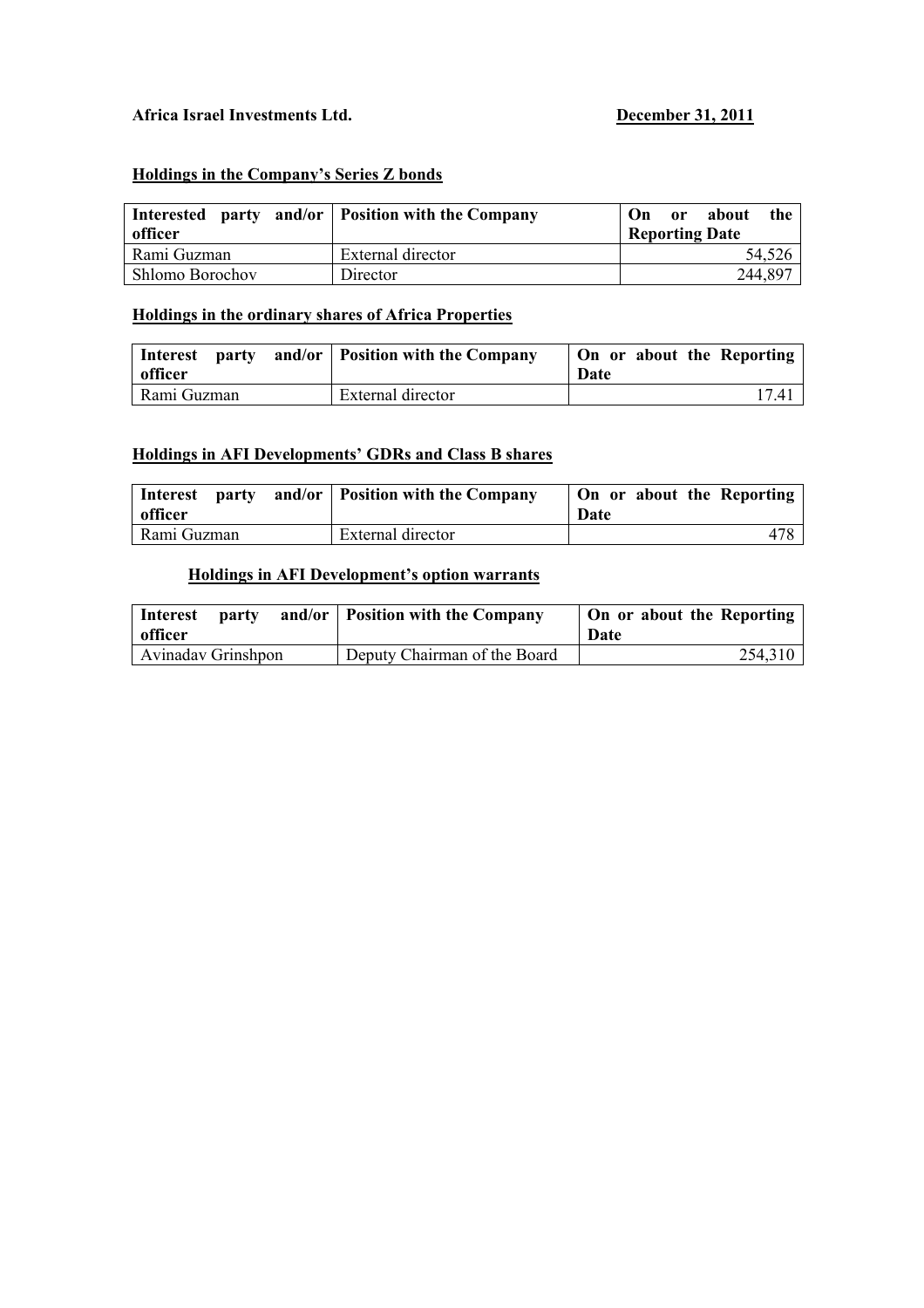## **Appendix F**

## **Regulation 26: The Company's Directors as at the Report Date**

- A. Name: **Lev Leviev, Chairman of the Board of Directors.**
- B. I.D. No.: 014224497.
- C. Date of Birth: July 30, 1956.
- D. Address for service of court process: 10 Compton Avenue, London, UK.
- E. Citizenship: U.K. (resident)
- F. Membership on committees of the Board of Directors: No.
- G. External Director/independent: No.
- H. Employee of the Company, a subsidiary, a related company or an interested party: Chairman of the Company's Board of Directors, Chairman of the Board of AFI Development PLC, a subsidiary of the Company.
- I. Date on which he commenced serving as a director: January 29, 1997.
- J. Education: High school and religious education.
- K. Employment over the past 5 years: Chairman of the Company's Board of Directors, President and owner of the Leviev – LLD Diamonds Ltd. Group, President of the Union of Jewish Communities in the Commonwealth of Nations; President and owner – private businesses.
- L. Other companies in which he serves as a director: Chairman of AFI Development PLC.
- M. Is he a family member of an interested party in the Company No.
- N. Does he have accounting and financial expertise No, has professional capabilities.
- A. Name: **Rami Guzman.**
- B. I.D. No.: 01118132.
- C. Date of Birth: March 11, 1939.
- D. Address for service of court papers: 8 Rohama Street, Ramat Gan
- E. Citizenship: Israeli.
- F. Membership on committees of the Board of Directors: Audit Committee, Balance Sheet Committee, Remuneration Committee
- G. External Director/independent: External Director.
- H. Employee of the Company, a subsidiary, related company or interested party: No.
- I. Date on which he commenced serving as a director: August 18, 2008.
- J. Education: Bachelor's degree in Economics and Political science from Hebrew University in Jerusalem. Master's degree in Business Administration and Public Administration from Hebrew University in Jerusalem.
- K. Employment over the past 5 years: Up to 2005 employed as Vice-President of Motorola Inc., director and controller of Motorola Israel Ltd.

Presently active on boards of directors, on investment committees and on exposure committees, engaged in direction of start-up companies and active on government committees in the area of infrastructures and investments.

- L. Other companies in which he serves as a director: Ampa Capital Ltd., Afikon Electro-Mechanics Ltd., Tower Semiconductors Ltd., Israel Infrastructures Fund (Investments Committee), The Israeli Company for Insurance of Foreign Trade Risks Ltd. (Credit Committee), Rami Guzman Initiations and Consulting Ltd., College of Administration, member of the Government Appeals Committee on the Laws of Encouragement of Investments, President of Beit Zvi.
- M. Is he a family member of an interested party in the Company No.
- N. Does he have accounting and financial expertise Yes.
- A. Name: **Avinadav Grinshpon, Deputy Chairman of the Board of Directors.**
- B. I.D. No.: 028988715.
- C. Date of Birth: February 15, 1972.
- D. Address for service of court papers: 44 Tagor, Tel-Aviv.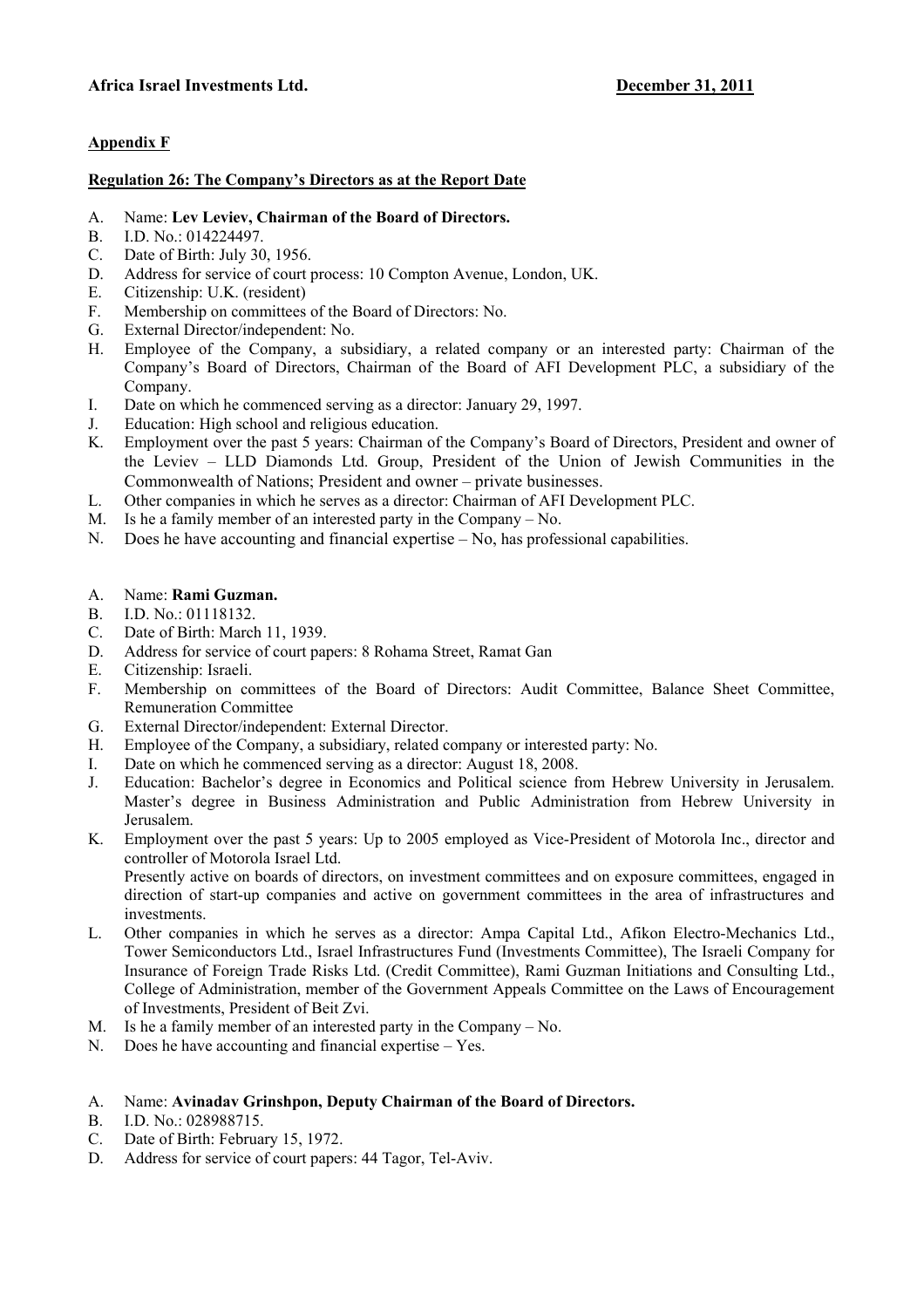- E. Citizenship: Israeli.
- F. Membership on committees of the Board of Directors: No.
- G. External Director/independent: No.
- H. Employee of the Company, a subsidiary, related company or interested party: CEO of Memorand Management (1998) Ltd., which is an interested party in the Company.
- I. Date on which he commenced serving as a director: August 26, 2005.
- J. Education: Bachelor's degree in Accounting and Business Administration from the College for Administration; CPA.
- K. Employment over the past 5 years: CEO of Memorand Management (1998) Ltd., formerly CFO of Memorand Management (1998) Ltd., Acting CEO of the Company, Acting CEO of Africa Properties, a subsidiary of the Company.
- L. Other companies in which he serves as a director: Africa Israel Residences Ltd., Africa Israel Properties Ltd., Africa Israel Hotels Ltd., Africa Israel (Financing) 1985 Ltd., , Africa Israel Investment House Ltd., Africa Israel Trade and Agencies Ltd., Africa Israel International Holdings Ltd., Africa Israel International Investments (1997) Ltd., Africa Israel Industries, Bar Savyon, Danya Cebus Ltd., Vash Telecanal Ltd., Marlaz Media 2001 Ltd., Cebus Rimon Building and Development Industries Ltd., Memorand Ltd., Memorand Management (1998) Ltd., Memorand Investment (2000) Ltd., Memorand Financial Management Ltd., Leviev Group Project Management Ltd., Memorand Holdings and Investments Ltd., Seiplins Ltd., Tenderprice Ltd., L.L. Financial Holdings Ltd., Kfar Zvi Sitrin Ltd., and Nimron Investments (2008) Ltd., Al Properties and Developments (USA) Corp., Al Holdings (USA) Corp.
- M. Is he a family member of an interested party in the Company No.
- N. Does he have accounting and financial expertise Yes.
- A. Name: **Eitan Haber.**
- B. I.D. No.: 08156838.
- C. Date of Birth: March 12, 1940.
- D. Address: 19 Ben-Zvi Blvd., Ramat-Gan.
- E. Citizenship: Israeli.
- F. Membership on committees of the Board of Directors: No.
- G. External Director/independent: No.
- H. Employee of the Company, a subsidiary, related company or interested party: No.
- I. Year in which he commenced serving as a director: December 31, 2004.
- J. Education: High school.
- K. Employment over the past 5 years: Commentator and Columnist in the "Yediot Aharonot" newspaper, businessman.
- L. Other companies in which he serves as a director: Geo-Pool Ltd., The Israel Experience Ltd. (Jewish Agency).
- M. Is he a family member of an interested party in the Company No.
- N. Has accounting and financial expertise: No. Has professional qualifications.
- A. Name: **Tzipora Samet.**
- B. I.D. No.: 008962581.
- C. Date of Birth: March 5, 1946.
- D. Address for service of court papers: 29 Even Shmuel, Jerusalem
- E. Citizenship: Israeli.
- F. Membership on committees of the Board of Directors: Audit Committee, Balance Sheet Committee, Remuneration Committee.
- G. External Director/independent: External Director.
- H. Employee of the Company, a subsidiary, related company or interested party: No.
- I. Date on which she commenced serving as a director: June 30, 2009.
- J. Education: Bachelor's degree in Economics and Mathematics from Hebrew University in Jerusalem. Master's degree in Economics from Hebrew University in Jerusalem.
- K. Employment over the past 5 years: Consultant to Bank Leumi L'Israel Ltd. regarding set up of a system for pension consulting (2006–2007), President of Adif College for Insurance, Pension and Financial Studies (2005–2007), external director of Discount Bank of Israel Ltd. (2003–2009).
- L. Other companies in which she serves as a director: Bank Leumi Israel Ltd., New Schahar Group Ltd., Meirav Yaniv Pension Consulting Ltd., Chairman of the Investments Committee of Capital Sourcing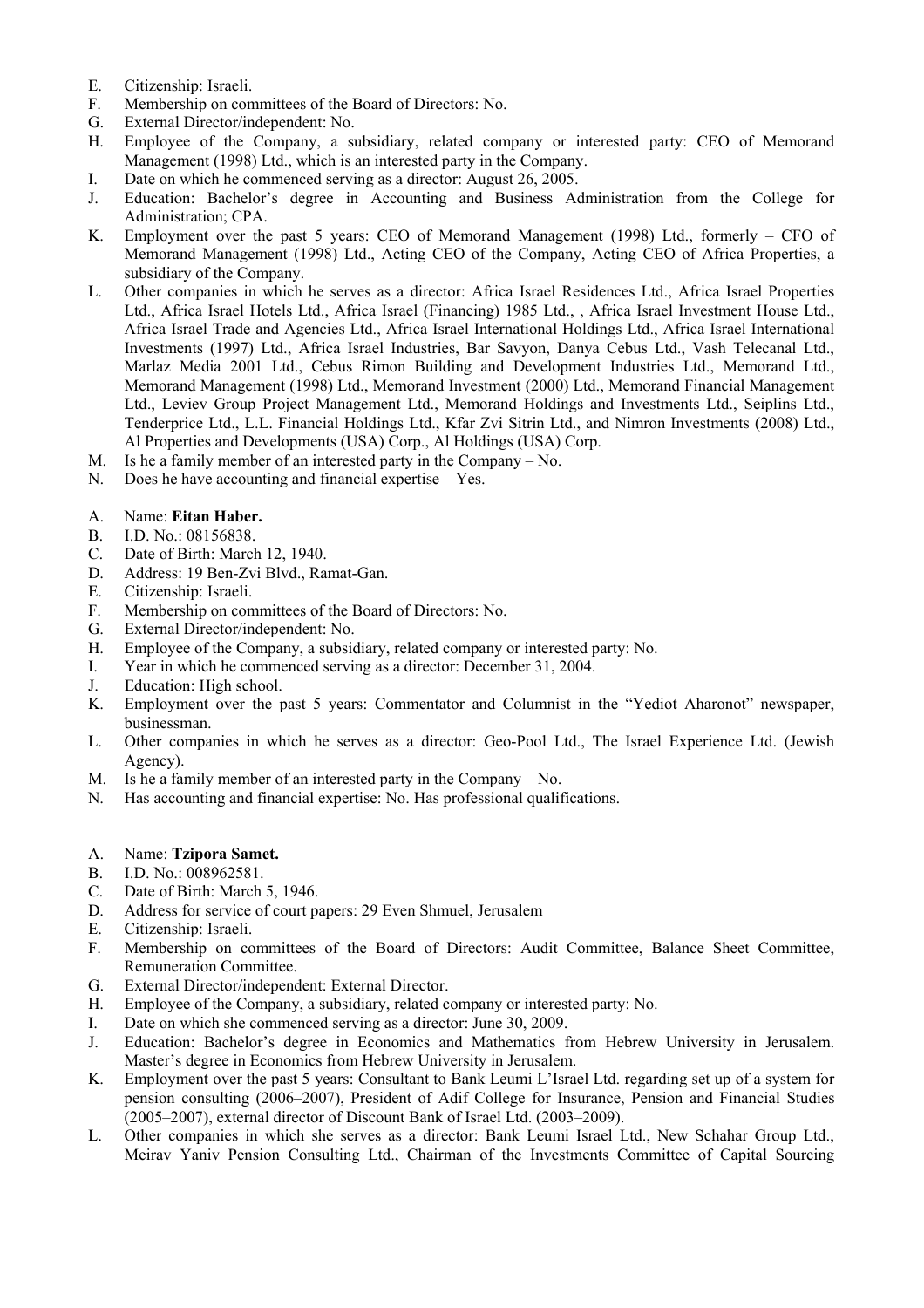Company Ltd.

- M. Is she a family member of an interested party in the Company No.
- N. Does she have accounting and financial expertise Yes.
- A. Name: **Shmuel Shkedi.**
- B. I.D. No.: 1093913.<br>C. Date of Birth: Nove
- Date of Birth: November 16, 1948.
- D. Address for service of court papers: 606/6 Hadaf Hayomi, Jerusalem.
- E. Citizenship: Israeli.
- F. Membership on committees of the Board of Directors: Audit Committee.
- G. External Director/independent: No.
- H. Employee of the Company, a subsidiary, related company or interested party: No.
- I. Date on which he commenced serving as a director: March 27, 2005.
- J. Education: BA in Economics from Hebrew University in Jerusalem.<br>K. Employment over the past 5 years: Deputy Mayor of Jerusalem. Re
- Employment over the past 5 years: Deputy Mayor of Jerusalem, Responsible for the Office of Education in Jerusalem.
- L. Other companies in which he serves as a director: None.
- M. Is he a family member of an interested party in the Company No.
- N. Does he have accounting and financial expertise No. Has professional qualifications.

## A. Name: **Emmanuel Lazovik.**

- B. I.D. No.: 061759643
- C. Date of Birth: January 13, 1950.
- D. Address for service of court papers: 44 Borochov Street, Hertzliya.
- E. Citizenship: Israeli.
- F. Membership on committees of the Board of Directors: Audit Committee, Balance Sheet Committee, Remuneration Committee.
- G. External /Independent Director: Independent Director
- H. Employee of the Company, a subsidiary, related company or interested party: No.
- I. Date on which he commenced serving as a director: July 12, 2010.
- J. Education: Certified Public Accountant by the Institute of Public Accountants.
- K. Employment over the past 5 years: CEO Real Estate Housing and Construction Ltd (formerly Shikun Ovdim Ltd.) (2006-2008), CFO of Housing and Construction Holdings, Ltd., (2005-2007)
- L. Other companies in which he serves as a director: External Director in Elco Holdings Ltd.
- M. Is he a family member of an interested party in the Company No.
- N. Does he have accounting and financial expertise Yes.
- A. Name: **Shlomo Borochov.**
- B. I.D. No.: 016741431
- C. Date of Birth: August 9, 1941.
- D. Address for service of court papers: 58 Be'eri Street, Rehovot.
- E. Citizenship: Israeli.
- F. Membership on committees of the Board of Directors: Balance Sheet Committee, Remuneration Committee.
- G. External Director/Independent: Independent Director:
- H. Employee of the Company, a subsidiary, related company or interested party: No.
- I. Date on which he commenced serving as a director: December 30, 2010..
- J. Education: Academic: M.A. Chemistry, Samarkand National University.
- K. Employment over the past 5 years: external director in Polgat Ltd., external director in Danya Cebus, Ltd. (2000-2006), member of the executives of the Israel-Russia and Israel-Ukraine Chambers of Commerce. Businessman.
- L. Other companies in which he serves as a director: None.
- M. Is he a family member of an interested party in the Company No.
- N. Does he have accounting and financial expertise Yes.